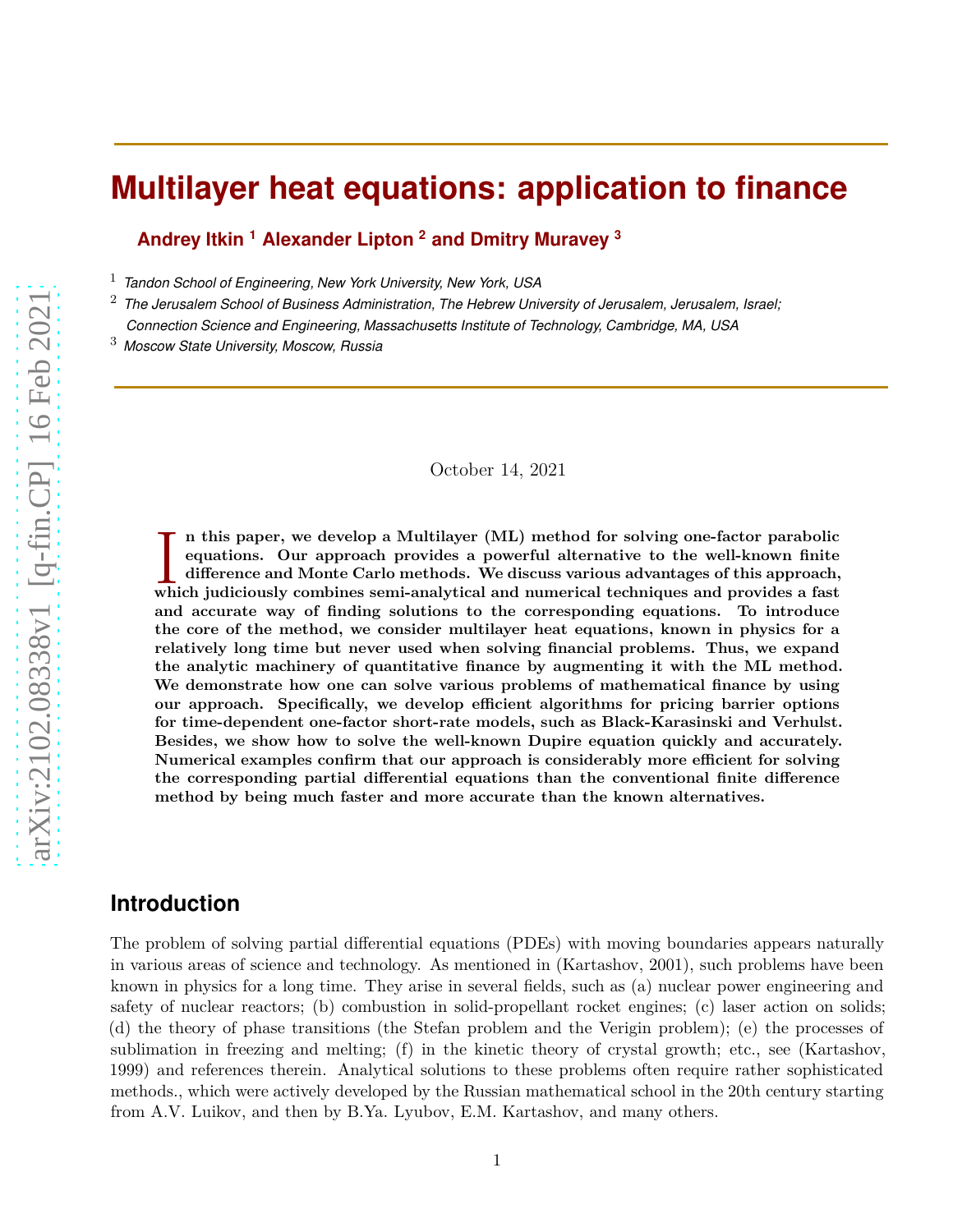As applied to mathematical finance, one of these methods - the method of heat potentials (HP) was actively utilized by A. Lipton and his co-authors to solve various mathematical finance problems, see (Lipton, 2001; Lipton and de Prado, 2020) and references therein. A complementary method of a generalized integral transform (GIT) is developed in (Carr and Itkin, 2021; Itkin and Muravey, 2020a; Carr et al., 2020) to price barrier and American options in the semi-closed form. These authors studied the time-dependent Ornstein-Uhlenbeck (OU), Hull-White, CIR, and CEV models. An extension of the method of heat potentials for the Bessel process called the method of Bessel potentials is developed by (Carr et al., 2020), who also describe a general scheme of how to construct the potential method for any linear differential operator with time-independent coefficients. Finally, they also extended the method of generalized integral transform to the Bessel process. In all cases, a semi-analytical (or semi-closed form) solution means that first, one needs to solve a linear Volterra equation of the second kind. Then the option price is represented as a one-dimensional integral.

(Carr and Itkin, 2021; Itkin and Muravey, 2020a; Carr et al., 2020) show that the new method is computationally more efficient than the existing ones, such as the backward and forward finite difference methods while providing better accuracy and stability. Also, the heat potential and GIT methods do not duplicate but rather complement each other. The former provides very accurate results for short maturities, and the latter for long maturities.

Even though many new problems have been solved in the above-cited papers, some of the financial models are hard to solve by using these methods directly. For instance, this is the case for the Black-Karasinski model, popular among practitioners. Another problem is the calibration of the local (or implied) volatility surface in various one-factor models. Almost all popular analytic and semi-analytical methods approach the solution of this problem by doing it term-by-term, which, doubtless, produces computational errors. For more details, see (Itkin, 2020) and references therein.

In this paper, we attack this class of problems (some of them unsolved in the semi-analytical form) by using another method, which we call the method of multilayer (ML) heat equation. An alternative approach is given in (Dias), where an innovative technique of recursive images is presented to obtain solutions to the transient diffusion equation in a *N*-layered material based on the superposition of Green functions for a semi-infinite material. The solution is initially built for a single layer over a substrate by constructing a sequential sum of reflected image functions. These functions are chosen to satisfy in sequence the boundary conditions, first at the front interface, then at the back interface, then again at the front interface, and so on until the added functions' magnitude becomes negligible.

Based on this so-called "1-layer" algorithm, the author also constructs a "2-layer" algorithm by sequential application of the "1-layer" algorithm first to layer 1, then to layer 2, then again to layer 1, and so on. The sequential application of the *N* − 1 algorithm naturally leads to the *N*-layer algorithm. This scheme works for the first and second kind boundary conditions but does not apply to the case where there is a contact resistance between layers or the convective heat transfer at the end interfaces.

Note that this algorithm as applied to the local volatility calibration problem is similar to the approach used in (Lipton and Sepp, 2011; Itkin and Lipton, 2018; Carr and Itkin, 2020, 2019).

Since the ML method splits the whole (possibly infinite) domain in the space variable into a sequence of sub-domains, one could extend it naturally to solving parabolic equations with coefficients being functions of time *t* and location *x*. At every sub-interval, the corresponding parabolic operator could be either approximated by the operator with the space-homogeneous coefficients or, possibly, reduced to the heat equation by a series of transformations. After either approximation or reduction, the ML method can be applied.

Moreover, the method could be extended further to deal with non-linear volatility, drift, and killing term. Again, piecewise approximations of these terms lead to the parabolic equations at every subinterval that could be transformed to the heat equation. Then, the application of the ML method solves the problem.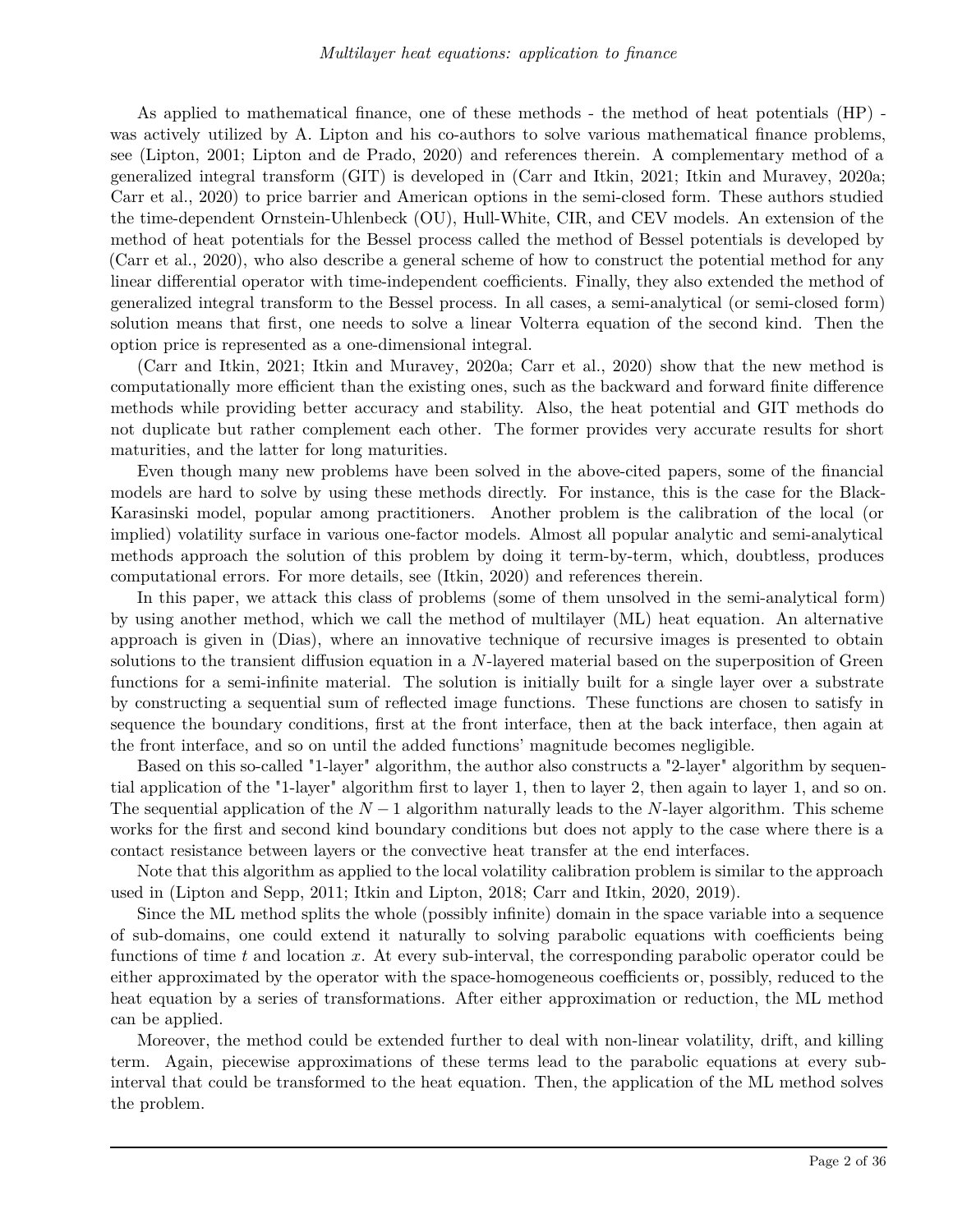The main idea of this paper is to combine the ML method with the method of heat potentials  $<sup>1</sup>$  and</sup> the GIT method. Since both provide a semi-analytical solution for sub-interval problems, a combination of these solutions within the ML heat equation method results in the problem's full solution, expressed explicitly via one-dimensional integrals. At each layer, these integrals depend either on the yet unknown potential density (in the HP method) or on the solution gradient at the layer's boundaries (the GIT method). These unknown functions solve the interconnected systems of the integral Volterra equations of the second kind derived in the paper. Once this solution is found (either numerically or, sometimes, analytically), the whole problem is solved. Note that one can transform the system of integral equations to linear equations on a time-space grid, which is lower banded (in our case, block lower triangular). Therefore, the corresponding system can be solved with complexity  $O(M^2N)$  where N is the number of layers, and *M* is the number of time steps, see (Itkin and Muravey, 2020a) in more detail.

We also propose a particular construction of the layers' internal boundaries, which allows the representation of every integral in the Volterra equation as convolution. Applying the Laplace transform, we obtain a system of linear equations with a block-tridiagonal matrix (it contains four blocks). This system can be efficiently solved numerically (with complexity  $O(N)$ ). In some cases, it can be solved analytically. After this system's solution is found, we use the Gaver-Stehfest method to compute the inverse Laplace transform, also with linear complexity in the number of layers *N*. This algorithm solves the system of the Volterra equations and thus the whole problem.

We illustrate these novel ideas by representing several significant financial problems in the form suitable for solving them by the ML method. These problems include pricing barrier options in the timedependent Black-Karasinski and modified Black-Karasinski (Verhulst) models, see (Itkin et al., 2020), as well as the solution of the Dupire equation. We also provide several numerical examples to demonstrate our method's high speed and accuracy compared with standard finite-difference (FD) methods.

To the best of our knowledge, all the paper results are new and contribute to the existing financial and physics literature. It is interesting to note that our method is capable of solving similar problems that appear in medicine and biology in addition to finance. For instance, our technique is well-suited for studying (a) the growth of diffusive brain tumors, which considers the brain tissue's heterogeneity, (Asvestas et al., 2014); (b) the transdermal drug release from an iontophoretic system, (Pontrelli et al., 2016); (c) and many other similar problems. It is imperative to emphasize that our method allows solving the ML problems with time-dependent boundaries and time- and space-dependent diffusion coefficients. In contrast, the method of (Carr and March, 2018) and all other known approaches operate only with constant boundaries (possibly with time-dependent boundary conditions) and spatially piecewise constant diffusion coefficients. Moreover, their setting corresponds to one of our numerical examples in Section 5. Since in (Carr and March, 2018) the solution is obtained by using spectral (eigenvector) series, while we apply the Laplace transform method, our approach is about 1000 times faster.

The rest of the paper is organized as follows. In Section 1 we construct the solution of the ML heat equation by using the method of heat potentials. In Section 2, we solve this equation by using the GIT method. In Section 3.1.1 we describe the pricing of barrier options in the time-dependent Black-Karasinski (BK) model and also in our modification of this model, which was introduced in (Itkin et al., 2020) and is called the Verhulst model. In particular, we demonstrate how to reduce the pricing PDEs for both models to the ML heat equation. Also, in Section 3.1.1 we provide a generalization of this approach for some other models. In Section 3.2 we apply the results of Section 2.3 to investigate the case of space-dependent volatility  $\sigma(x)$  in conjunction with solving the Dupire equation. Section 4 is dedicated to the solution of the Volterra equations. In particular, we describe a construction of the internal boundaries, which allows a transformation of the Volterra equations of the second kind to Abel equations. We solve the latter equations via the Laplace transform. Section 5 describes some numerical experiments with the ML method. The final section concludes.

<sup>&</sup>lt;sup>1</sup>More general potential methods, e.g., the method of Bessel potentials, can also be used in such a scheme.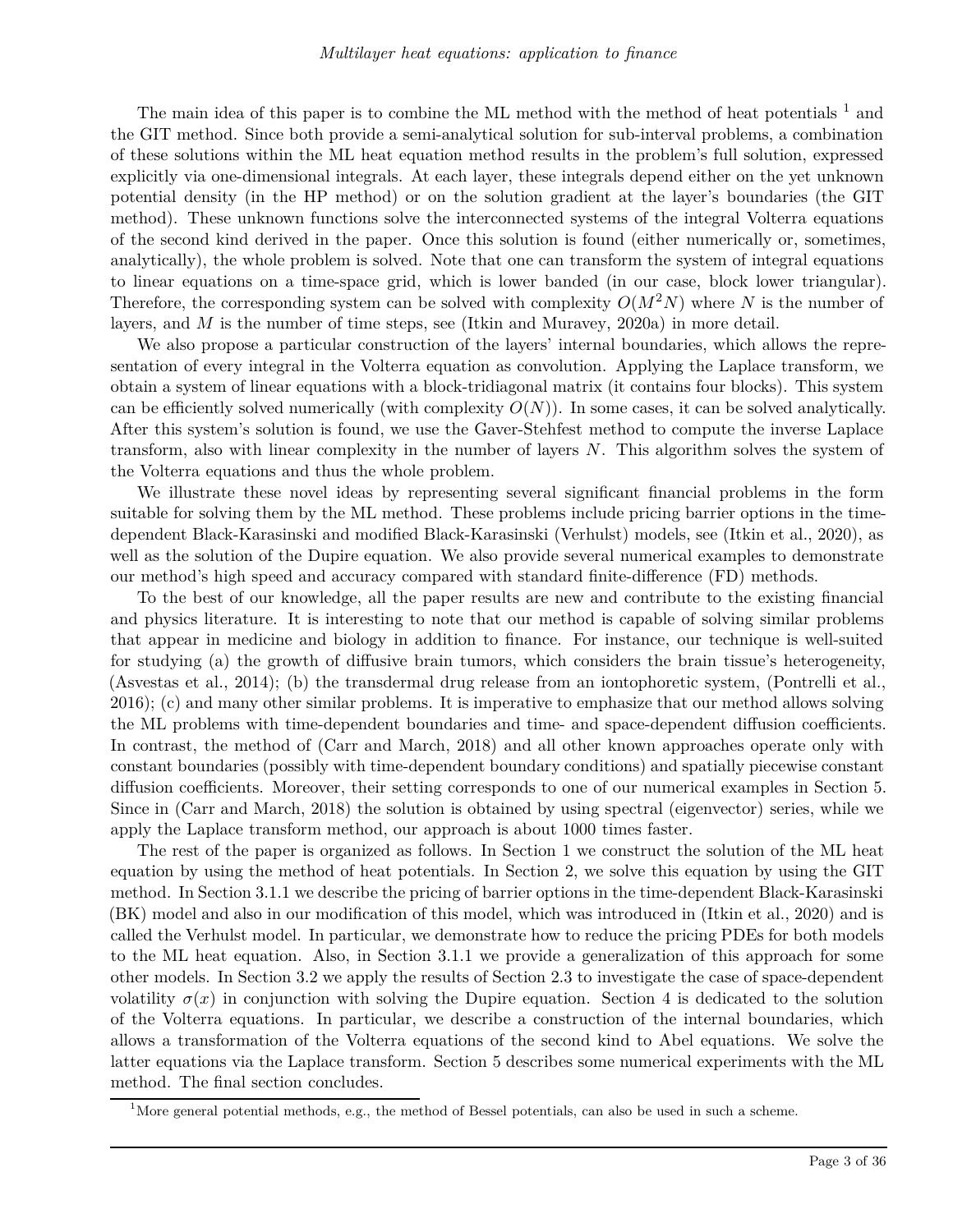### **1 Solving the ML heat equation via the HP method**

Let us consider the following initial-boundary problem

$$
\mathcal{L}u(\tau, x) = 0, \qquad (x, \tau) \in \Omega : [y^-(\tau), y^+(\tau)] \times \mathbb{R}_+,
$$
  
\n
$$
u(0, x) = f(x), \quad y^-(0) < x < y^+(0),
$$
  
\n
$$
u(\tau, y^-(\tau)) = \chi^-(\tau), \qquad u(\tau, y^+(\tau)) = \chi^+(\tau).
$$
\n(1)

Here the operator  $\mathcal L$  is a partial differential operator of the parabolic type

$$
\mathcal{L} = -\frac{\partial}{\partial \tau} + \frac{\partial}{\partial x} \left( \sigma^2(\tau, x) \frac{\partial}{\partial x} \right) + \mu(\tau, x) \frac{\partial}{\partial x} + \nu(\tau, x), \tag{2}
$$

 $\sigma(\tau, x)$ ,  $\mu(\tau, x)$ ,  $\nu(\tau, x)$  are some known functions,  $\Omega$  is the spatial-temporal domain with curvilinear temporal boundaries, and  $\chi^-(\tau), \chi^+(\tau)$  are known functions of time (the boundary conditions).

Similar to (Itkin and Muravey, 2020a), we represent the solution in the form

$$
u(x,\tau) = q(x,\tau) + \int_{y^-(0)}^{y^+(0)} f(\xi) \mathcal{G}(x,\xi,\tau) d\xi,
$$
\n(3)

where  $\mathcal{G}(x,\xi,\tau)$  is Green's function of the problem. Then the function  $q(x,\tau)$  solves a problem similar to Eq. (1) but with the homogeneous initial condition

$$
\mathcal{L}q(\tau, x) = 0, \qquad (x, \tau) \in \Omega : [y^-(\tau), y^+(\tau)] \times \mathbb{R}_+,
$$
  
\n
$$
q(0, x) = 0, \quad y^-(0) < x < y^+(0),
$$
  
\n
$$
q(\tau, y^-(\tau)) = \chi^-(\tau) - \int_{y^-(0)}^{y^+(0)} f(\xi) \mathcal{G}(y^-(\tau), \xi, \tau) d\xi = \phi^-(\tau),
$$
  
\n
$$
q(\tau, y^+(\tau)) = \chi^+(\tau) - \int_{y^-(0)}^{y^+(0)} f(\xi) \mathcal{G}(y^+(\tau), \xi, \tau) d\xi = \phi^+(\tau).
$$
\n(4)

If the Green function  $\mathcal{G}(x,\xi,\tau)$  is known, the problem in Eq. (4) can be solved via the HP method, (Itkin and Muravey, 2020b). Otherwise, one can apply the ML method as this is described below.

To use the ML method, suppose the domain  $\Omega$  could be split into *N* layers:  $\Omega = \bigcup_{i=1}^{N} \Omega_i$ , where each layer is a curvilinear strip

$$
\Omega_i = [y_i(\tau), y_{i+1}(\tau)] \times \mathbb{R}_+, \quad y_i(\tau) < y_{i+1}(\tau), \quad \forall \tau > 0, \quad \forall i = 1, \dots, N, \\
y_1(\tau) = y^-(\tau), \quad y_{N+1}(\tau) = y^+(\tau).
$$
\n(5)

Let us seek for the solution of the problem Eq. (4) in the form

$$
u(\tau, x) = \sum_{i=1}^{N} u_i(\tau, x) \mathbf{1}_{x - y_i(\tau)} \mathbf{1}_{y_{i+1}(\tau) - x}, \qquad \mathbf{1}_x = \begin{cases} 1, & x \ge 0 \\ 0, & x < 0, \end{cases} \tag{6}
$$

and request that both  $u(\tau, x)$  and its flux are continuous functions of  $x^2$ . Using these conditions at every boundary  $y_i(\tau)$ ,  $i = 2, ..., N$  together with the boundary conditions yields the following system of equations

$$
u_i(\tau, y_{i+1}(\tau)) = u_{i+1}(\tau, y_{i+1}(\tau)), \tag{7}
$$

<sup>&</sup>lt;sup>2</sup>These conditions are natural in physics if by  $u(t, x)$  we assume, e.g., the temperature and interpret  $\sigma^2 \partial_x u(t, x)$  as the heat flux. Therefore, it is standard to require continuity of the heat flux rather than the first derivative  $\partial_x u(t, x)$ , (Lienhard IV and Lienhard V, 2019)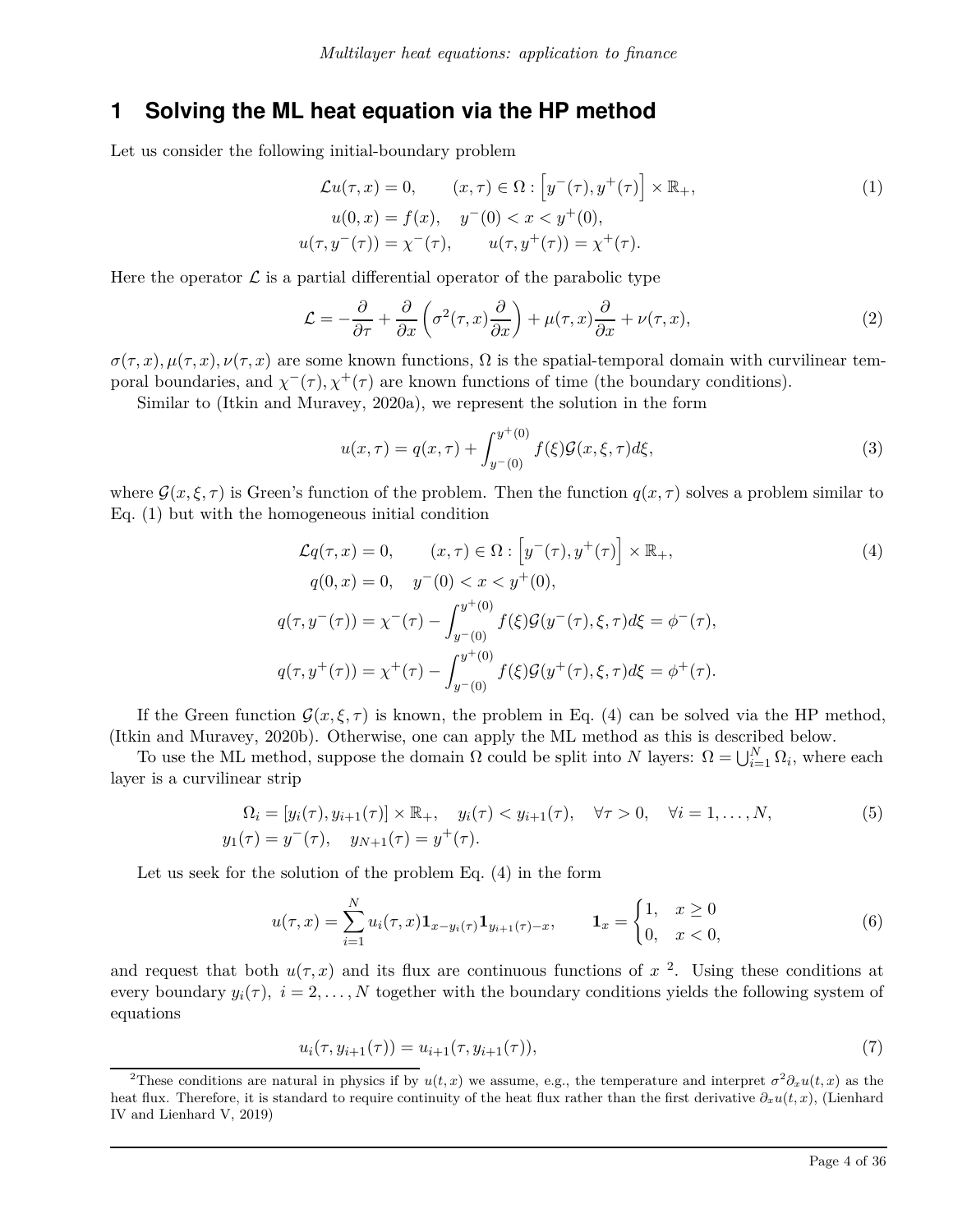$$
\sigma_i^2(\tau, y_{i+1}(\tau)) \frac{\partial u_i}{\partial x}\Big|_{x=y_{i+1}(\tau)} = \sigma_{i+1}^2(\tau, y_{i+1}(\tau)) \frac{\partial u_{i+1}}{\partial x}\Big|_{x=y_{i+1}(\tau)}, \quad i = 1, ..., N-1,
$$
  

$$
u_1(\tau, y^-(\tau)) = \chi^-(\tau), \qquad u_{N+1}(\tau, y^+(\tau)) = \chi^+(\tau).
$$

The first condition means a continuity of the function *u* at every boundary  $y_i$ ,  $i = 1, ..., N - 1$ . The second condition is a continuity of the heat flux at the same boundary. The last line follows from the boundary conditions in Eq. (4).

Also, let us define the operator  $\mathcal L$  for the whole domain  $\Omega$  as follows

$$
\mathcal{L} = \sum_{i=1}^{N} \mathcal{L}_i \mathbf{1}_{x - y_i(\tau)} \mathbf{1}_{y_{i+1}(\tau) - x},
$$
\n(8)

where

$$
\mathcal{L}_i = -\frac{\partial}{\partial \tau} + \frac{\partial}{\partial x} \left( \sigma_i^2(\tau, x) \frac{\partial}{\partial x} \right) + \mu_i(\tau, x) \frac{\partial}{\partial x} + \nu_i(\tau, x), \tag{9}
$$

and  $\mathcal{L}_i u_i = 0$ .

The idea of the ML method is to assume that Green's function  $\mathcal{G}_i(x, \tau | \xi, s)$  associated with the operator  $\mathcal{L}_i$  can be obtained in the closed form. For an arbitrary dependencies  $\sigma_i(\tau, x)$ ,  $\mu_i(\tau, x)$ ,  $\nu_i(\tau, x)$ this is not the case, but for various specific forms of these functions this can be done. For instance, when  $\mu(\tau, x) = \nu(\tau, x) = 0$  and  $\sigma(\tau, x) = \sigma(\tau)$  or  $\sigma(\tau, x) = \sigma(x)$ , etc., (Polyanin, 2002). Otherwise, the functions  $\sigma_i(\tau, x)$ ,  $\mu_i(\tau, x)$ ,  $\nu_i(\tau, x)$  can be approximated at every layer, e.g., by piecewise constant or linear function in *x* and an arbitrary function of  $\tau$ , or by piecewise constant functions in  $\tau$  and piecewise linear functions in *x*, etc. These approximations make the ML method somewhat similar to the FD method, however, with some critical distinctions, see Section 6.

It is important to mention, that the operator  $\mathcal{L}_i$  in Eq. (9), while natural for physics where a divergent form of the parabolic equation (e.g., the heat equation) is commonly accepted, is just rarely used in mathematical finance. Instead, in finance it is natural to consider a non-divergent (non-conservative) form, which for the heat equation reads

$$
\mathcal{L}_i = -\frac{\partial}{\partial \tau} + \sigma_i^2(\tau, x) \frac{\partial^2}{\partial x^2}.
$$
\n(10)

Obviously, when  $\sigma_i = \sigma_i(\tau)$ ,  $\forall i$ , i.e.  $\sigma_i(\tau, x)$  is a straight line at given  $\tau$ , both operators in Eq. (9) and Eq. (10) coincide. However, if one solves Eq. (10) by the ML method, it can be unclear what continuity condition should be used. As shown in (Lejay, 2006), for the divergent heat/diffusion equation with drift this condition remains the same, i.e. this is a continuity of flux over the boundary. Obviously, a non-divergent heat equation can be represented in this form, i.e. the divergent diffusion part plus drift. Therefore, the continuity condition is still represented by the equality of fluxes over the boundary, but the equation now includes an extra drift term.

As applied to the ML method, this can be seen as follows. Suppose we apply the ML method to some parabolic equation, and approximate all coefficients in the drift and killing terms by piecewise constant function at every interval. Then, at the *i*-th interval this equation reads

$$
\frac{\partial u_i(\tau, x)}{\partial \tau} = \sigma^2(\tau, x) \frac{\partial^2 u_i(\tau, x)}{\partial x^2} + \alpha_i \frac{\partial u_i(\tau, x)}{\partial x} + \beta_i u_i(\tau, x), \tag{11}
$$

where  $\alpha_i = const, \ \beta_i = const, \ i = 1, N$ . By transforming it to a divergent form we obtain

$$
\frac{\partial u_i(\tau, x)}{\partial t} = \frac{\partial}{\partial x} \left( \sigma^2(\tau, x) \frac{\partial u_i(\tau, x)}{\partial x} \right) + \left[ \alpha_i - 2\sigma(\tau, x) \sigma_x(\tau, x) \right] \frac{\partial u_i(\tau, x)}{\partial x} + \beta_i u_i(\tau, x). \tag{12}
$$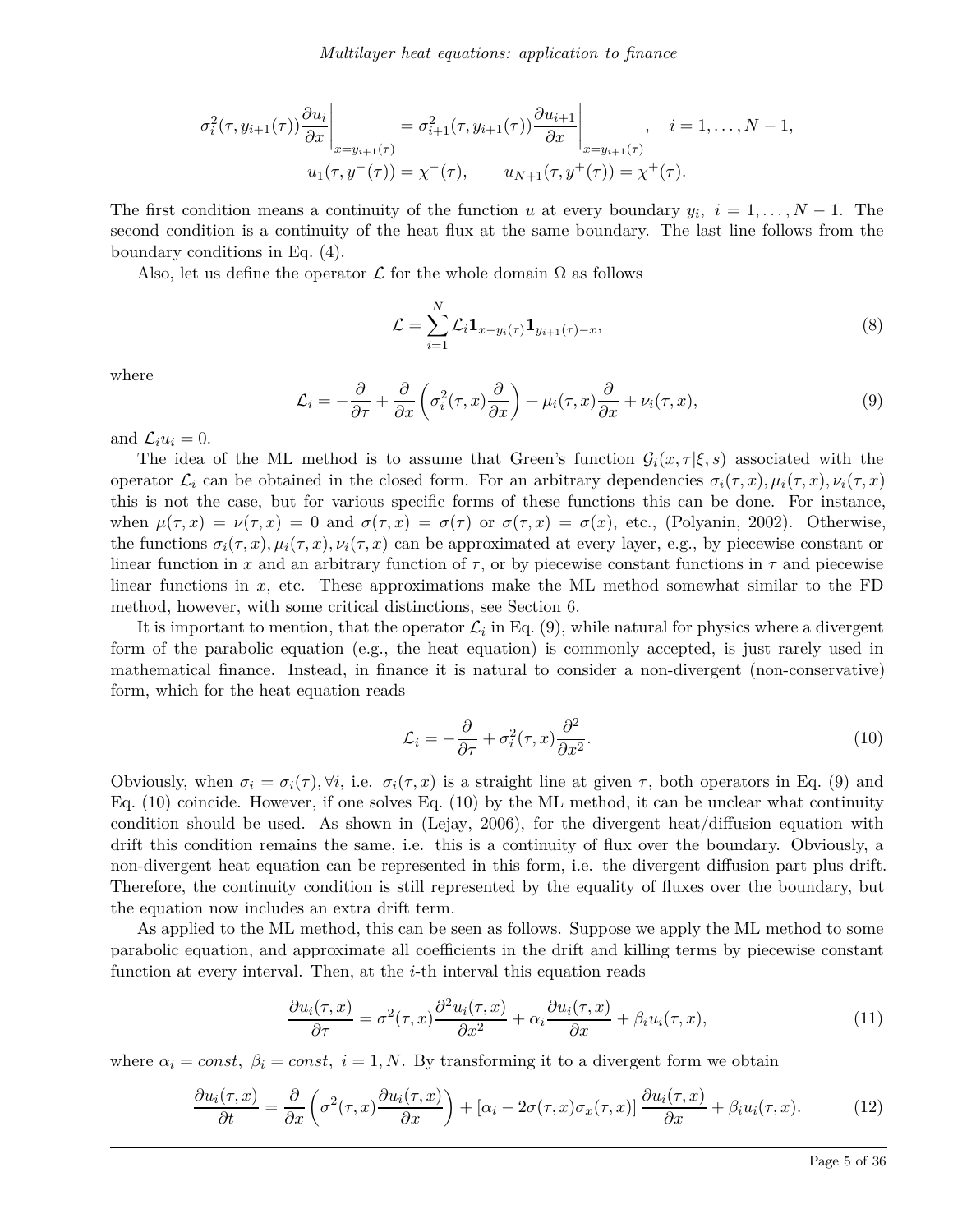Hence, again, the continuity condition for this equation is given in Eq. (7). Further, Eq. (12) by a series of transformations can be reduced to a non-divergent heat equation in Eq. (10). Accordingly, these transformations should be applied to Eq. (7) as well to obtain the correct continuity conditions.

When the external boundaries are constant, i.e.  $y^-(t) = \chi^-(t) = const$ ,  $y^+(t) = \chi^+(t) = const$ one may use an alternative where a non-divergent heat equation can be reduced to a divergent one by a change of variables  $x \mapsto y = g(x)$ , where  $g(x)$  is some function which depends on  $\sigma^2(x)$ . In more detail this is shown in Appendix A. Accordingly, the operator Eq. (10) transforms to

$$
\mathcal{L}_i = -\frac{\partial}{\partial \tau} + \frac{\partial}{\partial y} \left( \Xi_i^2(\tau, y) \frac{\partial}{\partial y} \right),\tag{13}
$$

where  $\Xi^2(\tau, y)$  is a new diffusion coefficient, which can be expressed via  $\sigma(\tau, x)$ , again see Appendix A.

In what follows, we provide our analysis for Eq. (9); Eq. (10) can be analyzed similarly, as explained above. For simplicity and without loss of generality, we give an exposition of the HP method assuming  $\mu_i(\tau, x) = \nu_i(\tau, x) = 0$ , and either  $\sigma_i(\tau, x) = \sigma_i(\tau)$ , or  $\sigma_i(\tau, x)$  is a piecewise constant function of *x* for every layer. In this case each equation  $\mathcal{L}_i u_i = 0$  by some change of variables  $\tau \mapsto \bar{\tau}, x \mapsto \bar{x}$  can be transformed to the heat equation Eq. (63) with  $\sigma_i^2(\bar{\tau}, \bar{x}) = 1^3$ , (Polyanin, 2002), and the corresponding Green function  $G(\bar{x}, \xi, \bar{\tau})$  reads

$$
G(\bar{x}, \xi, \bar{\tau}) = \frac{1}{2\sqrt{\pi\bar{\tau}}}e^{-\frac{(\bar{x} - \xi)^2}{4\bar{\tau}}}.
$$
\n(14)

Also, these transformations modify the boundary  $y(\tau) \mapsto \bar{y}(\bar{\tau})$ . Some examples of such transformations are presented in Section 3. In Appendix B we also provide some recipes on how to proceed if one needs to generalize this approach by considering a general case  $\sigma = \sigma(\tau, x)$ .

To the end of this section, for easiness of reading let us drop the bar over new variables. Now, following the general idea of the method of heat potentials for pricing double barrier options, (Itkin and Muravey, 2020a; Carr et al., 2020), we represent each function  $q_i(\tau, x)$  as

$$
q_i(\tau_i, x) = \int_0^{\tau_i} \left\{ \Psi_i(k) \frac{\partial G(x, \xi, \tau_i - k)}{\partial \xi} \bigg|_{\xi = y_i(k)} + \Phi_i(k) \frac{\partial G(x, \xi, \tau_i - k)}{\partial \xi} \bigg|_{\xi = y_{i+1}(k)} \right\} dk. \tag{15}
$$

In Eq. (15) the second integral is a sum of two single layer potentials with the potential densities  $\Psi_i(\tau)$  and  $\Phi_i(\tau)$ . By writing Eq. (15) we take into account that according to Eq. (45) and Eq. (72), the transformed time  $\tau$  might differ for each interval, therefore, the notation  $\tau_i$  is used. However, e.g., for the problem described in Section 3.1.1 all new times are equal, i.e.  $\tau_i = \tau$ ,  $i = 1, \ldots, N + 1$ .

Since the domain  $\Omega$  consists of *N* layers, there are 2*N* unknown density functions  $\Psi_i(\tau_i), \Phi_i(\tau_i), i =$ 1, ..., N. To determine them one need to plug the representation of  $q_i(\tau_i, x)$  in Eq. (15) into Eq. (7), and then solve thus obtained system of the integral Volterra equations of the second kind.

However, it is known, (Tikhonov and Samarskii, 1963) that the integral in Eq. (15) for  $x = y_i(\tau_i)$  and  $x = y_{i+1}(\tau_i)$  is discontinuous, but with the finite value at  $x = y_i(\tau_i) + \varepsilon$ ,  $\forall i = 1, ..., N + 1$  when  $\varepsilon \to 0$ . Then, as shown in (Itkin and Muravey, 2020b), Eq. (15) should be represented in the form

$$
q_i(\tau, y_i(\tau)) = \frac{1}{2\sigma_i^2(y_i(\tau))} \Psi_i(\tau)
$$
  
+ 
$$
\int_0^{\tau} \left\{ \Psi_i(k) \frac{\partial G(y_i(\tau), \xi, \tau - k)}{\partial \xi} \Big|_{\xi = y_i(k)} + \Phi_i(k) \frac{\partial G(y_i(\tau), \xi, \tau - k)}{\partial \xi} \Big|_{\xi = y_{i+1}(k)} \right\} dk, \qquad \tau = \tau_i,
$$
 (16)

<sup>3</sup>Of course, there exist other possible representations of  $\sigma_i$  which give rise to the heat equation, or e.g., to the Bessel equation, Carr et al. (2020).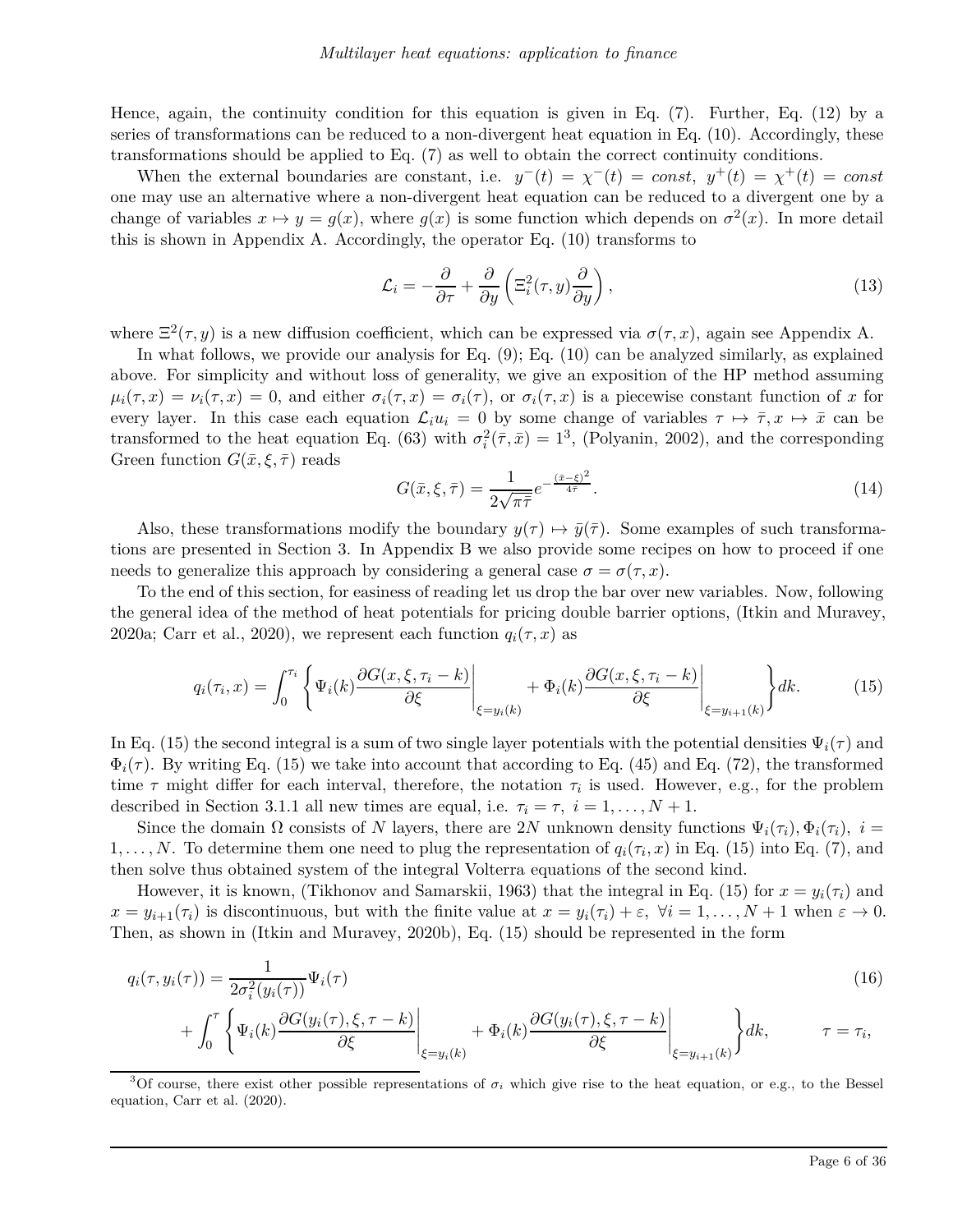$$
q_i(\tau, y_{i+1}(\tau)) = -\frac{1}{2\sigma_i^2(y_{i+1}(\tau))}\Phi_i(\tau) + \int_0^{\tau} \left\{ \Psi_i(k) \frac{\partial G(y_{i+1}(\tau), \xi, \tau - k)}{\partial \xi} \Big|_{\xi = y_i(k)} + \Phi_i(k) \frac{\partial G(y_{i+1}(\tau), \xi, \tau - k)}{\partial \xi} \Big|_{\xi = y_{i+1}(k)} \right\} dk. \quad \tau = \tau_{i+1}.
$$

The gradients of  $q_i(\tau, x)$  for the heat equation with  $\sigma_i = \sigma = const$  have been derived first in (Lipton and Kaushansky, 2020a,b), and later in (Itkin and Muravey, 2020b) by using a different method<sup>4</sup>. The result read

$$
\frac{\partial q_i(\tau, x)}{\partial x}\bigg|_{x=y_i(\tau)} = -\frac{\Psi_i(\tau)}{2\sigma^3} \left(\frac{1}{\sqrt{\pi\tau}} + \frac{y_i'(\tau)}{\sigma}\right) + \int_0^\tau \frac{\Psi_i(k)e^{-\frac{(y_i(\tau) - y_i(k))^2}{4\sigma^2(\tau - k)}} - \Psi_i(\tau)}{4\sigma^3 \sqrt{\pi(\tau - k)^3}} dk\tag{17}
$$

$$
-\int_0^\tau \Psi_i(k) \frac{(y_i(\tau) - y_i(k))^2 e^{-\frac{(y_i(\tau) - y_i(k))^2}{4\sigma^2(\tau - k)}}}{8\sigma^5 \sqrt{\pi(\tau - k)^5}} dk - \int_0^\tau \Phi_i(k) \frac{\partial^2 G(x, \xi, \sigma^2(\tau - k))}{\partial \xi \partial x} \Big|_{\substack{\xi = y_{i+1}(k) \\ x = y_i(\tau)}} dk, \qquad \tau = \tau_i,
$$

$$
\frac{\partial q_i(\tau, x)}{\partial x}\Big|_{x=y_{i+1}(\tau)} = -\int_0^\tau \Psi_i(k) \frac{\partial^2 G(x, \xi, \sigma^2(\tau - k))}{\partial \xi \partial x}\Big|_{\substack{\xi = y_i(k) \\ x=y_{i+1}(\tau)}} dk - \frac{\Phi_i(\tau)}{2\sigma^3} \left(\frac{1}{\sqrt{\pi \tau}} - \frac{y_{i+1}'(\tau)}{\sigma}\right) \n+ \int_0^\tau \frac{\Phi_i(k) e^{-\frac{(y_{i+1}(\tau) - y_{i+1}(k))^2}{4\sigma^2(\tau - k)}} - \Phi_i(\tau)}{4\sigma^3 \sqrt{\pi (\tau - k)^3}} dk - \int_0^\tau \Phi_i(k) \frac{(y_{i+1}(\tau) - y_{i+1}(k))^2 e^{-\frac{(y_{i+1}(\tau) - y_{i+1}(k))^2}{4\sigma^2(\tau - k)}}}{8\sigma^5 \sqrt{\pi (\tau - k)^5}} dk, \quad \tau = \tau_{i+1},
$$

where  $G(x,\xi,\tau)$  is given in Eq. (14).

# **2 Solving the ML heat equation via the GIT method**

### **2.1 Background**

An alternative method to construct the ML problem solution is generalized integral transform (GIT). The GIT method is used in physics, (Kartashov, 1999, 2001), but was unknown in finance until its first use in (Carr and Itkin, 2021). The previously known solution to the heat equation, using the GIT method, was obtained only for the domain  $S \in [0, y(t)]$ . For other domains, the solution was unknown even in physics. (Itkin and Muravey, 2020a) were the first to construct the GIT solution for the domain  $S \in [y(t), \infty)$ . The latter technique was extended further for the CIR and CEV models, (Carr et al., 2020), the Black-Karasinski model, (Itkin et al., 2020), and finally for double barrier options in (Itkin and Muravey, 2020b). The latter problem deals with the spatial domain determined by two moving in time boundaries, and boundary conditions, which are arbitrary functions of time.

The GIT and HP methods are similar but have an essential difference. In the HP method, the solution is represented in the form of heat potential with the unknown potential density function  $\Psi(\tau)$  which solves the corresponding Volterra equation of the second kind, see Section 1. In the GIT method, similar to, e.g., the Fourier method, we start with applying some integral transform to the PDE under consideration. The transform has to be such that the transformed equation with  $x \mapsto p$  is solvable analytically in time. The second step is to construct an inverse transform, which could be computed analytically using the complex analysis. If this is possible, then the solution can be represented as an explicit integral of some kernel multiplied by the unknown function  $\Omega(\tau)$ . Hence, this looks pretty similar to the HP method. However, the function  $\Omega(\tau)$  has now a transparent meaning - this is the gradient of the solution at the moving boundary. It turns out that this gradient also solves a Volterra equation of the second kind. As

<sup>&</sup>lt;sup>4</sup>These results can be naturally generalized for the case  $\sigma = \sigma(x)$ .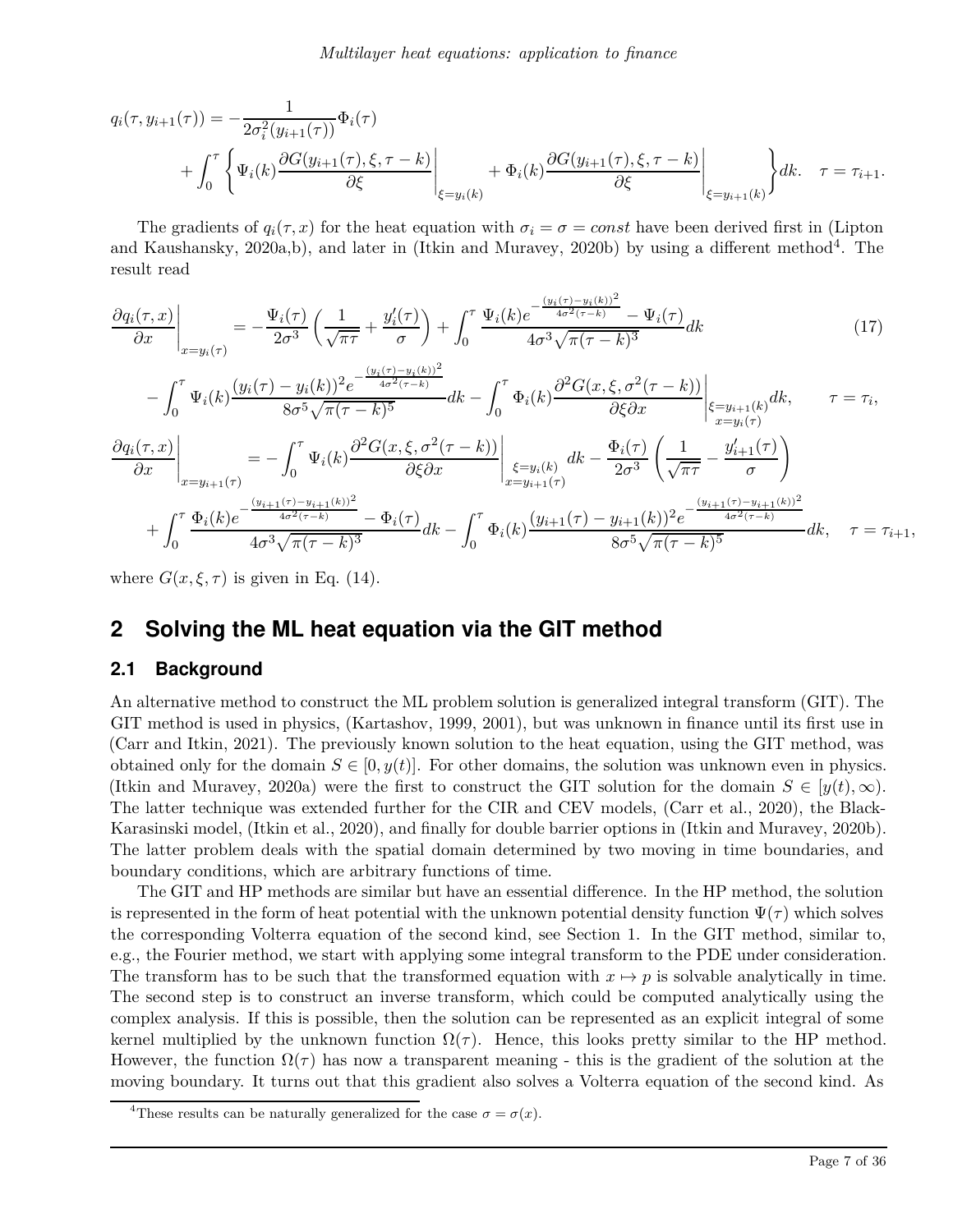mentioned, explicit construction of such forward and inverse transforms is performed in (Carr and Itkin, 2021; Itkin and Muravey, 2020a; Carr et al., 2020; Itkin et al., 2020; Itkin and Muravey, 2020b) for various models and spatial domains. Also, the authors show that the performance of both methods is the same. Both HP and GIT methods are faster than the finite-difference approach and provide higher accuracy.

As mentioned in (Itkin and Muravey, 2020b), it is not unreasonable to ask why we need two methods the HP and GIT, which are used to solve the same problem and demonstrate the same performance. The answer is interesting. As shown in (Carr et al., 2020), the GIT method produces very accurate results at high strikes and maturities (i.e., when the option price is relatively small), in contrast to the HP method, which struggles under these circumstances. One can verify this fact by looking at the exponents under the GIT solution integral *proportional* to the time  $\tau$ . Contrary, when the price is higher (short maturities, low strikes), the GIT method is slightly less accurate than the HP method since the exponents in the HP solution integral are *inversely proportional* to *τ* .

Thus, the GIT and HP methods complement each other for the CIR and CEV models. For other models reducible to the heat equation, the same conclusion holds; see (Itkin and Muravey, 2020a). This statement is true because GIT integrals contain the difference of two exponents, which becomes small at large  $\tau$ . On the contrary, the HP exponent tends to one at large  $\tau$ . Therefore, the convergence properties of the two methods are different at large  $\tau$ , so they complement each other.

This situation is well known for the heat equation with constant coefficients, (Lipton, 2001). There exist two representations of the solution: one - obtained by using the method of images, and the other one - by the Fourier series. Although both solutions are equal when considered as infinite series, their convergence properties are different.

#### **2.2 Solution of the heat equation**

To apply the GIT method to the solution of Eq. (1), we can use the results obtained in (Itkin and Muravey, 2020a). There it is assumed that  $\mathcal{L}_i$  is the heat equation operator

$$
\mathcal{L}_i = -\frac{\partial}{\partial \tau} + \frac{\partial^2}{\partial x^2},\tag{18}
$$

and then the solution of Eq. (1) can be represented in the form

$$
u_{i}(\tau,x) = \sum_{n=-\infty}^{\infty} \left\{ \int_{y_{i}(0)}^{y_{i+1}(0)} u_{i}(0,\xi) \Upsilon_{n,i}(x,\tau|\xi,0) d\xi + \int_{0}^{\tau} \left[ \Omega_{i}(s) + \chi_{i}^{+}(s) y'_{i+1}(s) \right] \Upsilon_{n,i}(x,\tau|y_{i+1}(s),s) ds \right. \right. \tag{19}
$$

$$
+ \int_{0}^{\tau} \left[ \Theta_{i}(s) - \chi_{i}^{-}(s) y'_{i}(s) \right] \Upsilon_{n,i}(x,\tau|y_{i}(s),s) ds \qquad (19)
$$

$$
+ \int_{0}^{\tau} \chi_{i}^{-}(s) \Lambda_{n,i}(x,\tau|y_{i}(s),s) - \chi_{i}^{+}(s) \Lambda_{n,i}(x,\tau|y_{i+1}(s),s) ds \right\},
$$

$$
\Upsilon_{n,i}(x,\tau|\xi,s) = \frac{1}{2\sqrt{\pi(\tau-s)}} \left[ e^{-\frac{(2nl_{i}(\tau)+x-\xi)^{2}}{4(\tau-s)}} - e^{-\frac{(2nl_{i}(\tau)+x+\xi-2y_{i}(\tau))^{2}}{4(\tau-s)}} \right],
$$

$$
\Lambda_{n,i}(x,\tau|\xi,s) = \frac{x-\xi+2nl_{i}(\tau)}{4\sqrt{\pi(\tau-s)^{3}}} e^{-\frac{(2nl_{i}(\tau)+x-\xi)^{2}}{4(\tau-s)^{3}}} + \frac{x+\xi-2y_{i}(\tau)+2nl_{i}(\tau)}{4\sqrt{\pi(\tau-s)^{3}}} e^{-\frac{(2nl_{i}(\tau)+x+\xi-2y_{i}(\tau))^{2}}{4(\tau-s)}}.
$$

Here  $\chi_i^-(\tau), \chi_i^+(\tau)$  are the boundary conditions at the left and right boundaries of the *i*-th interval, and

$$
l_i(\tau) = y_{i+1}(\tau) - y_i(\tau), \quad \tau = \tau_i,
$$
\n
$$
(20)
$$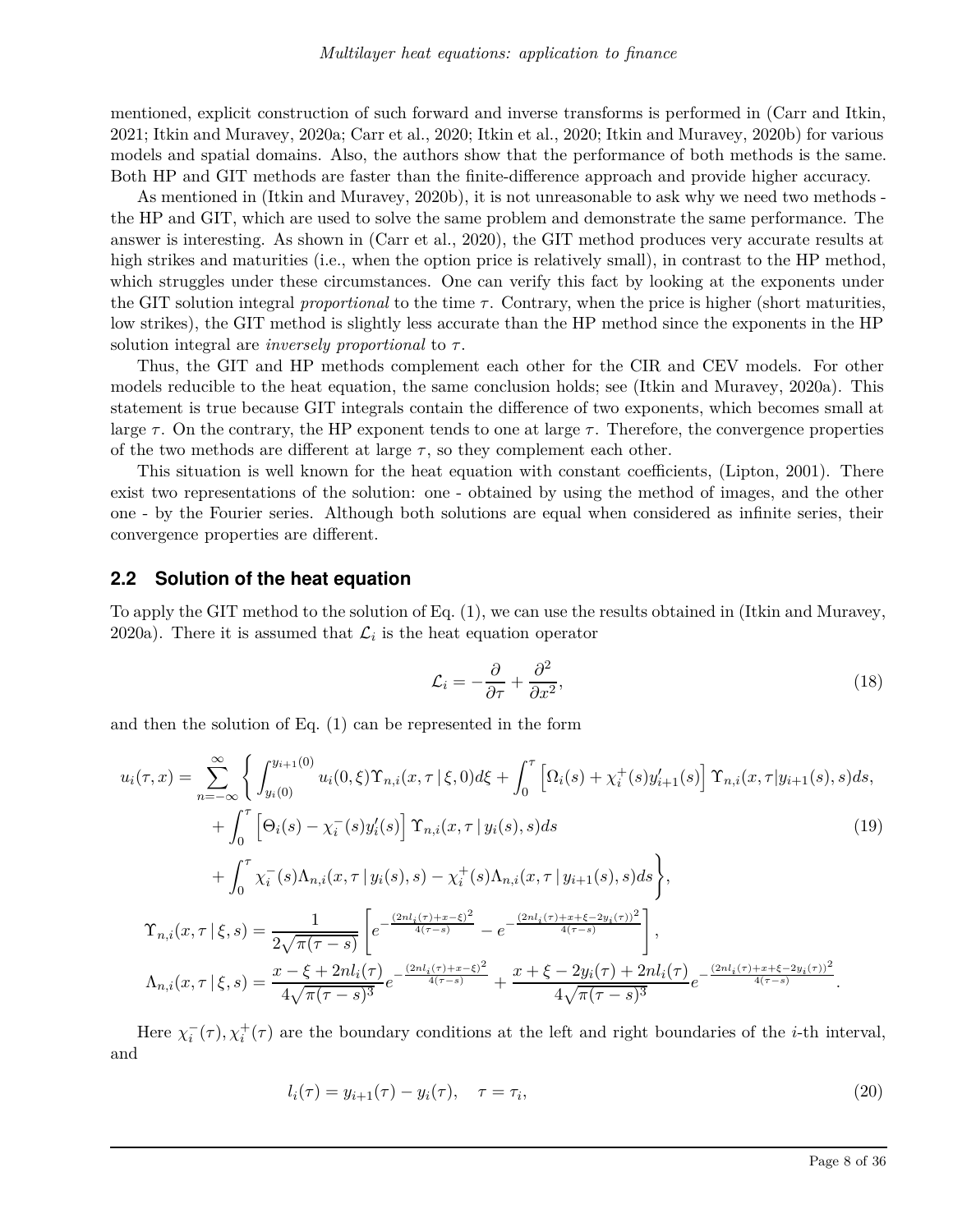$$
\Omega_i(\tau) = -\frac{\partial u_i(\tau, x)}{\partial x}\Big|_{x=y_i(\tau)} \qquad \Theta_i(\tau) = \frac{\partial u_i(\tau, x)}{\partial x}\Big|_{x=y_{i+1}(\tau)}.
$$

The functions  $\Omega(\tau)$ ,  $\Theta(\tau)$  for the heat equation in Eq. (18) can be found by solving a system of the Volterra equations of the second kind. As applied to our problem for the *i*-th interval with  $i \in [1, N]$ , it reads, (Itkin and Muravey, 2020b)

$$
-\Omega_{i}(\tau) = \int_{y_{i}(0)}^{y_{i+1}(0)} u(0,\xi)v_{i}^{-}(\tau|\xi,0)d\xi
$$
\n
$$
-\frac{\chi_{i}^{-}(\tau)}{\sqrt{\pi\tau}} + \int_{0}^{\tau} \frac{\chi_{i}^{-}(s) - \chi_{i}^{-}(\tau)}{2\sqrt{\pi(\tau-s)^{3}}} ds + \int_{0}^{\tau} \left[ \chi_{i}^{-}(s) d\left(\eta_{i}^{-}(\tau|y_{i}(s),s)\right) - \chi_{i}^{+}(s) d\left(\eta_{i}^{-}(\tau|y_{i+1}(s),s)\right) \right]
$$
\n
$$
-\int_{0}^{\tau} \Omega_{i}(s) \frac{y_{i}(\tau) - y_{i}(s)}{2\sqrt{\pi(\tau-s)^{3}}} e^{-\frac{(y_{i}(\tau) - y_{i}(s))^{2}}{4(\tau-s)}} ds + \int_{0}^{\tau} \left[\Theta_{i}(s)v_{i}^{-}(\tau|y_{i+1}(s),s) + \Omega_{i}(s)v_{0,i}^{-}(\tau|s)\right] ds
$$
\n
$$
\Theta_{i}(\tau) = \int_{y_{i}(0)}^{y_{i+1}(0)} u(0,\xi)v_{i}^{+}(\tau|\xi,0)d\xi
$$
\n
$$
+\frac{\chi_{i}^{+}(\tau)}{\sqrt{\pi\tau}} - \int_{0}^{\tau} \frac{\chi_{i}^{+}(s) - \chi_{i}^{+}(\tau)}{2\sqrt{\pi(\tau-s)^{3}}} ds + \int_{0}^{\tau} \left[ \chi_{i}^{-}(s) d\left(\eta_{i}^{+}(\tau|y_{i}(s),s)\right) - \chi_{i}^{+}(s) d\left(\eta_{i}^{+}(\tau|y_{i+1}(s),s)\right) \right]
$$
\n
$$
-\int_{0}^{\tau} \Theta_{i}(s) \frac{y_{i+1}(\tau) - y_{i+1}(s)}{2\sqrt{\pi(\tau-s)^{3}}} e^{-\frac{(y_{i+1}(\tau) - y_{i+1}(s))^{2}}{4(\tau-s)}} ds + \int_{0}^{\tau} \left[\Theta_{i}(s)v_{0,i}^{+}(\tau|s) + \Omega_{i}(s)v_{i}^{+}(\tau|y_{i}(s),s)\right] ds.
$$
\n(21)

Here the following notation is used

$$
\eta_{i}^{-}(\tau | \xi, s) = -\frac{\delta_{\xi, y_{i}(s)}}{\sqrt{\pi(\tau - s)}} + \frac{1}{\sqrt{\pi(\tau - s)}} \sum_{n=-\infty}^{\infty} e^{-\frac{(y_{i}(\tau) - \xi + 2nl_{i}(\tau))^{2}}{4(\tau - s)}}, \qquad (22)
$$
\n
$$
\eta_{i}^{+}(\tau | \xi, s) = -\frac{\delta_{\xi, y_{i+1}(s)}}{\sqrt{\pi(\tau - s)}} + \frac{1}{\sqrt{\pi(\tau - s)}} \sum_{n=-\infty}^{\infty} e^{-\frac{(y_{i}(\tau) - \xi + (2n+1)l_{i}(\tau))^{2}}{4(\tau - s)}},
$$
\n
$$
\upsilon_{i}^{-}(\tau | \xi, s) = -\sum_{n=-\infty}^{\infty} \frac{y_{i}(\tau) - \xi + 2nl_{i}(\tau)}{2\sqrt{\pi(\tau - s)^{3}}} e^{-\frac{(y_{i}(\tau) - \xi + 2nl_{i}(\tau))^{2}}{4(\tau - s)}},
$$
\n
$$
\upsilon_{i}^{+}(\tau | \xi, s) = -\sum_{n=-\infty}^{\infty} \frac{y_{i}(\tau) - \xi + (2n+1)l_{i}(\tau)}{2\sqrt{\pi(\tau - s)^{3}}} e^{-\frac{(y_{i}(\tau) - \xi + (2n+1)l_{i}(\tau))^{2}}{4(\tau - s)}},
$$
\n
$$
\upsilon_{0,i}^{-}(\tau | s) = \upsilon_{i}^{-}(\tau | y_{i}(s), s) + \frac{y_{i}(\tau) - y_{i}(s)}{2\sqrt{\pi(\tau - s)^{3}}} e^{-\frac{(y_{i}(\tau) - y_{i}(s))^{2}}{4(\tau - s)}},
$$
\n
$$
\upsilon_{0,i}^{+}(\tau | s) = \upsilon_{i}^{+}(\tau | y_{i+1}(s), s) + \frac{y_{i+1}(\tau) - y_{i+1}(s)}{2\sqrt{\pi(\tau - s)^{3}}} e^{-\frac{(y_{i+1}(\tau) - y_{i+1}(s))^{2}}{4(\tau - s)}},
$$

where  $\delta_{\xi,x}$  is the Kronecker symbol. It is worth emphasizing that all summands in Eq. (21) are regular. The integrands in the first two lines have weak (integrable) singularities, while other summands are regular.

At the boundaries of the domain where the solution of our problem is defined, we have

$$
\chi_1^- = \chi^-, \qquad \chi_N^- = \chi^+, \tag{23}
$$

where *N* is the number of intervals.

In (Itkin and Muravey, 2020b), an alternative system of the Volterra equations of the second kind is also obtained, which has the form of Eq. (21), but with a different definition of the coefficients. We have

$$
\eta_i^-(\tau \mid \xi, s) = -\frac{\delta_{\xi, y_i(s)}}{\sqrt{\pi(\tau - s)}} + \frac{1}{l_i(\tau)} \theta_3 \left( \phi_i(\xi, y_i(\tau)), \omega_i \right), \tag{24}
$$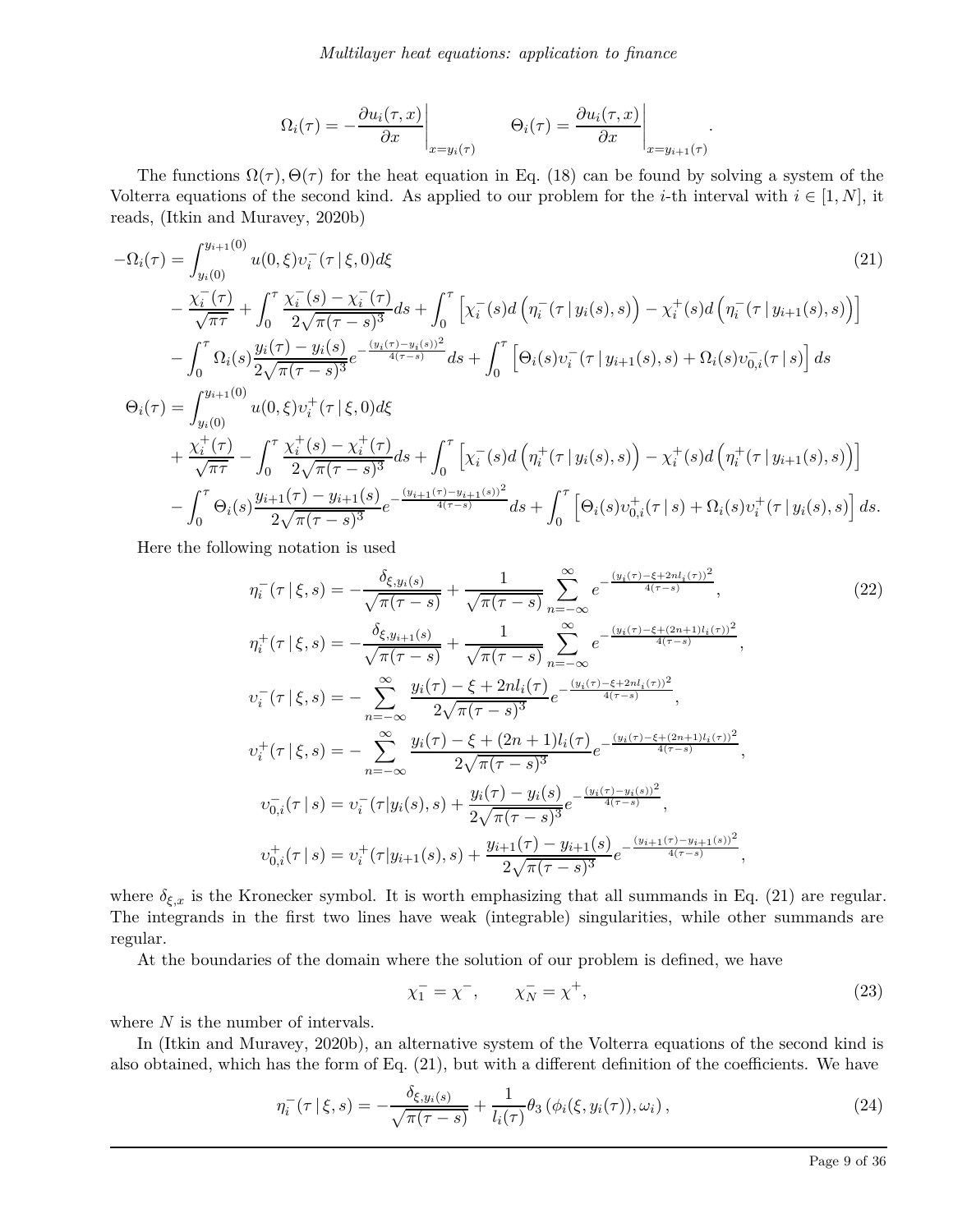$$
\eta_i^+(\tau | \xi, s) = -\frac{\delta_{\xi, y_{i+1}(s)}}{\sqrt{\pi(\tau - s)}} + \frac{1}{l(\tau)} \theta_3 (\phi_i(\xi + l_i(\tau), y_i(\tau)), \omega_i),
$$
  

$$
\upsilon_i^-(\tau | \xi, s) = -\frac{\pi}{2l_i^2(\tau)} \theta_3' (\phi_i(\xi, y_i(\tau)), \omega_i),
$$
  

$$
\upsilon_i^+(\tau | \xi, s) = -\frac{\pi}{2l_i^2(\tau)} \theta_3' (\phi_i(\xi + l_i(\tau), y_i(\tau)), \omega_i).
$$

Here  $\theta_3(z,\omega)$  is the Jacobi theta function of the third kind, (Mumford et al., 1983), which is defined as follows:

$$
\theta_3(z,\omega) = 1 + 2\sum_{n=1}^{\infty} \omega^{n^2} \cos(2nz), \qquad (25)
$$

Also, in Eq. (24) the following notation is used

$$
\omega_i = e^{-\frac{\pi^2(\tau - s)}{l_i^2(\tau)}}, \qquad \phi_i(x, \xi) = \frac{\pi(x - \xi)}{2l_i(\tau)},
$$
  

$$
\frac{\partial \theta_3(z, \omega)}{\partial z} = \theta'_3(z, \omega) = -4 \sum_{n=1}^{\infty} n\omega^{n^2} \sin(2nz).
$$
 (26)

Formulas Eq. (24) and Eq. (22) are complementary. Since the exponents in the definition of the theta functions in Eq. (24) are proportional to the difference  $\tau - s$ , the Fourier series Eq. (24) converge fast if  $\tau - s$  is large. Contrary, the exponents in Eq. (22) are inversely proportional to  $\tau - s$ . Therefore, the series Eq. (22) converge fast if  $\tau - s$  is small.

### **2.3 Solution of Eq. (10) when** *σ* **is piecewise constant**

Here we assume that  $\sigma_i(x) = \sigma_i$ ,  $i = 1, \ldots, N$ , i.e. the volatility is a piecewise constant function of *x*. For instance, this is true for the problem described in Section 3.2. As shown there, the pricing PDE can be transformed to Eq. (9) instead of Eq. (71). According to the transformation in Eq. (72) the clock will run differently at each ML interval, which is inconvenient. Therefore, instead of a change of temporal variable, below we use a transformation of the spatial variable *x*. This transformation allows using the same time at each ML interval. To achieve this, we change the definition of  $\tau(t)$  in Eq. (72) to

$$
\tau = \frac{1}{2} \int_0^T e^{-2 \int_0^s [r(s) - q(s)] \, dk} \, ds,\tag{27}
$$

where  $r(t)$ ,  $q(t)$  for the problem considered in Section 3.2 are the deterministic interest rate and continuous dividends. This converts the problem in Section 3.2 and the PDE Eq. (70) to

$$
\frac{\partial U(\tau, x)}{\partial \tau} = \sigma^2(x) \frac{\partial^2 U(\tau, x)}{\partial x^2},
$$
  
\n
$$
U(0, x) = U_0(x) = (x - S)^+,
$$
  
\n
$$
U(\tau, 0) = 0, \qquad U(\tau, x)\Big|_{x \to \infty} = x - e^{-\int_0^T (r(s) - q(s))ds} S.
$$
\n(28)

And, according to Eq. (69)

$$
\sigma^{2}(T, K) = v_{i}(T), \quad K \in [K_{i}, K_{i+1}].
$$
\n(29)

The boundary and initial conditions in Eq. (28) are the direct translation of those conditions in Eq. (66) and Eq. (67).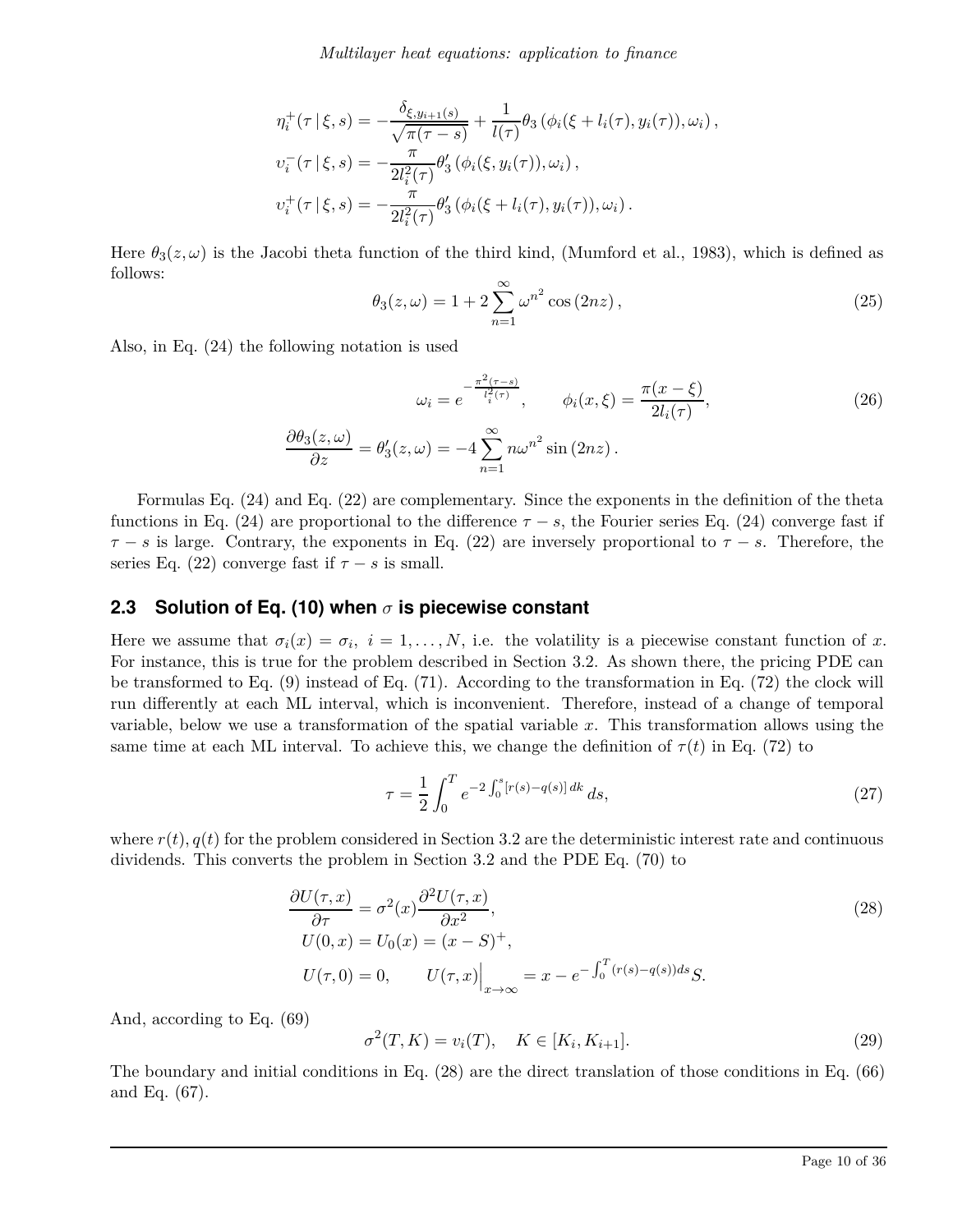Again, as shown in Appendix A, the problem in Eq. (28) can be transformed to

$$
\frac{\partial U(\tau,\hat{x})}{\partial \tau} = \frac{\partial}{\partial \hat{x}} \left( \Xi^2(\hat{x}) \frac{\partial U(\tau,\hat{x})}{\partial \hat{x}} \right), \qquad \hat{x} = \hat{x}(x),
$$
\n
$$
U(0,\hat{x}) = U_0(\hat{x}) = (x(\hat{x}) - S)^+,
$$
\n
$$
U(\tau,\hat{x}(0)) = 0, \qquad U(\tau,x(\hat{x})) \Big|_{x(\hat{x}) \to \infty} = x(\hat{x}) - e^{-\int_0^T (r(s) - q(s))ds} S.
$$
\n(30)

Also, since based on Eq. (72)

$$
U(\tau, x(\hat{x})) = P(T, K)e^{-\int_0^T q(s) ds},
$$

the continuity of the solution and its flux at all internal boundaries can be expressed as

$$
\chi_i^+(\tau) = \chi_{i+1}^-(\tau). \tag{31}
$$

$$
\Xi_{i+1}^2 \Omega_{i+1}(\tau) = -\Xi_i^2 \Theta_i(\tau).
$$

To use the results of the previous Section, we proceed by applying the following transformation to Eq. (19)

$$
\bar{x} = \Xi_i \hat{x}, \qquad \bar{y}(\tau) = \Xi_i y(\tau), \qquad \bar{\xi} = \Xi_i \xi, \qquad \bar{l}(\tau) \equiv \Xi_i l(\tau). \tag{32}
$$

Note, that the last equality in Eq. (32) is actually the definition of  $l(\tau)$ . Another complication which comes due to this transformation is that in new variables  $\bar{x}$  the layers stop to be continuous. In other words, the upper boundary of the *i*-th layer  $\bar{y}_i^+(\tau)$  and the lower boundary of the  $(i + 1)$ -th layer  $\bar{y}_{i+1}^-(\tau)$ are now not equal. Therefore, in what follows to avoid any confusion we will explicitly use this notation, i.e. the left and right boundaries of the *i*-th layer are denoted as  $y_i^-(\tau)$  and  $y_{i+1}^-(\tau)$ .

Also, per these transformations, we have

$$
u_i(0,\bar{\xi}) = u_i(0,\Xi_i,\xi), \qquad u_i(0,\Xi_i,\xi)d\xi = \frac{1}{\Xi_i}u_i(0,\bar{\xi})d\bar{\xi},
$$
(33)  

$$
\int_{y_i(0)}^{y_{i+1}(0)} u(0,\xi)v_i^-(\tau|\xi,0)d\xi = \frac{1}{\Xi_i} \int_{\bar{y}_i(0)}^{\bar{y}_{i+1}(0)} u(0,\bar{\xi})\bar{v}_i^-(\tau|\bar{\xi},0)d\bar{\xi},
$$

$$
\bar{v}_i^-(\tau|\bar{\xi},0) = -\sum_{n=-\infty}^{\infty} \frac{\bar{y}_i^-(\tau)-\bar{\xi}+2n\bar{l}_i(\tau)}{2\Xi_i\sqrt{\pi(\tau-s)^3}}e^{-\frac{(\bar{y}_i^-(\tau)-\bar{\xi}+2n\bar{l}_i(\tau))^2}{4\Xi_i^2(\tau-s)}}.
$$
(33)

It is easy to check that this transformation leaves  $\phi_i(\hat{x}, \xi)$  and  $\partial_{\hat{x}}(\phi_i(\hat{x}, \xi))$  invariant, but with the new definition

$$
\bar{\omega}_i = e^{-\frac{\pi^2 \Xi_i^2 (\tau - s)}{\bar{l}_i^2 (\tau)}}
$$

Finally, let us redefine the partial derivatives

$$
\bar{\Omega}_i = -\frac{\partial u(\tau, \bar{x})}{\partial \bar{x}} \bigg|_{\bar{x} = \bar{y}_i^-(\tau)}, \qquad \bar{\Theta}_i = \frac{\partial u(\tau, \bar{x})}{\partial \bar{x}} \bigg|_{\bar{x} = \bar{y}_i^+(\tau)}
$$
\n(34)

*.*

instead of their definitions in Eq. (20), i.e.  $\Omega_i = \Xi_i \overline{\Omega}_i$ ,  $\Theta_i = \Xi_i \overline{\Theta}_i$ . Then the continuity conditions in Eq. (83) change to

$$
\bar{\chi}_i^+(\tau) = \bar{\chi}_{i+1}^-(\tau),
$$
\n
$$
\Xi_{i+1}^3 \bar{\Omega}_{i+1}(\tau) = -\Xi_i^3 \bar{\Theta}_i(\tau).
$$
\n(35)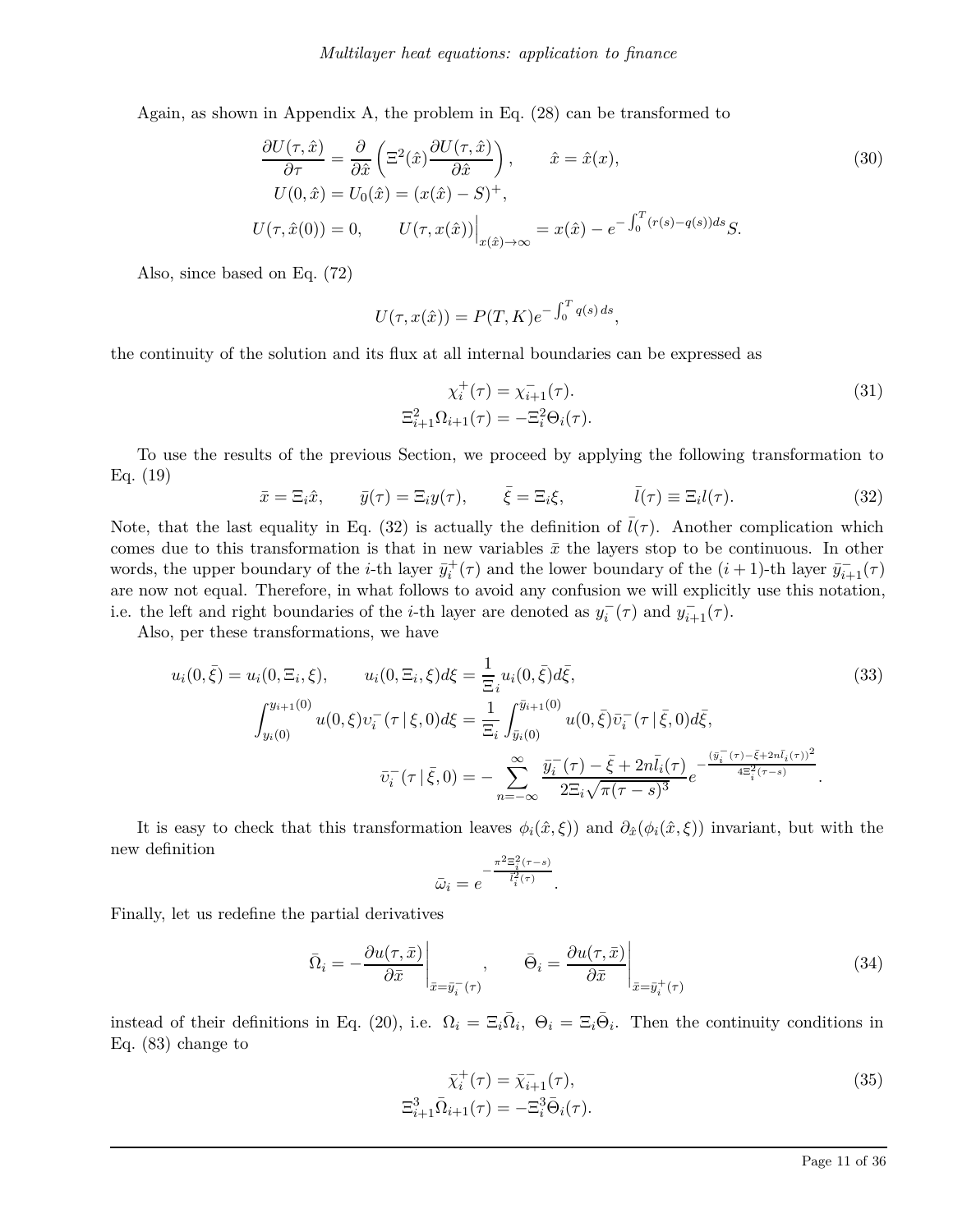To simplify notation, we omit bars from all new variables assuming this doesn't bring any confusion. Then Eq. (19) transforms to

$$
u_{i}(\tau,x) = \sum_{n=-\infty}^{\infty} \left\{ \frac{1}{\Xi_{i}} \int_{y_{i}(0)}^{y_{i+1}(0)} u_{i}(0,\xi) \Upsilon_{n,i}(x,\tau | \xi,0) d\xi \right\}
$$
(36)  
 
$$
+ \int_{0}^{\tau} \left[ \frac{1}{\Xi_{i}} \Omega_{i}(s) + \frac{1}{\Xi_{i+1}} \chi_{i}^{+}(s) y_{i}^{+'}(s) \right] \Upsilon_{n,i}(x,\tau | y_{i}^{+}(s),s) ds,
$$
  
 
$$
+ \frac{1}{\Xi_{i}} \int_{0}^{\tau} \left[ \Theta_{i}(s) - \chi_{i}^{-}(s) y_{i}^{-'}(s) \right] \Upsilon_{n,i}(x,\tau | y_{i}^{-}(s),s) ds
$$
  
 
$$
+ \int_{0}^{\tau} \chi_{i}^{-}(s) \Lambda_{n,i}(x,\tau | y_{i}^{-}(s),s) - \chi_{i}^{+}(s) \Lambda_{n,i}(x,\tau | y_{i}^{+}(s),s) ds \right\},
$$
  

$$
\Upsilon_{n,i}(x,\tau | \xi,s) = \frac{1}{2\sqrt{\pi(\tau-s)}} \left[ e^{-\frac{(2nl_{i}(\tau) + x - \xi)^{2}}{4\Xi_{i}^{2}(\tau-s)}} - e^{-\frac{(2nl_{i}(\tau) + x + \xi - 2y_{i}^{-}(\tau))^{2}}{4\Xi_{i}^{2}(\tau-s)}} \right],
$$
  

$$
\Lambda_{n,i}(x,\tau | \xi,s) = \frac{x - \xi + 2nl_{i}(\tau)}{4\Xi_{i}\sqrt{\pi(\tau-s)^{3}}} e^{-\frac{(2nl_{i}(\tau) + x - \xi)^{2}}{4\Xi_{i}\sqrt{\pi(\tau-s)^{3}}} + \frac{x + \xi - 2y_{i}^{-}(\tau) + 2nl_{i}(\tau)}{4\Xi_{i}\sqrt{\pi(\tau-s)^{3}}} e^{-\frac{(2nl_{i}(\tau) + x + \xi - 2y_{i}^{-}(\tau))^{2}}{4\Xi_{i}^{2}(\tau-s)}}.
$$

By analogy, the modified Volterra equations can be obtained from Eq. (21).

In Eq. (21) the unknown variables are  $[\chi_1^-(\tau), \chi_1^+(\tau), \Omega_1(\tau), \Theta_1(\tau), \ldots, \chi_N^-(\tau), \chi_N^+(\tau), \Omega_N(\tau), \Theta_N(\tau)],$ so that there are 4*N* unknowns in total. The boundary conditions in Eq. (23) and the continuity conditions in Eq. (83) reduce the number of unknown variables to  $2N-2$ , because  $\chi_i^+(\tau)$ ,  $\Theta_i(\tau)$  can be expressed via  $\chi_i^-(\tau), \Omega_i(\tau)$  and substituted into Eq. (21). Thus, the GIT method provides a significant simplification of the system of Volterra equations as compared with the HP method.

# **3 Application to finance**

In this section, we consider several models that are frequently used in mathematical finance. We provide a short description of each model and demonstrate how to reduce the corresponding pricing problem to the form suitable for solving it by the ML method.

### **3.1 One-factor short-rate models**

As the first example, we consider one-factor short interest rate (IR) models. Although these models were developed a long time ago, they are still essential and widely used by practitioners. While one can price zero-coupon bonds (ZCB) and European options on the ZCB and swaptions for many of them analytically, this is not true for exotic options. For instance, pricing of barrier options when the barriers are time-dependent and could pay time-dependent rebates has to be done numerically. The same is true for American options.

However, as mentioned in the Introduction, one can find the solution to these problems semi-analytically using the HP and GIT methods for some one-factor models, including the time-dependent OU (Vasicek) model in (Carr and Itkin, 2021; Lipton and Kaushansky, 2020a,b), for the Hull-White model in (Itkin and Muravey, 2020a), for the CEV and CIR models in (Carr et al., 2020), and then in a general form for any model that can be reduced to the heat equation - in (Itkin and Muravey, 2020b). In other words, solving these problems doesn't require the ML method. Therefore, below we consider some other models for which the barrier pricing problems cannot be directly solved by the HP or GIT methods but can be solved by using the ML method.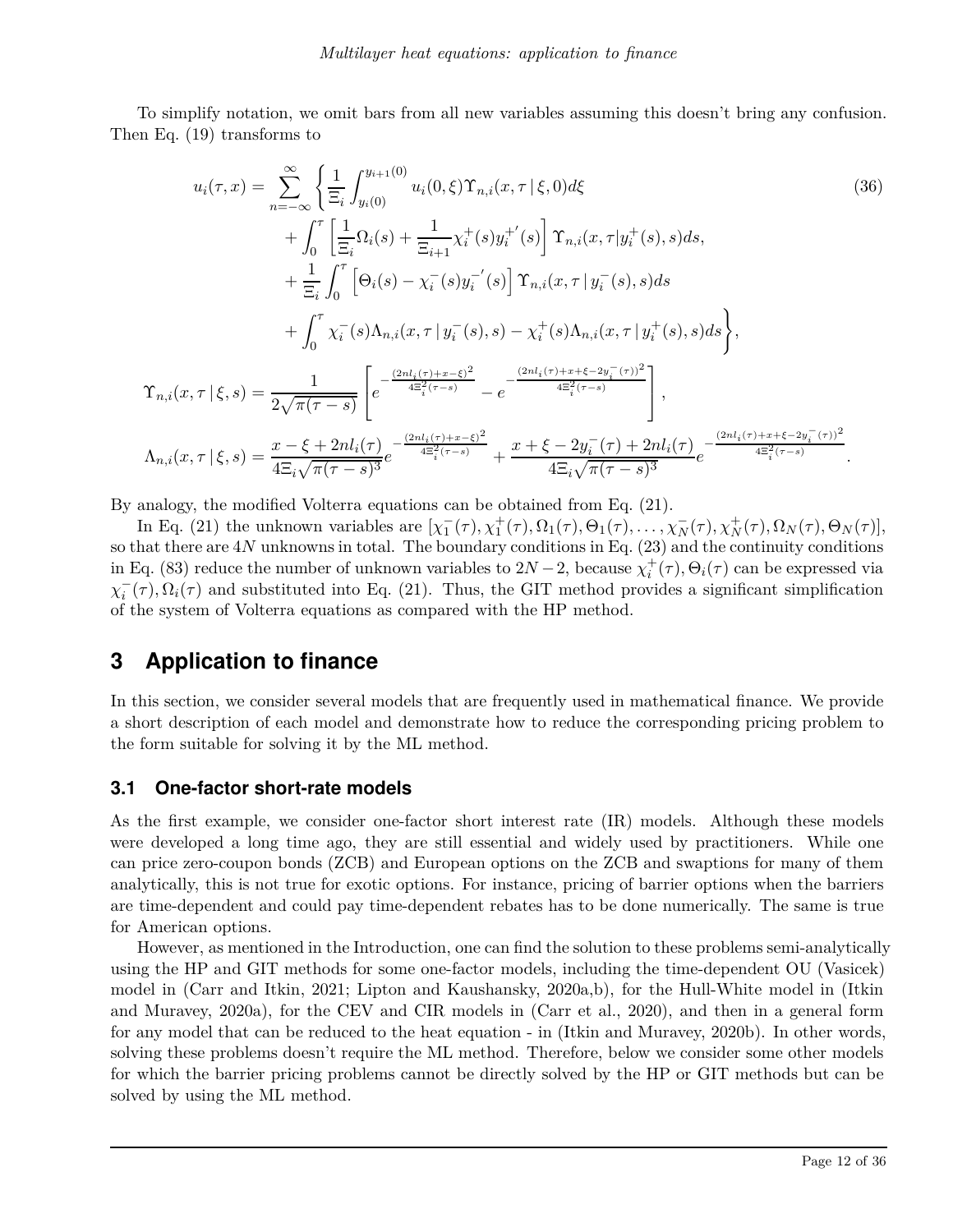#### **3.1.1 Pricing zero-coupon bonds and barrier options for the Black-Karasinski and similar models**

The Black-Karasinski (BK) model was introduced in (Black and Karasinski, 1991), see also (Brigo and Mercurio, 2006) for a more detailed discussion. The BK is a one-factor short interest rate model of the form

$$
dz_t = k(t)[\theta(t) - z_t]dt + \sigma(t)dW_t, \qquad r \in \mathbb{R}, t \ge 0,
$$
  
\n
$$
r_t = s(t) + Re^{zt}, \qquad r(t = 0) = r_0.
$$
\n(37)

Here  $\kappa(t) > 0$  is the constant speed of mean-reversion,  $\theta(t)$  is the mean-reversion level,  $\sigma(t)$  is the volatility, *R* is some constant with the same dimensionality as  $r_t$ , eg., it can be  $1/(1 \text{ year})$ . This model is similar to the Hull-White model but preserves the positivity of *r<sup>t</sup>* by exponentiating the Ornstein-Uhlenbeck (OU) random variable *z<sup>t</sup>* . Because of that, usually, practitioners add a deterministic function (shift) *s*(*t*) to the definition of *r<sup>t</sup>* to address possible negative rates and be more flexible when calibrating the term-structure of the interest rates.

By Itô's lemma the short rate  $\bar{r}_t = (r_t - s(t))/R$  in the BK model solves the following stochastic differential equation (SDE)

$$
d\bar{r}_t = [k\theta(t) + \frac{1}{2}\sigma(t)^2 - k\log \bar{r}_t]\bar{r}_t dt + \sigma(t)\bar{r}_t dW_t.
$$
\n(38)

This SDE can be explicitly integrated. Let  $0 \leq s \leq t \leq T$ , Then  $r_t$  can be represented as, (Brigo and Mercurio, 2006)

$$
\bar{r}_t = \exp\left[e^{-k(t-s)}\log\bar{r}_s + k\int_s^t e^{-k(t-u)}\theta(u)du + \int_s^t \sigma(u)e^{-k(t-u)}dW(u)\right],\tag{39}
$$

and thus, conditionally on filtration  $\mathcal{F}_s$  is lognormally distributed and always positive.

However, in the BK model, the price  $P(t, T)$  of a (ZCB) with the maturity T is not known in closed form since this model is not affine. Multiple good approximations have been developed in the literature using asymptotic expansions of various flavors, see, e.g., (Antonov and Spector, 2011; Capriotti and Stehlikova, 2014; Horvath et al., 2017), and also survey in (Turfus, 2020).

Despite this lack of tractability, the BK model is widely used by practitioners for modeling interest rates and credit and is also known in commodities as the Schwartz one-factor model. The BK model is attractive because it is relatively simple, guarantees non-negativity of the prices (which could be a bad feature in the current environment). It could also be calibrated to the given term-structure of interest rates and the prices or implied volatilities of caps, floors, or European swaptions since the mean-reversion level and volatility are functions of time. However, for exotic options, e.g., highly liquid barrier options, these prices are not known yet in closed form. Therefore, various numerical methods are used to obtain them.

Here we describe how one can reduce the pricing problem for the ZCB to the ML heat equation. Since this problem is defined at a semi-infinite domain, the corresponding ML heat equation is also defined at a semi-infinite interval. Thus, the number of layers could be infinite. Therefore, truncation of the semi-infinite interval to a finite is needed. Of course, the impact of the remainder should be assessed appropriately.

Along the BK model lines, consider a model where the dynamics of the underlying stochastic variable  $z_t$  is the OU process defined in Eq. (37). We assume that the interest rate  $r_t$  is some deterministic function of *z<sup>t</sup>*

$$
r_t = s(t) + f(t, z_t), \t z_0 = 0.
$$
\t(40)

In particular, according to Eq. (37) for the BK model we have  $f(t, z_t) = Re^{z_t}$ , and so  $R = r_0 - s_0$ .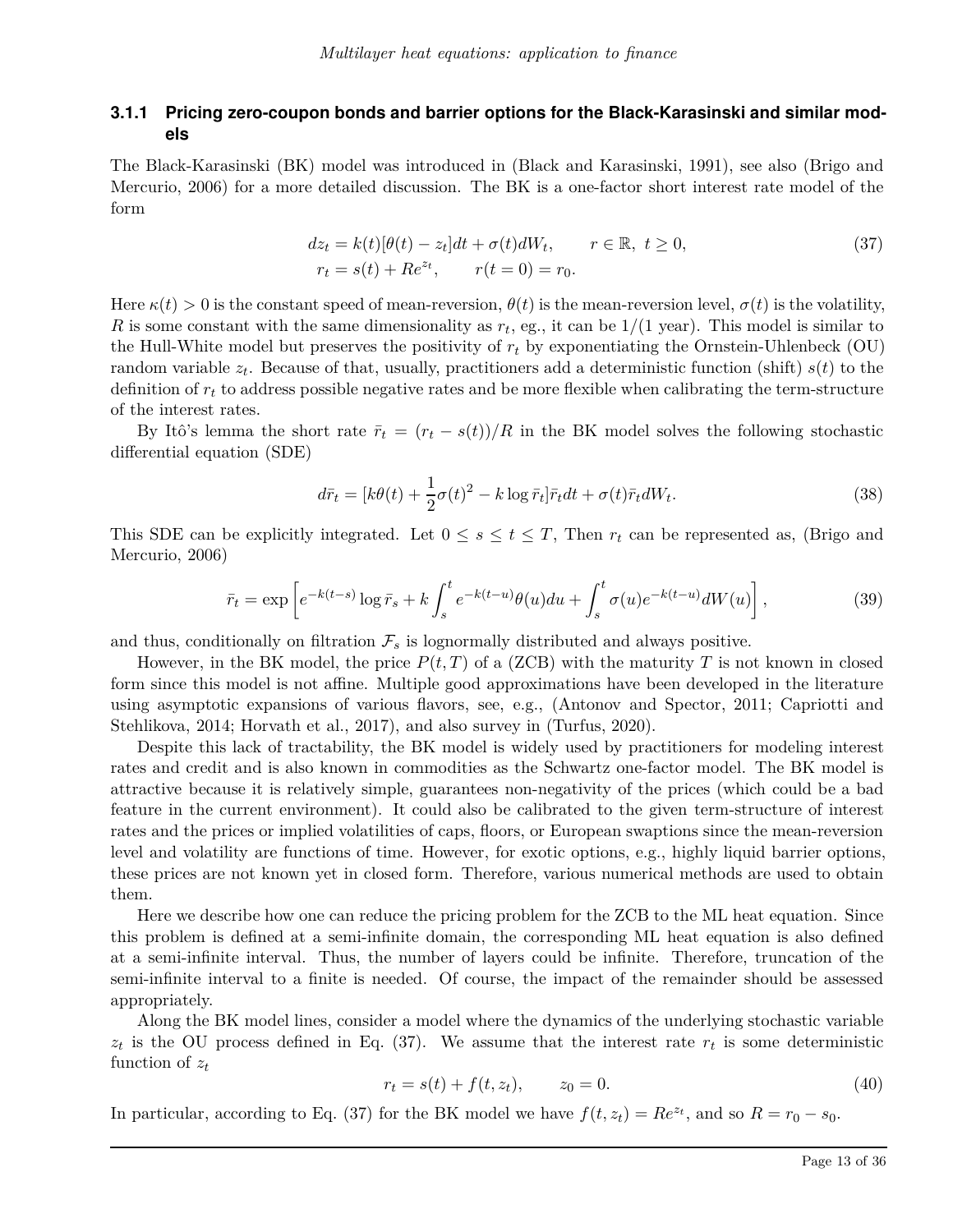In terms of  $z$ , the corresponding PDE for the ZCB price  $F(t, r)$  in Eq. (49) and for the option price  $C(t, r)$  in Eq. (52) reads

$$
0 = \frac{\partial V}{\partial t} + \frac{1}{2}\sigma^2(t)\frac{\partial^2 V}{\partial z^2} + \kappa(t)[\theta(t) - z]\frac{\partial V}{\partial z} - [s(t) + f(t, z)]V,\tag{41}
$$

where  $V = V(t, z)$  is either  $F(t, z)$  or  $C(t, z)$ . This equation should be solved subject to the terminal and boundary conditions. For the ZCB price they are given in Eq. (50) and Eq. (51), and for the Down-and-out barrier Call option price - in Eq. (53) and in Eq. (55), Eq. (56). Note, that solving Eq. (41) for  $F(t, z)$  assumes that  $z \in (f^{-1}(t, -\infty), f^{-1}(t, \infty))$ , while for  $C(t, z)$  the domain of definition is  $z \in [L_z(t), f^{-1}(t, \infty))$ , where  $L_z(t) = f^{-1}(t, L(t))$ , and  $f^{-1}(t, r)$  is the inverse function.

To apply the ML method to Eq. (41), for instance, when solving the barrier option pricing problem, we truncate the interval  $[L(t), \infty)$  from above at  $z = z_{\text{max}}$  to make it  $[L_z(t), z_{\text{max}}]$ . The reason this is possible lies in the fact that when *z* increases, the ZCB price tends to zero based on the boundary condition. Therefore, the Call option price in this limit vanishes as well. Thus, the contribution of the region  $[z_{\text{max}}, f^{-1}(t, \infty))$  to the Call option price becomes negligible <sup>5</sup>.

Now we split the interval  $[L_z(t), z_{\text{max}}]$  into  $N > 0$  sub-intervals, and at every interval  $[z_i, z_{i+1}]$ ,  $i =$ 1,..., N assume that  $f(t, z) = a_i(t) + b_i(t)z$ . Accordingly, at every interval *i*,  $i = 1, \ldots, N$  the PDE Eq. (41) takes the form

$$
0 = \frac{\partial V}{\partial t} + \frac{1}{2}\sigma^2(t)\frac{\partial^2 V}{\partial z^2} + \kappa(t)[\theta(t) - z]\frac{\partial V}{\partial z} - [s(t) + a_i(t) + b_i(t)z]V.
$$
 (42)

This PDE can be transformed to the heat equation

$$
\frac{\partial U}{\partial \tau} = \frac{\partial^2 U}{\partial x^2},\tag{43}
$$

by the change of variables, (Polyanin, 2002; Itkin and Muravey, 2020a; Lipton and Kaushansky, 2020b)

$$
V(t,z) = \exp[\alpha_i(t)z + \beta_i(t)]U(\tau, x), \qquad \tau = \phi(t), \qquad x = z\psi(t) + \varrho(t), \tag{44}
$$

where

$$
\psi(t) = C_1 \exp\left(\int_S^t \kappa(q) dq\right), \qquad \phi(t) = \frac{1}{2} \int_t^S \sigma^2(q) \psi^2(q) dq + C_2,
$$
\n
$$
\alpha_i(t) = \psi(t) \int_S^t \frac{b_i(q)}{\psi(q)} dq + C_3 \psi(t), \qquad \varrho_i(t) = -\int_S^t \left[\kappa(q) \theta(q) + \sigma^2(q) \alpha_i(q)\right] \psi(q) dq + C_5,
$$
\n
$$
\beta_i(t) = -\frac{1}{2} \int_S^t \alpha_i(q) \left[2\kappa(q) \theta(q) + \sigma^2(q) \alpha_i(q)\right] dq + \int_S^t [s(q) + \alpha_i(q)] dq + C_4,
$$

where  $C_1, \ldots, C_5$  are some constants. In our case we can choose  $C_1 = 1, C_2 = C_3 = C_4 = C_5 = 0$ .

One of the advantages of such an approach is that the new time  $\tau$  doesn't depend on the specific interval *i*, i.e. the time  $\tau$  runs in sync for all intervals  $[z_i, z_{i+1}], i = 1, \ldots, N$ .

Thus, the main trick here is in using the approximation  $f(t, z) = a_i(t) + b_i(t)z$ . This approximation provides the second order of accuracy in the length of the interval (similar to the finite-difference method of the second order), and allows reduction of the PDE at each interval to the heat equation (while the original PDE doesn't hold this property).

At the end of this Section, note that Eq. (42), if used for pricing ZCB, doesn't need the boundary condition at the left boundary  $z \to -\infty$ , as this is discussed in (Itkin and Muravey, 2020a) with a

<sup>&</sup>lt;sup>5</sup>For some choices of the functions  $f(t, z)$  the value  $f^{-1}(t, \infty)$  could be finite which eliminates the need for truncation.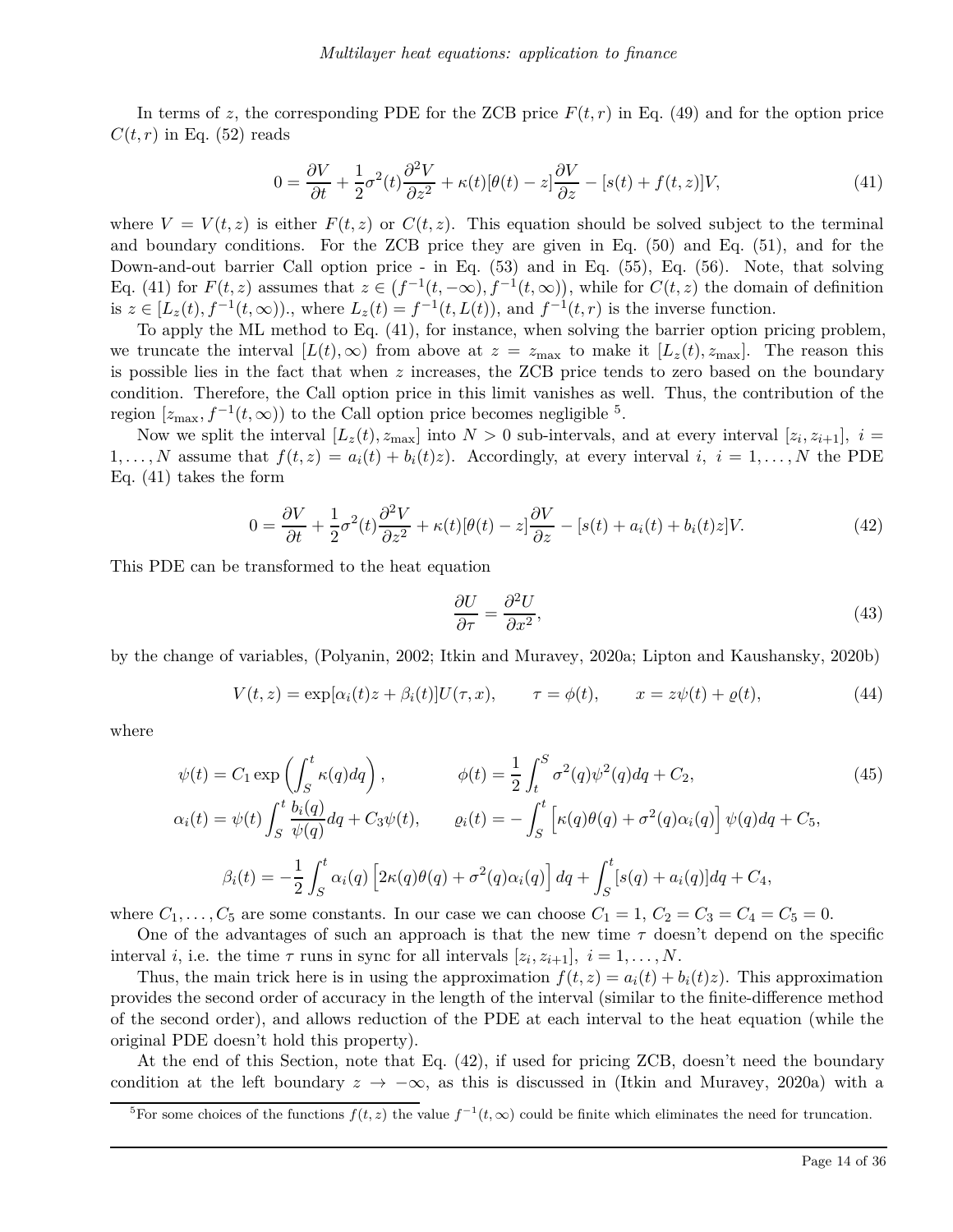reference to Fichera theory, (Oleinik and Radkevich, 1973). However, the price of the ZCB at some fixed left boundary  $z_{\text{min}}$ , i.e.  $V(t, z_{\text{min}})$  can be found having in mind that the transformed PDE in Eq. (42) is affine, which yields

$$
V(z, t, S) = A(t, S)e^{B(t, S)Re^{z}}.
$$
\n(46)

With allowance for the terminal condition in Eq. (50), the solution reads, (Itkin and Muravey, 2020a)

$$
B(t, S) = e^{\int_0^t \kappa(m) dm} \int_S^t b_i(m) e^{-\int_0^m \kappa(q) dq} dm,
$$
  
\n
$$
A(t, S) = \exp \left[ \int_S^t \left( a_i(m) + s(m) - \frac{1}{2} B(m, S) \left( 2\theta(m) \kappa(m) + B(m, S) \sigma^2(m) \right) \right) dm \right].
$$
\n(47)

It can be seen that  $B(t, S) < 0$  if  $t < S$ . Therefore,  $F(r, t, S) \to 0$  when  $z \to \infty$ .

#### **3.1.2 The modified BK (Verhulst) model**

Since the BK model is not fully tractable, in (Itkin et al., 2020) we introduced a slightly modified version of the model as follows

$$
dz_t = k(t)[\bar{\theta}(t) - e^{zt}]dt + \sigma(t)dW_t,
$$
  
\n
$$
r_t = s(t) + Re^{zt}, \qquad z_0 = 0, \qquad R = r_0 - s(0).
$$
\n(48)

It can be seen, that at small  $t |z_t| \ll 1$ , and so choosing  $\bar{\theta}(t) = 1 + \theta(t)$  replicates the BK model in the linear approximation on  $z_t$ . Similarly, the choice  $\bar{\theta}(t) = e^{\theta(t)}$  replicates the BK model at  $z_t$  close the mean-reversion level  $\theta(t)$ . Thus, this model acquires the properties of the BK model while is a bit more tractable as this will be seen below.

It is worth noting that if by using Itô's lemma we re-write Eq.  $(48)$  for the stochastic variable  $r_t$ , the resulting dynamics can be recognized as the stochastic Verhulst or stochastic logistic model, which are well-known in the population dynamics and epidemiology; see, eg., (Verhulst, 1838; Bacaer, 2011; Giet et al., 2015) and references therein. For more information, see (Itkin et al., 2020).

By the Itô's lemma and the Feynman–Kac formula any contingent claim written on the *r<sup>t</sup>* as the underlying (for instance, price  $F(\bar{r}, t, S)$  of a Zero-coupon bond (ZCB) with maturity *S*) solves the following partial differential equation

$$
0 = \frac{\partial F}{\partial t} + \frac{1}{2}\sigma^2(t)\bar{r}^2\frac{\partial^2 F}{\partial \bar{r}^2} + \kappa(t)\bar{r}[\Theta(t) - \bar{r}]\frac{\partial F}{\partial \bar{r}} - (s(t) + R\bar{r})F,
$$
  
\n
$$
\bar{r}_t = \frac{r_t - s(t)}{r_0 - s(0)} = e^{zt}, \qquad \Theta(t) = \bar{\theta}(t) + \frac{1}{2}\sigma^2(t).
$$
\n(49)

This equation should be solved subject to the terminal condition

$$
F(\bar{r}, S, S) = 1,\tag{50}
$$

and the boundary condition

$$
F(\bar{r},t,S)\Big|_{\bar{r}\to\infty} = 0,\tag{51}
$$

see, eg., (Andersen and Piterbarg, 2010).

In the sequel we will also consider a Down-and-Out barrier Call option written on the ZCB. It is known, (Andersen and Piterbarg, 2010), that under a risk-neutral measure the option price  $C(t, \bar{r})$  solves the same PDE as in Eq. (49),

$$
0 = \frac{\partial C}{\partial t} + \frac{1}{2}\sigma^2(t)\bar{r}^2 \frac{\partial^2 C}{\partial \bar{r}^2} + \kappa(t)\bar{r}[\Theta(t) - \bar{r}]\frac{\partial C}{\partial \bar{r}} - (s(t) + R\bar{r})C.
$$
 (52)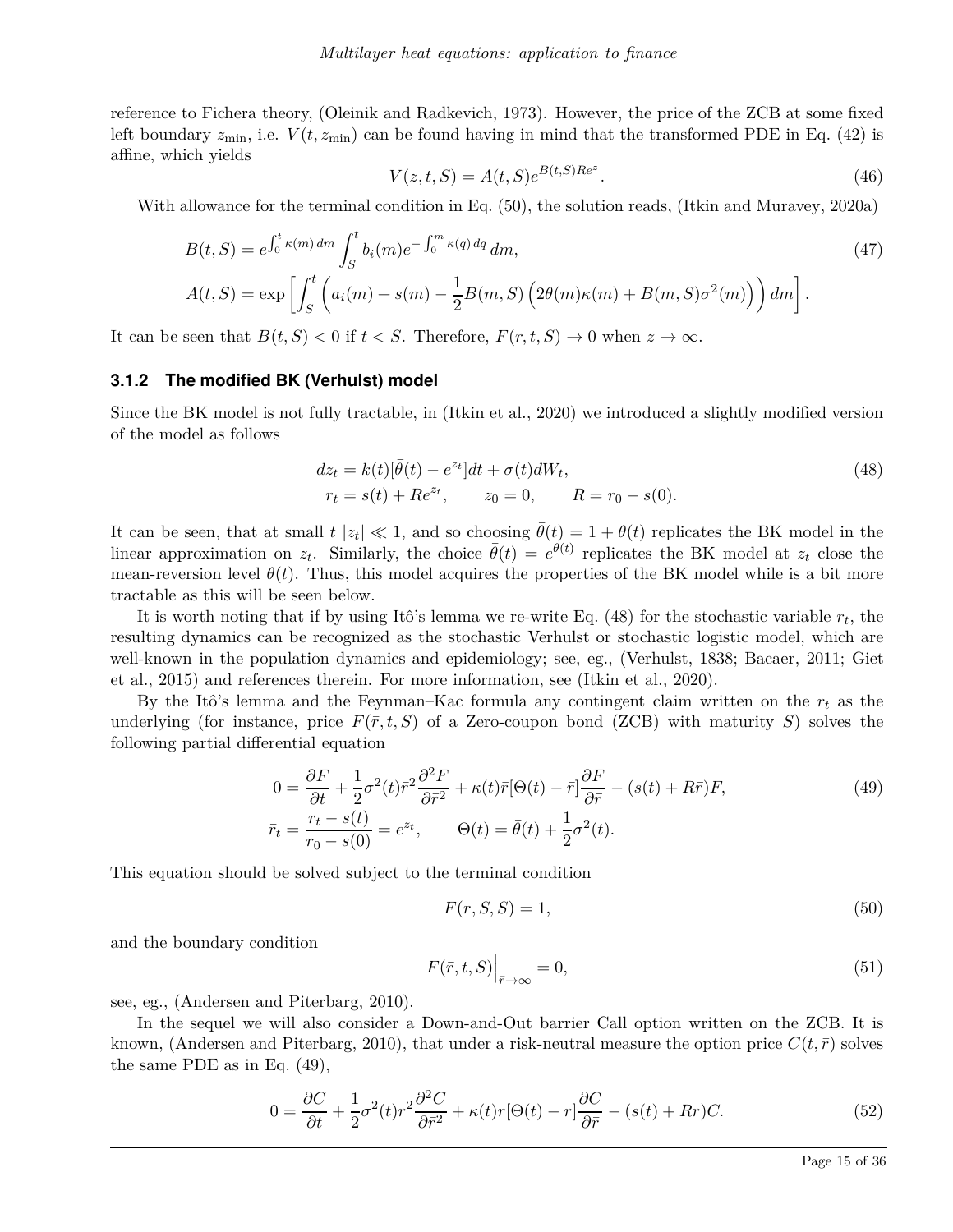The terminal condition at the option maturity  $T \leq S$  for this PDE reads

$$
C(T, \bar{r}) = (F(\bar{r}, T, S) - K)^{+},
$$
\n(53)

where *K* is the option strike.

By a standard contract, the lower barrier  $L_F(t)$  (which we assume to be time dependent as well) is set on the ZCB price, and not on the underlying interest rate  $\bar{r}$ . This means that it can be written in the form

$$
C(t,\bar{r}) = 0 \quad \text{if } F(\bar{r},t,S) = L_F(t). \tag{54}
$$

This condition can be translated into the  $\bar{r}$  domain by solving the equation

$$
F(\bar{r},t,S)=L_F(t),
$$

with respect to  $\bar{r}$ . Denoting the solution of this equation as  $L(t)$  we find that Eq. (54) in the  $\bar{r}$  domain reads

$$
C(t, L(t)) = 0.\t\t(55)
$$

The second boundary can be naturally set at  $\bar{r} \to \infty$ . As at  $\bar{r} \to \infty$  the ZCB price tends to zero, the Call option price also vanishes in this limit. This yields

$$
C(t,\bar{r})\Big|_{\bar{r}\to\infty} = 0.\tag{56}
$$

Accordingly, Eq. (52) has to be solve at  $\bar{r} \in [L(t), \infty)$ .

#### **3.1.3 Pricing barrier options in the Verhulst model**

As we have already mentioned, in contrast to other similar one-factor models like the time-dependent Ornstein-Uhlenbeck, Hull-White, CIR and CEV models which have been considered in (Carr and Itkin, 2021; Itkin and Muravey, 2020a; Carr et al., 2020), the solution of the pricing problem for the BK model is not known in closed form<sup>6</sup> . Therefore, we propose an approximation that gives rise to a semi-analytical solution for the barrier Call option price. This approximation is inspired by the ML heat equations which are discussed in Section .

Since our problem in Eq. (52) is defined at the semi-infinite domain  $\bar{r} \in [L(t), \infty)$ , using the ML approximation is time-consuming, as we need to split this semi-infinite interval into a fixed number of sub-intervals. Therefore, it is feasible first to make a change of variables

$$
C(t,\bar{r}) = V(t,x)e^{\int_0^t s(k)dk}, \qquad x = \frac{a(t)}{\bar{r}}, \qquad a(t) = e^{\int_0^t (\kappa(m)\Theta(m) - \sigma^2(m))dm}, \tag{57}
$$

so the problem to solve in new variables reads

$$
0 = \frac{\partial V}{\partial t} + \frac{1}{2}\sigma^2(t)x^2\frac{\partial^2 V}{\partial x^2} + a(t)\kappa(t)\frac{\partial V}{\partial x} - Ra(t)\frac{V}{x}.
$$
\n(58)

Thus, now our problem is defined at a fixed domain  $x \in [0, 1/L(t)]$ , where the upper boundary is time dependent. Accordingly, in the new variables the Down-and-Out barrier Call option becomes the Upand-Out barrier Call.

Doing the second change of the dependent variable

$$
V(t,x) = u(t,x)e^{d(t)/x}, \t d(t) = Re^{-\int_0^t \sigma^2(m)dm} \int_0^t e^{\int_0^y \kappa(m)\Theta(m)dm} dy
$$
\n(59)

 ${}^{6}$ Some approaches for doing that are discussed in (Itkin et al., 2020).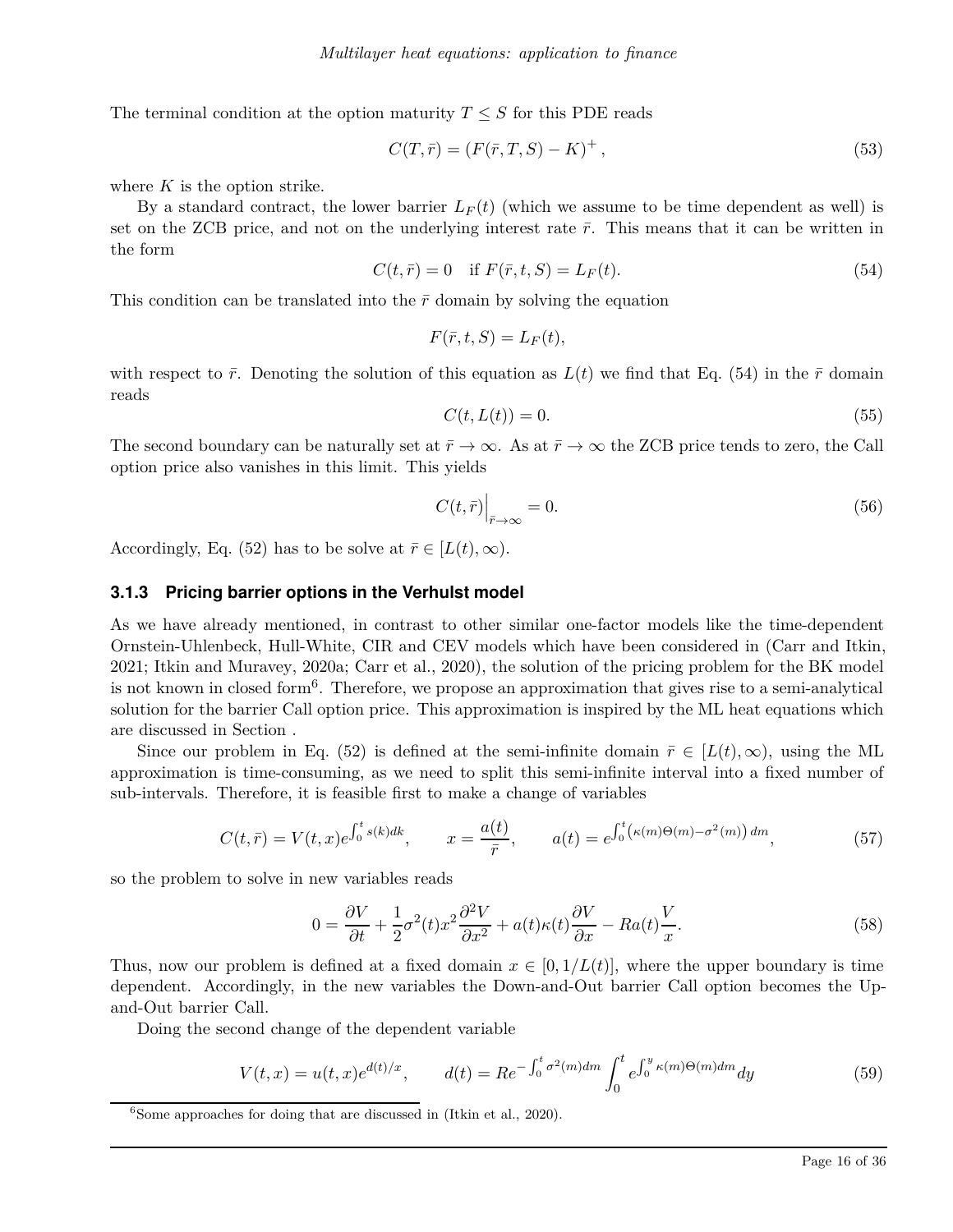yields the equation

$$
0 = \frac{\partial u}{\partial t} + \frac{1}{2}\sigma^2(t)x^2 \frac{\partial^2 u}{\partial x^2} + g(t)\frac{\partial u}{\partial x} - f(t)\frac{u}{x^2},
$$
  
\n
$$
f(t) = \frac{1}{2}d(t)\left(2a(t)\kappa(t) - d(t)\sigma^2(t)\right), \qquad g(t) = a(t)\kappa(t) - d(t)\sigma^2(t).
$$
\n(60)

Accordingly, in the new variables the initial and boundary conditions read

$$
u(T, x) = \exp\left(-\frac{d(T)}{x} - \int_0^T s(k)dk\right) (F(x, T, S) - K)^+,
$$
  
\n
$$
u(t, 0) = 0, \qquad u(t, y(t)) = 0, \quad y(t) = a(t)/L(t).
$$
\n(61)

The problem in Eq. (60), Eq. (61) cannot be solved in closed form. Therefore, we proceed by borrowing the idea from the ML approach in physics which is described in Sections 1,2. This approach implies that the interval  $x \in [0, y(t)]$  we approximate the function  $\zeta(x) = x^2$  by using a piecewise constant approximation. In more detail, we split the interval  $[0, y(t)]$  into  $N > 0$  sub-intervals, and at every interval  $[x_i, x_{i+1}]$ ,  $i = 1, ..., N$  assume that  $x^2 \approx \nu_i(t)^7$ . For instance, one can choose the middle value of the function  $\zeta(x)$  at each sub-, so

$$
\nu_i(t) = y^2(t) \frac{(i + 1/2)^2}{N^2}
$$

With allowance for this approximation, at every *i*-th interval Eq. (60) takes the form

$$
0 = \frac{\partial u}{\partial t} + \frac{1}{2}\sigma^2(t)\nu_i(t)\frac{\partial^2 u}{\partial x^2} + g(t)\frac{\partial u}{\partial x} - \frac{f(t)}{\nu_i(t)}u.
$$
\n(62)

*.*

The Eq. (62) can be transformed to the heat equation

$$
\frac{\partial U}{\partial \tau} = \frac{\partial^2 U}{\partial \varsigma^2},\tag{63}
$$

using the transformation, (Polyanin, 2002)

$$
u(t,x) = U(\tau,\varsigma) \exp\left(-\int_0^t \frac{f(t)}{\nu_i(t)}\right), \qquad l = x - \int_0^t g(k)dk, \qquad \tau = \frac{1}{2} \int_t^T \sigma^2(k)\nu_i(k)dk. \tag{64}
$$

Note, that under this approximation the new time *τ* also becomes a function of the interval *i*.

### **3.2 Local volatility and Dupire's equation**

Calibration of the local volatility model (constructed by using a one-factor Geometric Brownian motion process) to a given set of option prices is a classical problem of mathematical finance. It was considered in multiple papers, and various solutions were proposed; see, e.g., a survey in (Itkin, 2020; Itkin and Lipton, 2018) and references therein. In particular, in (Itkin and Lipton, 2018) an analytical approach to solving the calibration problem is developed. This approach extends the method in (Lipton and Sepp, 2011) by replacing a piecewise constant local variance construction with a piecewise linear one and allowing non-zero interest rates and dividend yields. This approach remains analytically tractable as it combines the Laplace transform in time with an analytical solution of the resulting spatial equations in terms of Kummer's degenerate hypergeometric functions.

The *s* is the upper boundary of the whole interval  $y(t)$  is the function of time, we need to put  $\nu_i = \nu_i(t)$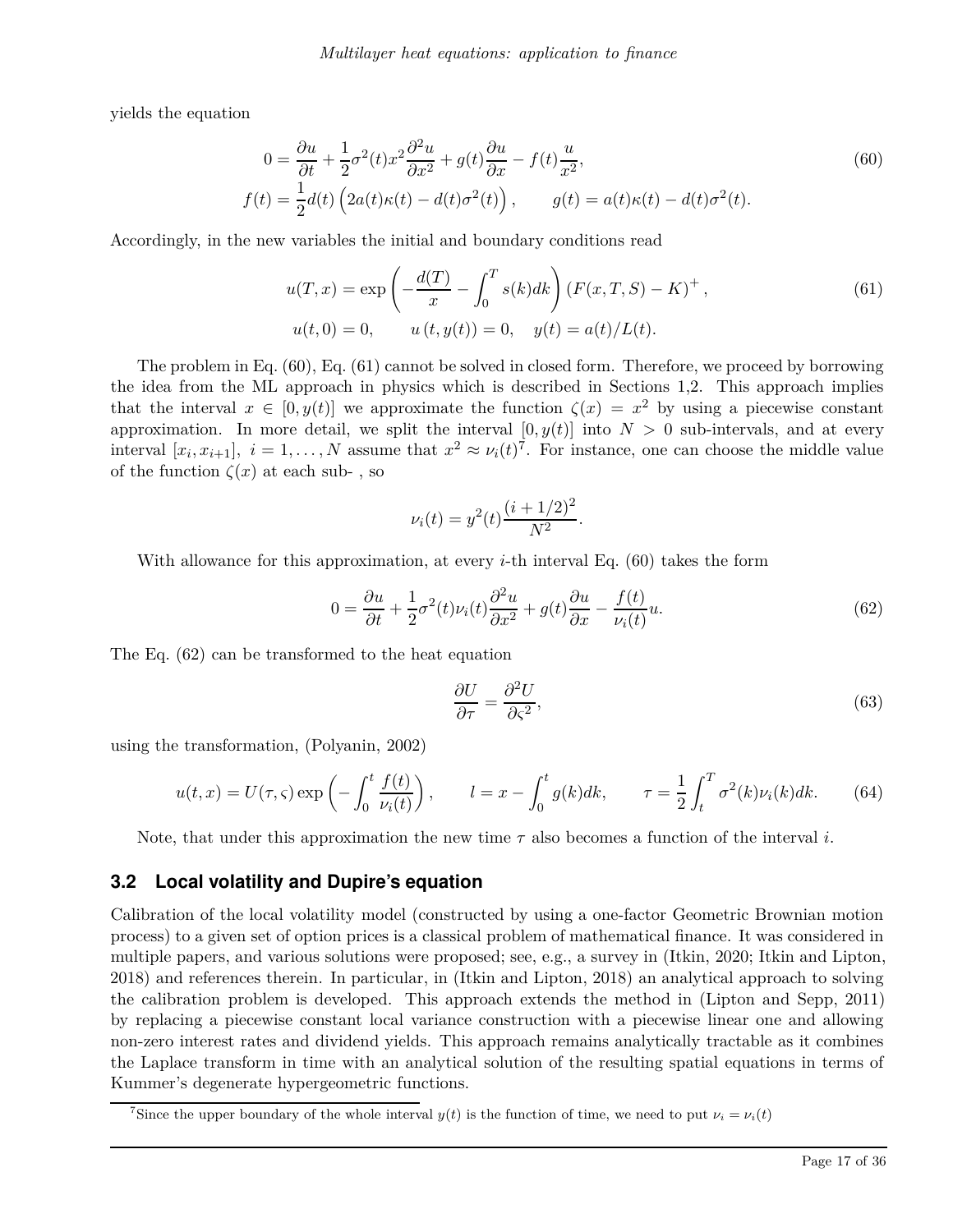A similar problem could be formulated not just for the Black-Scholes model but also for other models. For instance, in (Carr and Itkin, 2020, 2019) two extensions of the Local Variance Gamma model proposed initially in (Carr and Nadtochiy, 2017) were developed. The first new model (ELVG) considers a Gamma time-changed *arithmetic* Brownian motion with drift and the local variance to be a piecewise linear function of the strike. The second model (GLVG) is a *geometric* version of the ELVG with drift. It also treats various cases by introducing three *piecewise linear* models: the local variance as a function of strike, the local variance as a function of log-strike, and the local volatility as a function of strike (so, the local variance is a *piecewise quadratic* function of the strike). For all these extensions, the authors derive an ordinary differential equation for the option price, which plays the role of Dupire's equation for the standard local volatility model. Moreover, it can be solved in closed form.

In (Itkin and Lipton, 2018; Carr and Itkin, 2020, 2019) all models were calibrated to the market quotes term-by-term. Therefore, various types of no-arbitrage interpolation were proposed to guarantee no-arbitrage while keeping the model analytically tractable on the other hand; further details are given in (Itkin, 2020).

Two advantages of the semi-analytical approach, which are essential for calibration the model, should be emphasized. First, the option prices can be found analytically in a semi closed form. Here "semi" means that the analytic solution requires an additional inverse transform to be applied to get the final prices; see (Itkin and Lipton, 2018). However, in (Carr and Itkin, 2020, 2019) since the Dupire-like equation is an ODE and not a PDE, this step is eliminated. Nevertheless, all these models are calibrated term-by-term.

This idea can be extended by constructing a semi-analytical solution of the ML heat equation, which is analytic in time. Thus, the term-by-term calibration could be eliminated, and the quotes for all strikes and maturities can be used simultaneously. Therefore, this approach allows a further acceleration of the calibration process.

For brevity, let us consider European options, for instance, a Put option on a stock. It is well-known that the price  $P(T, K)$  of the option written on the underlying stock price  $S_t$  as a function of the option maturity *T* and strike *K* solves Dupire's equation, (Dupire, 1994)

$$
\frac{\partial P}{\partial T} = \frac{1}{2}\sigma^2(T,K)\frac{\partial^2 P}{\partial K^2} - (r-q)K\frac{\partial P}{\partial K} - q(T)P.
$$
\n(65)

with  $\sigma = \sigma(t, S)$  being the local volatility, and  $q(t)$  is the dividend yield. This PDE should be solved subject to the initial condition at  $T=0$ 

$$
P(0, K) = (K - S)^{+},\tag{66}
$$

and natural boundary conditions for the put option price that read, (Hull, 2011)

$$
P(T, K) = 0,
$$
  
\n
$$
P(T, K) = D(t, T)(K - S) \approx D(t, T)K,
$$
  
\n
$$
K \to 0,
$$
  
\n
$$
K \to 0,
$$
  
\n(67)

where the discount factor  $D(t, T)$  is defined as

$$
D(t,T) = \exp\left(-\int_{t}^{T} r(k)dk\right).
$$
\n(68)

To proceed further, we use the idea in (Lipton and Sepp, 2011; Itkin and Lipton, 2018) and approximate the local variance using some piecewise approximation in the strike space. However, in contrast to (Lipton and Sepp, 2011; Itkin and Lipton, 2018) we make this approximation a function of time. Further, suppose that for each trading maturity  $T_j$ ,  $j \in [1, M]$  the market quotes are provided at a set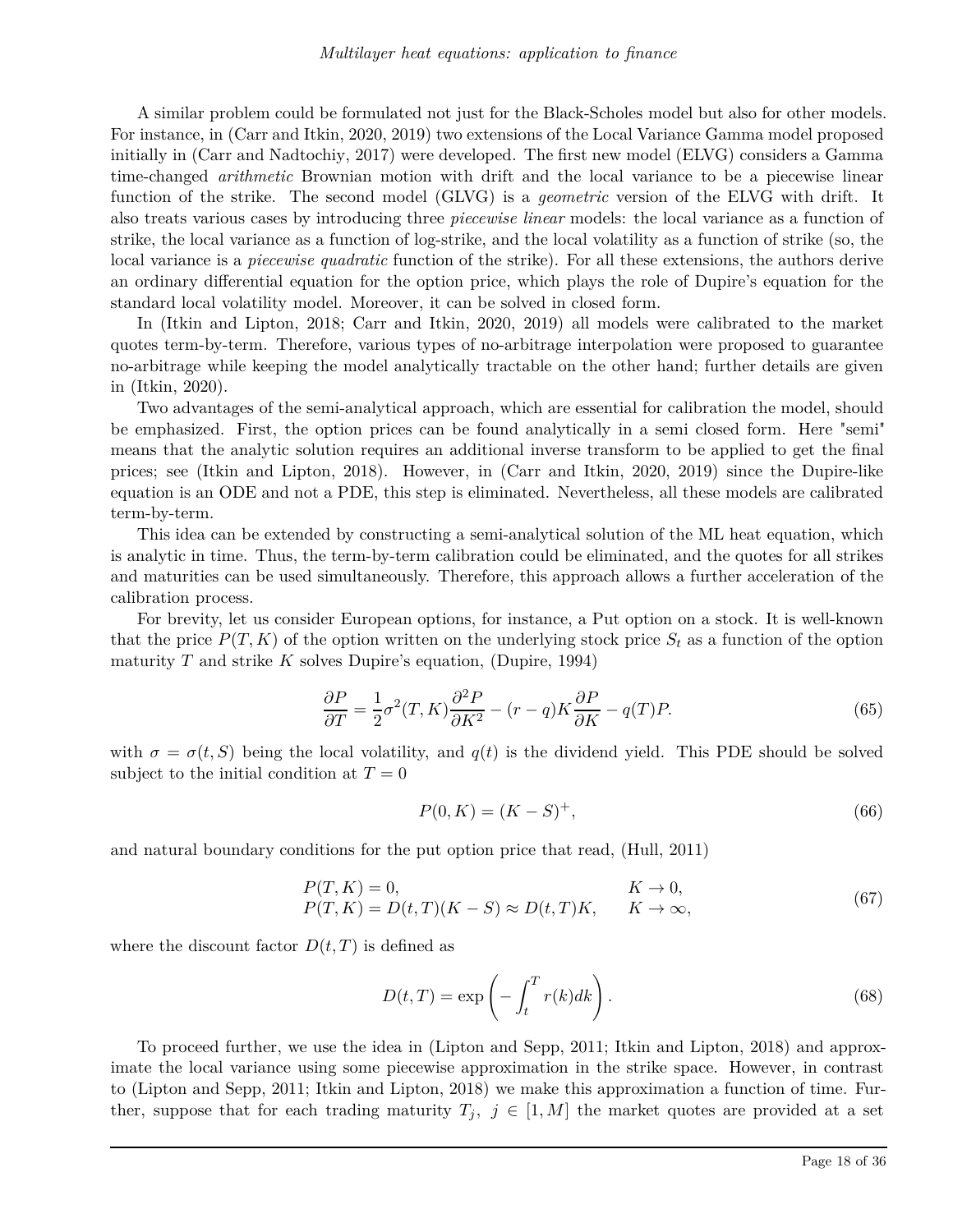of strikes  $K_{i,j}$ ,  $i = 1, \ldots, n_j$  where the strikes are assumed to be sorted in the increasing order. Let us construct a finite grid in the strike space  $\mathbf{G}(K) : K \in [\min(K_{i,j}), \max(K_{i,j})], j = 1, \ldots, M, i = 1, \ldots, n_j$ by splitting the whole interval  $K \in [min(K_{i,j}), max(K_{i,j})]$  into *n* sub-intervals. At every interval  $[K_i, K_{i+1}]$ ,  $i = 1, \ldots, N$ , we approximate the local variance function  $\sigma^2(T, K)$  by a piecewise constant function in *K* as follows:

$$
\sigma^{2}(T, K) = v_{i}(T), \quad K \in [K_{i}, K_{i+1}].
$$
\n(69)

This approximation is not continuous, so the local variance  $\sigma^2(T, K)$  experience a finite jump at every point *K<sup>i</sup>* . However, it is continuous in the maturity *T*.

Accordingly, at every interval  $[K_i, K_{i+1}]$  Eq. (65),  $V(T, K)$  takes the form

$$
\frac{\partial P_i}{\partial T} = \frac{1}{2} v_i(T) \frac{\partial^2 P_i}{\partial K^2} - \left[r(T) - q(T)\right] \frac{\partial P_i}{\partial K} - q(T) P_i. \tag{70}
$$

This equation can be transformed to the heat equation

$$
\frac{\partial U_i}{\partial \tau} = \frac{\partial^2 U_i}{\partial x^2},\tag{71}
$$

by a change of variables

$$
P_i(T, K) = U_i(\tau, x)e^{-\int_0^T (q(s)ds)}, \quad x = e^{-\int_0^T (r(s) - q(s)ds)}K, \quad \tau = \frac{1}{2}\int_0^T v_i(s)e^{-2\int_0^s (r(s) - q(s))ds}ds. \tag{72}
$$

It is important to note that the new time  $\tau$  runs differently at every interval  $K \in [K_i, K_{i+1}]$  as it depends on the local variance value  $v_i(s)$  at this interval.

### **4 Solution of the Volterra equations**

An efficient solution of the derived systems of Volterra equations is a problem that requires some attention and extended description. Therefore, it will be published elsewhere. Instead, here we show that a particular choice of the internal boundaries can reduce this problem to a linear system with a tridiagonal matrix allowing the inverse Laplace transform. In this section, we explain this approach in detail.

We start with Eq. (21). Using the definitions of  $\eta^{\pm}, v^{\pm}, v_0^{\pm}$  in Eq. (22), we observe that under all integrals in Eq. (21) the functions  $f_i(s), \Theta_i(s), \Omega_i(s)$  are functions of *s*, while functions  $\eta^{\pm}, \nu^{\pm}, \nu_0^{\pm}$  are functions of  $t-s$  and  $y_i(t) - y_i(s)$  and  $z_i(t) - z_i(s)$ . Recall that functions  $y_1(t) = \chi^-, y_N(t) = \chi^+$  define the external boundaries of the computational domain, while functions  $y_i(t)$ ,  $i = 2, \ldots, N-1$  define the boundaries of the internal layers (the internal boundaries).

Since the internal boundaries are artificial, we can construct them as we wish. For instance, we can use polynomial functions, such as  $y_i(s) = a_i s^2 + b_i s + c_i$ , where  $a_i, b_i, c_i$  are some constants. Then  $y_i(t) - y_i(s)$ can also be represented as a certain function  $g(t-s)$ . Indeed

$$
y_i(t) - y_i(s) = -a_i(t - s)^2 + (b_i + 2a_i t)(t - s).
$$
\n(73)

A similar representation can be obtained for  $y_{i+1}(s) - y_i(s)$ 

$$
y_{i+1}(s) - y_i(s) = (a_{i+1} - a_i)s^2 + (b_{i+1} - b_i)s + (c_{i+1} - c_i) = A(t-s)^2 + B(t-s) + C,
$$
  
\n
$$
A = a_{i+1} - a_i, \qquad B = 2At + b_{i+1} - b_i, \qquad C = c_i - c_{i+1} + t[b_i - b_{i+1} + (a_i - a_{i+1})t].
$$
\n(74)

Same can be done for a polynomial of any degree.

All coefficients  $a_i, b_i, c_i$  can be precomputed given the external boundaries. An example of this construction is given in Fig. 1.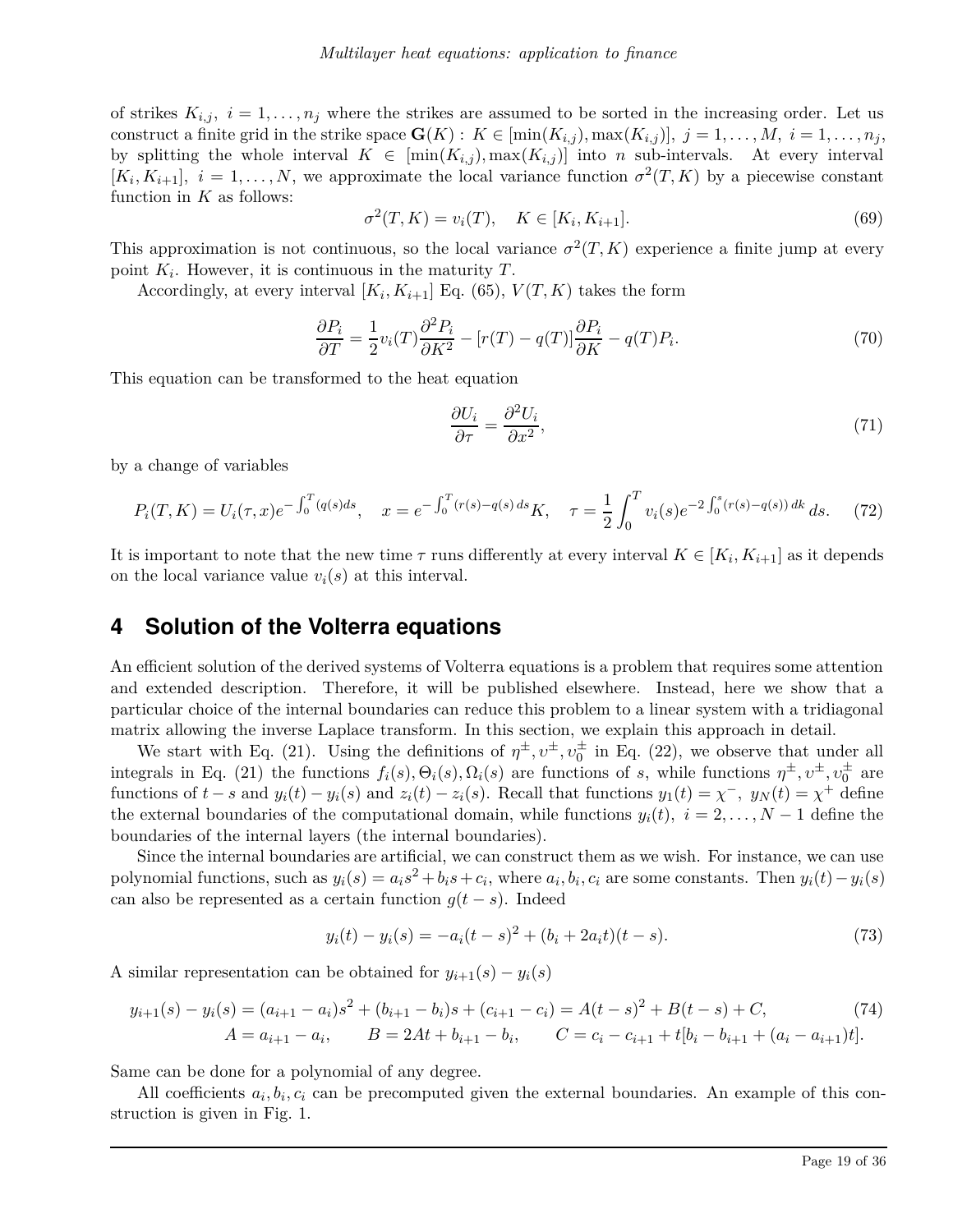

**Figure 1:** *Internal layers constructed for the given external boundaries*  $y_0(t)$  and  $y_N(t)$ , and *the number of layers N, by using 3 points for each boundary yi*(*t*) *and polynomial curves.*

In more detail, suppose that for the given functions  $y_1(t) = \chi^-(t)$ ,  $y_{N+1} = \chi^+(t)$ , we want to have *N* layers. We use *N* uniform nodes to split the interval  $[\chi^-(0), \chi^+(0)]$  into *N* subintervals. We do the same for the interval  $[\chi^-(t), \chi^+(t)]$ . If the boundaries  $\chi^-(t), \chi^+(t)$  are smooth enough, we can connect points  $y_i(0), y_i(t), i = 2, ..., N$  by straight lines in such a way that all boundaries don't cross each other. Suppose this is not possible because the external boundaries are too convex or concave. In that case, we can find some  $s = \tau$  where the distance between the external boundaries is minimal and put N nodes there. Then, we can connect all points  $y_i(0), y_i(\tau), y_i(t)$  by parabolas, and again check that all the boundaries don't cross each other. We can continue this process by using polynomials of a higher degree to provide the final representation of the boundaries.

Thus, we can find a polynomial of the necessary degree to guarantee that all boundaries don't cross each other unless the external curves have a very peculiar shape, which does not happen in the context of financial applications. Otherwise, we need to use a general approach to the computation of the integrals in Eq. (21), which will be published elsewhere.

Provided that all the boundaries are constructed in such a way, one can observe that all integrals in Eq. (21) are convolutions. Therefore, we can apply the Laplace transform  $\mathfrak{L}(f|s,\lambda)$ 

$$
\mathfrak{L}(f|s,\lambda) = \int_0^\infty e^{-\lambda s} f(s)ds\tag{75}
$$

to both parts of each equation in Eq. (21). Taking into account that

$$
\mathfrak{L}(f * g) = \mathfrak{L}(f)\mathfrak{L}(g), \qquad \mathfrak{L}(f') = \lambda \mathfrak{L}(f) - f(0), \tag{76}
$$

and obtain from Eq. (21) a linear system of equations for  $\mathfrak{L}(\chi_i^+), \mathfrak{L}(\chi_i^-), \mathfrak{L}(\Omega_i), \mathfrak{L}(\Theta_i)$ . Using the conditions at the internal boundaries (such as in Eq. (35)), this system can be reduced to a linear system for only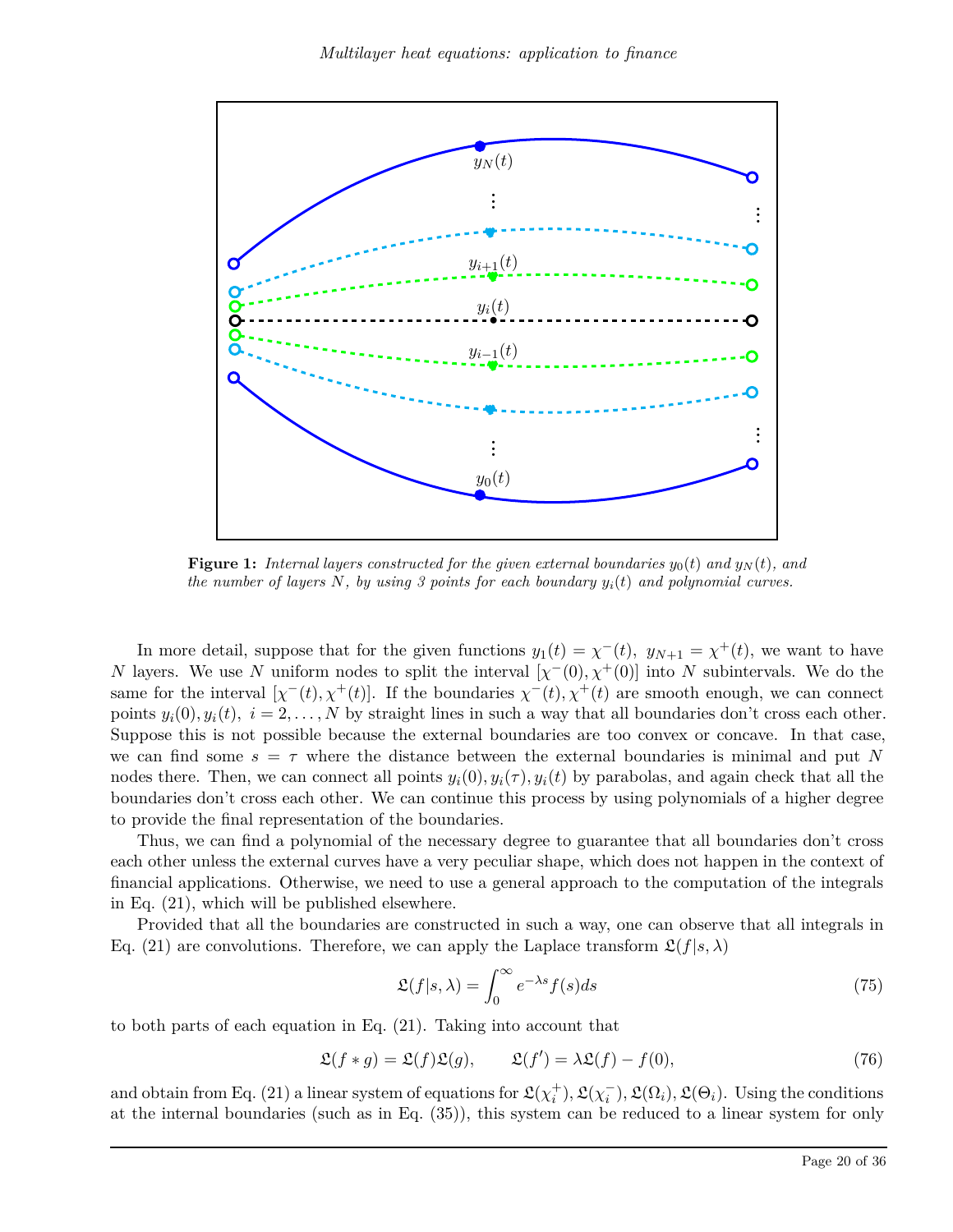$\mathfrak{L}(\chi_i^-), \mathfrak{L}(\Omega_i)$ . One can check that the resulting system is block-diagonal, with all blocks being tridiagonal matrices. Once this system is solved, the functions  $\chi_i^-(t), \Omega_i(t)$  is found by using the inverse Laplace transform.

Consider the heat equation in a strip with a piecewise constant thermal conductivity coefficient to illustrate our approach.

### **4.1 The heat equation in a strip**

Consider the following problem for the heat equation with a piecewise constant thermal conductivity coefficient (the ML problem):

$$
\frac{\partial}{\partial x}\left(\sigma^2(x)\frac{\partial U}{\partial x}\right) = \frac{\partial U}{\partial t}, \qquad (x,t) \in [y_0, y_N] \times \mathbb{R}_+
$$
  
\n
$$
U(t, y_0) = 0, \qquad U(t, y_N) = 0.
$$
  
\n
$$
U(0, x) = \delta(x - x_0).
$$
\n(77)

Here the thermal conductivity coefficient  $\sigma(x)$  is a piecewise constant function of *x*, which changes from layer to layer

$$
\sigma(x) = \sum_{i=1}^{N} \mathbf{1}(y_{i-1} < x \le y_i)\sigma_i,
$$
\n
$$
y_0 < y_1 < y_2 < \dots < y_i < \dots < y_N.
$$
\n
$$
(78)
$$

and  $\delta(x)$  denotes the Dirac delta function. As before  $y_i$  are the boundaries of the layers in x space. Without loss of generality, we assume that  $x_0 \in [y_{j-1}, y_j)$ ,  $1 < j < N$ .

Due to the initial condition in Eq. (77) the solution of this problem is Green's function for Eq. (77). We represent the solution  $U(t, x)$  in the form

$$
U(t,x) = \sum_{i=1}^{N} \mathbf{1}(y_{i-1} < x \le y_i) [U_i(t,x) + H_i(t,x)],\tag{79}
$$

where the functions  $U_i(t, x)$  and  $H_i(t, x)$  solve the following problems

$$
\frac{\partial}{\partial x} \left( \sigma_i^2 \frac{\partial U_i}{\partial x} \right) = \frac{\partial U_i}{\partial t}, \qquad (x, t) \in (y_{i-1}, y_i] \times \mathbb{R}_+,
$$
\n
$$
\lim_{x \to y_{i-1}} U_i(t, x) = \chi_i^-(t), \qquad U_i(t, y_i) = \chi_i^+(t),
$$
\n
$$
U(0, x) = 0,
$$
\n(80)

and

$$
\frac{\partial}{\partial x} \left( \sigma_i^2 \frac{\partial H_i}{\partial x} \right) = \frac{\partial H_i}{\partial t}, \qquad (x, t) \in (y_{i-1}, y_i] \times \mathbb{R}_+, \n\lim_{x \to y_{i-1}} H_i(t, x) = 0, \qquad H_i(t, y_i) = 0, \nH(0, x) = \delta(x - x_0).
$$
\n(81)

A well-known physical argument shows that the solution and its flux must be continuous at the layers' boundaries. The first condition yields

$$
U_1(t, y_0) = 0,\t\t(82)
$$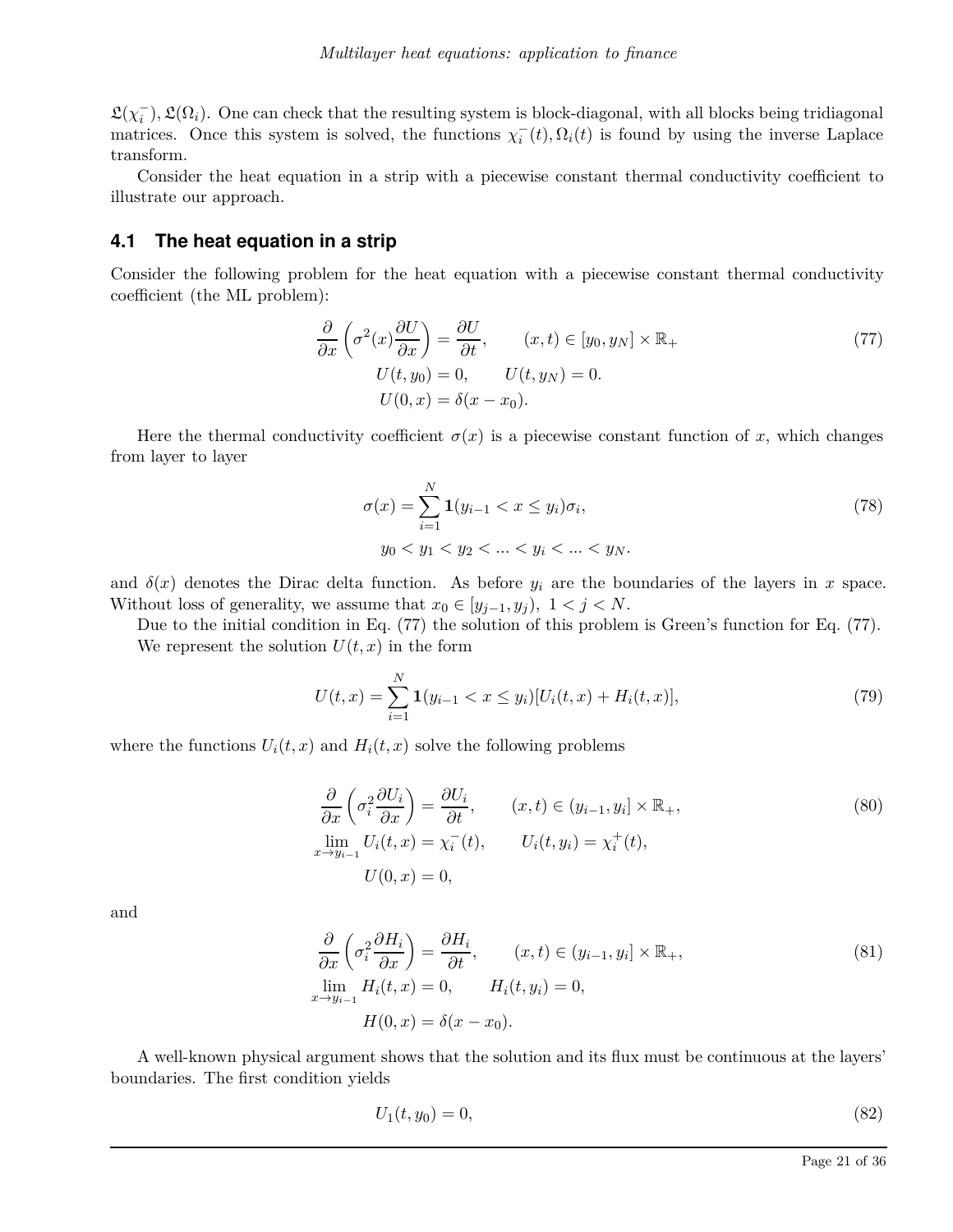$$
\lim_{x \to y_i} U_i(t, x) = U_{i+1}(t, y_i), \quad i = 1...N - 1,
$$
  

$$
\lim_{x \to y_N} U_N(t, x) = 0.
$$

According to (Itkin and Muravey, 2020b), the function  $H(t, x) \neq 0$  only at that interval which contains the point  $x_0$ , i.e.  $[y_{j-1}, y_j]$ . Therefore, the flux continuity conditions could be written as

$$
\lim_{x \to y_i} \sigma_i^2 \frac{\partial U_i}{\partial x}(t, y_i) = \sigma_{i+1}^2 \frac{\partial U_{i+1}}{\partial x}(t, y_i), \qquad i \neq j-1, j,
$$
\n
$$
\lim_{x \to y_{j-1}} \sigma_{j-1}^2 \frac{\partial U_{j-1}}{\partial x}(t, y_{j-1}) = \sigma_j^2 \frac{\partial U_j}{\partial x}(t, y_{j-1}) + \sigma_j^2 \frac{\partial H_j}{\partial x}(t, y_{j-1}),
$$
\n
$$
\lim_{x \to y_j} \left[ \sigma_j^2 \frac{\partial U_j}{\partial x}(t, y_j) + \sigma_j^2 \frac{\partial H_j}{\partial x}(t, y_j) \right] = \sigma_{j+1}^2 \frac{\partial U_{j+1}}{\partial x}(t, y_j).
$$
\n(83)

It follows from Eq. (82) that

$$
\chi_1^-(t) = \chi_N^+(t) = 0, \qquad \chi_i^+(t) = \chi_{i+1}^-(t), \quad i = 1, \dots, N-1.
$$
\n(84)

To simplify the notation let us introduce new functions  $f_i(t)$ , such as

$$
\chi_i^+(t) = \chi_{i+1}^-(t) = f_i(t), \quad i = 0, \dots, N,
$$
\n(85)

so obviously  $f_0(\tau) = f_{N+1}(\tau) = 0$ . Using Eq. (21) (or Eq. 3.33 in (Itkin and Muravey, 2020b)), one can get an explicit representation for the derivatives of  $U(t, x)$  at each interval

$$
\frac{\partial U_i}{\partial x}\bigg|_{x=y_i} = \frac{f_i(t)}{\sigma_i \sqrt{\pi t}} - \int_0^t \frac{f_i(s) - f_i(t)}{2\sigma_i \sqrt{\pi (t-s)^3}} ds + \int_0^t \left[ f_{i-1}(s)\lambda_i^+(t|y_{i-1}, s) - f_i(s)\lambda_{0,i}^+(t|y_i, s) \right] ds,\tag{86}
$$

$$
\frac{\partial U_{i+1}}{\partial x}\Big|_{x=y_i} = -\frac{f_i(t)}{\sigma_{i+1}\sqrt{\pi t}} + \int_0^t \frac{f_i(s) - f_i(t)}{2\sigma_{i+1}\sqrt{\pi (t-s)^3}} ds + \int_0^t \left[ f_i(s)\lambda_{0,i+1}^-(t|y_i,s) - f_{i+1}(s)\lambda_{i+1}^-(t|y_{i+1},s) \right] ds.
$$

Here

$$
\lambda_{i}^{-}(t|\xi,s) = \sum_{n=-\infty}^{\infty} \frac{e^{-\frac{(y_{i}-\xi+nl_{i})^{2}}{4\sigma_{i}^{2}(t-s)}}}{2\sigma_{i}^{3}\sqrt{\pi(t-s)^{3}}}\left[1-\frac{(y_{i}-\xi+2nl_{i})^{2}}{2\sigma_{i}^{2}(t-s)}\right] = -\frac{\pi^{2}}{4l_{i}^{3}}\theta_{3}''\left[\frac{\pi(y_{i}-\xi)}{2l_{i}},q_{i}(s)\right],
$$
\n
$$
\lambda_{i}^{+}(\tau|\xi,s) = \sum_{n=-\infty}^{\infty} \frac{e^{-\frac{(y_{i}-\xi+(2n+1)l_{i})^{2}}{4\sigma_{i}^{2}(t-s)}}}{2\sigma_{i}^{3}\sqrt{\pi(t-s)^{3}}}\left[1-\frac{(y_{i}-\xi+(2n+1)l_{i})^{2}}{2\sigma_{i}^{2}(t-s)}\right] = -\frac{\pi^{2}}{4l_{i}^{3}}\theta_{3}''\left[\frac{\pi(y_{i}+l_{i}-\xi)}{2l_{i}},q_{i}(s)\right],
$$
\n
$$
\lambda_{0,i}^{-}(t|\xi,s) = \lambda_{i}^{-}(t|\xi,s) - \frac{e^{-\frac{(y_{i-1}-\xi)^{2}}{4\sigma_{i}^{2}(t-s)}}}{2\sigma_{i}^{2}\sqrt{\pi(t-s)^{3}}}\left[1-\frac{y_{i-1}-\xi}{2\sigma_{i}^{2}(t-s)}\right],
$$
\n
$$
\lambda_{0,i}^{+}(t|\xi,s) = \lambda_{i}^{+}(t|\xi,s) - \frac{e^{-\frac{(y_{i}-\xi+l_{i})^{2}}{4\sigma_{i}^{2}(t-s)}}}{2\sigma_{i}^{2}\sqrt{\pi(t-s)^{3}}}\left[1-\frac{(y_{i}-\xi+l_{i})^{2}}{2\sigma_{i}^{2}(t-s)}\right].
$$
\n
$$
q_{i}(s) = e^{-\pi^{2}\sigma_{i}^{2}(t-s)/l_{i}^{2}}.
$$
\n(87)

Here  $\theta_i(z, p)$ ,  $i = 2, 3$  are the Jacobi theta functions of the second and third kind, (Mumford et al., 1983), and  $\theta''_3(z,p)$  is the second derivative of  $\theta_3(z,p)$  on the first argument.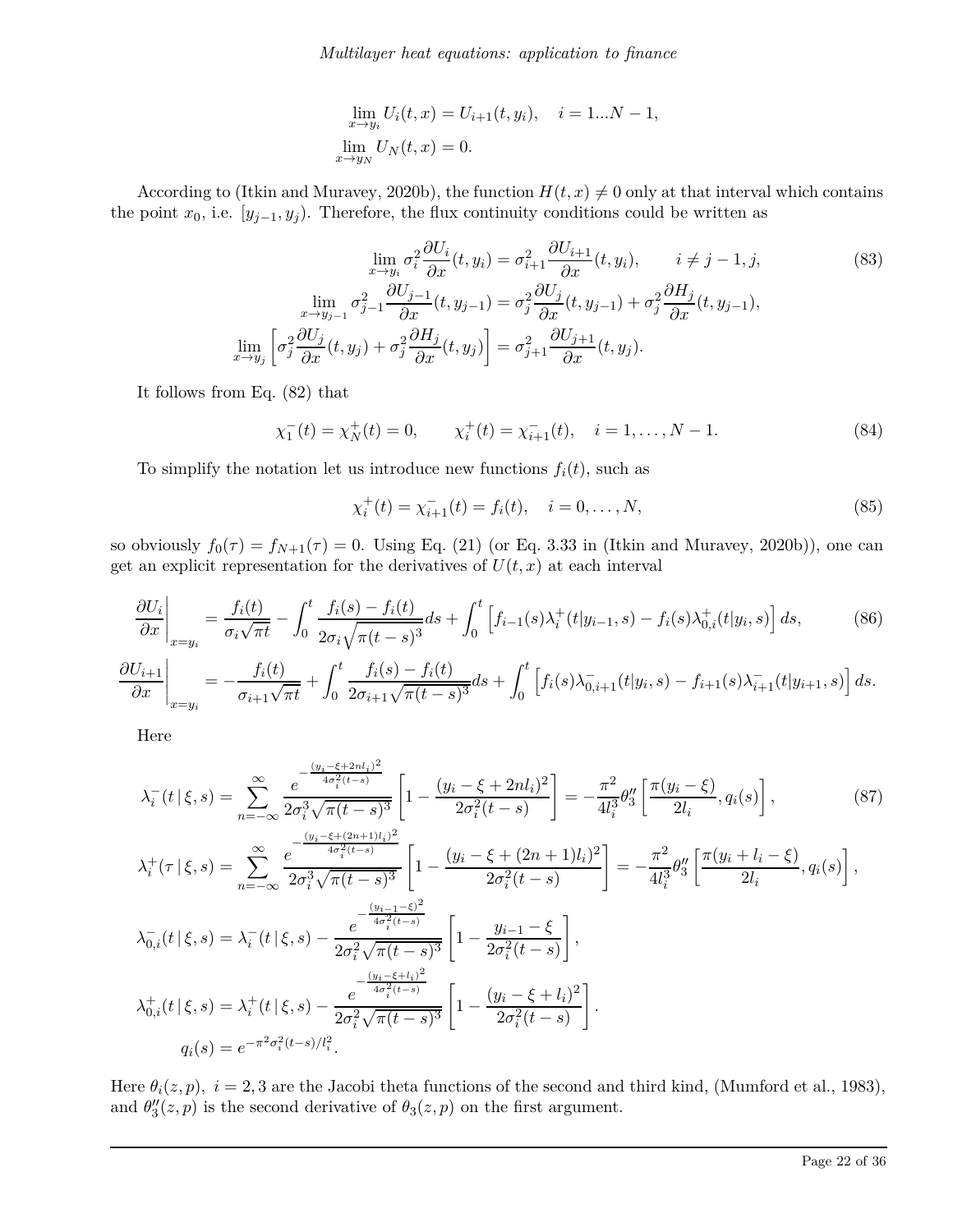Substituting  $\xi = y_{i-1}, y_i, y_{i+1}$  into Eq. (87) we obtain

$$
\lambda_{i+1}^{-}(t | y_{i+1}, s) = -\frac{\pi^2}{4l_{i+1}^3} \theta_3''(0, q_{i+1}(s)),
$$
\n
$$
\lambda_i^+(\tau | y_{i-1}, s) = -\frac{\pi^2}{4l_i^3} \theta_3''(\pi, q_i(s)),
$$
\n
$$
\lambda_{0,i+1}^{-}(t | y_i, s) = \sum_{\substack{n = -\infty \\ n \neq 0}}^{\infty} \frac{e^{-\frac{(2nl_{i+1})^2}{4\sigma_{i+1}^2(t-s)}}}{2\sigma_{i+1}^3 \sqrt{\pi(t-s)^3}} \left[1 - \frac{(2nl_{i+1})^2}{2\sigma_{i+1}^2(t-s)}\right],
$$
\n
$$
\lambda_{0,i}^+(t | y_i, s) = -\frac{\pi^2}{4l_i^3} \theta_3''(\pi, q_i(s)) - \frac{e^{-\frac{l_i^2}{4\sigma_i^2(t-s)}}}{2\sigma_i^2 \sqrt{\pi(t-s)^3}} \left[1 - \frac{l_i^2}{2\sigma_i^2(t-s)}\right].
$$
\n(88)

Since at  $s \to t$  we have  $q(s) \to 1$ , all RHSs in Eq. (88) are regular in this limit and vanish. The latter is due to the fact that  $\lim_{q\to 1} \theta''_3(0,q) = \theta''_3(\pi,q) = 0$ . Therefore, all integral kernels in Eq. (86) are regular. We also assume that functions  $f_i(s)$  are smooth enough, so that in the limit all the integrals vanish.

Applying integration by parts to Eq. (86), we get the following simplified system

$$
\frac{\partial U_i}{\partial x}\Big|_{x=y_{i-1}} = -\int_0^t \left[\eta_i^{even}(t,s)d(f_{i-1}(s)) - \eta_i^{odd}(t,s)d(f_i(s))\right] \n- \frac{f_{i-1}(0)}{\sigma_i\sqrt{\pi t}} - f_{i-1}(0)\eta_i^{even}(t,0) + f_i(0)\eta_i^{odd}(t,0), \n\frac{\partial U_i}{\partial x}\Big|_{x=y_i} = -\int_0^t \left[\eta_i^{odd}(t,s)d(f_{i-1}(s)) - \eta_i^{even}(t,s)d(f_i(s))\right] \n+ \frac{f_i(0)}{\sigma_i\sqrt{\pi t}} + f_i(0)\eta_i^{even}(t,0) - f_{i-1}(0)\eta_i^{odd}(t,0),
$$
\n(89)

where

$$
\eta_i^{even}(t-s) = \frac{1}{\sigma_i \sqrt{\pi (t-s)}} \sum_{n=-\infty}^{\infty} e^{-\frac{(2nl_i)^2}{4\sigma_i^2 (t-s)}}, \quad \eta_i^{odd}(t-s) = \frac{1}{\sigma_i \sqrt{\pi (t-s)}} \sum_{n=-\infty}^{\infty} e^{-\frac{((2n+1)l_i)^2}{4\sigma_i^2 (t-s)}}.
$$
(90)

Indeed, since  $\eta_i^-(t|y_{i-1}, t) = 0$ ,  $\eta_i^-(t|y_i, t) = 0$ ,  $f_{i-1}(0) = 0$ ,  $f_i(0) = 0$  we have

$$
-\frac{f_{i-1}(t)}{\sigma_i \sqrt{\pi t}} + \int_0^t \frac{f_{i-1}(s) - f_{i-1}(t)}{2\sigma_i \sqrt{\pi (t-s)^3}} + \int_0^t \left[ f_{i-1}(s)d\left(\eta_i^-(t|y_{i-1},s)\right) - f_i(s)d\left(\eta_i^-(t|y_i,s)\right) \right] \tag{91}
$$
  
\n
$$
= -\frac{f_{i-1}(t)}{\sigma_i \sqrt{\pi t}} - \frac{f_{i-1}(t)}{\sigma_i \sqrt{\pi (t-s)}} \Big|_{s=0}^{s=t} + \frac{f_{i-1}(s)}{\sigma_i \sqrt{\pi (t-s)}} \Big|_{s=0}^{s=t} - \int_0^t \frac{1}{\sigma_i \sqrt{\pi (t-s)}} d\left(f_{i-1}(s)\right) +
$$
  
\n
$$
+ f_{i-1}(s)\eta_i^-(t|y_{i-1},s) \Big|_{s=0}^{s=t} - f_i(s)\eta_i^-(t|y_i,s) \Big|_{s=0}^{s=t} - \int_0^t \left[ \eta_i^-(t|y_{i-1},s)d\left(f_{i-1}(s)\right) - \eta_i^-(t|y_i,s)d\left(f_i(s)\right) \right]
$$
  
\n
$$
= -\int_0^t \left[ \left( \eta_i^-(t|y_{i-1},s) + \frac{1}{\sigma_i \sqrt{\pi (t-s)}} \right)d\left(f_{i-1}(s)\right) - \eta_i^-(t|y_i,s)d\left(f_i(s)\right) \right]
$$
  
\n
$$
= -\int_0^t \left[ \eta_i^{even}(t,s)d\left(f_{i-1}(s)\right) - \eta_i^{odd}(t,s)d\left(f_i(s)\right) \right].
$$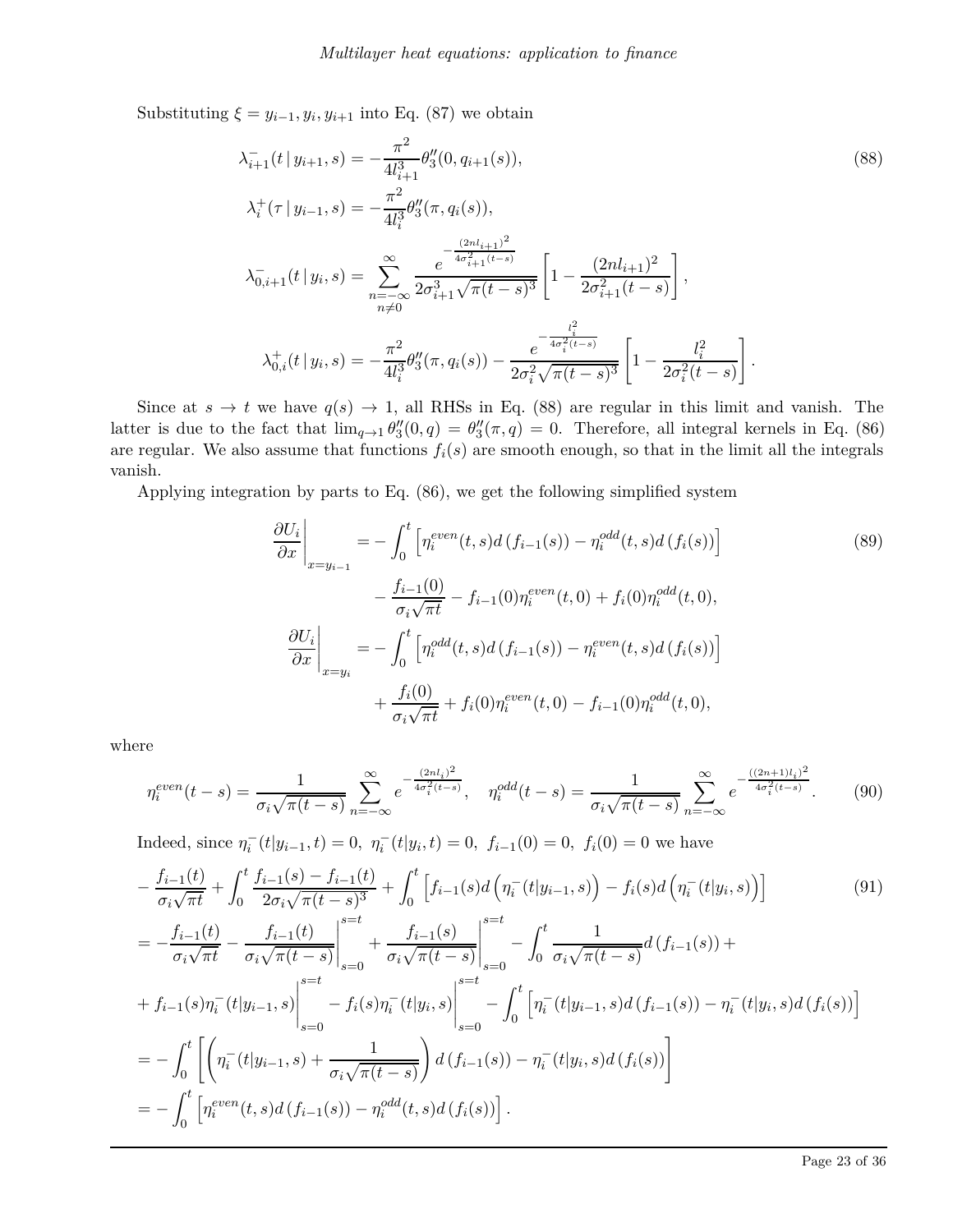In turn, as shown in (Itkin and Muravey, 2020b), Eq. 3.31, the function  $H_j(t, x)$  can be represented as follows

$$
H_j(t,x) = \frac{1}{2\sigma_j \sqrt{\pi t}} \sum_{n=-\infty}^{\infty} \left[ e^{-\frac{(2nl_j + x - x_0)^2}{4\sigma_j^2 t}} - e^{-\frac{(2nl_j + x + x_0 - 2y_{j-1})^2}{4\sigma_j^2 t}} \right].
$$
\n(92)

Hence, the gradients at the boundaries are

$$
\frac{\partial H_j(t, x)}{\partial x}\Big|_{x=y_{j-1}} = v^-(t|x_0, 0)
$$
\n
$$
= \frac{\partial}{\partial x} \left\{ \frac{1}{2l_j} \theta_3 \left[ \frac{\pi(x - x_0)}{2l_j}, q_j(0) \right] - \frac{1}{2l_j} \theta_3 \left[ \frac{\pi(x + x_0 - 2y_{j-1})}{2l_j}, q_j(0) \right] \right\} \Big|_{x=y_{j-1}}
$$
\n
$$
= \frac{1}{4l_j^2} \left\{ \theta_3' \left[ \frac{\pi(y_{j-1} - x_0)}{2l_j}, q_j(0) \right] - \theta_3' \left[ \frac{\pi(x_0 - y_{j-1})}{2l_j}, q_j(0) \right] \right\},
$$
\n
$$
\frac{\partial H_j(t, x)}{\partial x} \Big|_{x=y_j} = \frac{1}{4l_j^2} \left\{ \theta_3' \left[ \frac{\pi(y_j - x_0)}{2l_j}, q_j(0) \right] - \theta_3' \left[ \frac{\pi(x_0 - y_j)}{2l_j}, q_j(0) \right] \right\}.
$$
\n(93)

Thus, we obtain the following system of Volterra equations

$$
\int_{0}^{t} \left[ -\sigma_{i}^{2} \eta_{i}^{odd}(t-s) d(f_{i-1}(s)) + \left(\sigma_{i}^{2} \eta_{i}^{even}(t-s) + \sigma_{i+1}^{2} \eta_{i+1}^{even}(t-s)\right) d(f_{i}(s)) - \sigma_{i+1}^{2} \eta_{i+1}^{odd}(t-s) d(f_{i+1}(s)) \right] = h_{i}(t),
$$
\n
$$
h_{i}(t) = 0, i \neq j - 1, j, \qquad h_{j-1}(t) = \sigma_{j}^{2} v^{-}(t|x_{0}, 0), \qquad h_{j}(t) = -\sigma_{j}^{2} v^{+}(t|x_{0}, 0).
$$
\n(94)

Since the kernels depend only on  $t - s$  one can rewrite the above equations as a convolution

$$
\left(-\sigma_i^2 \eta_i^{odd}(\cdot) * f'_{i-1}(\cdot) + \left[\sigma_i^2 \eta_i^{even}(\cdot) + \sigma_{i+1}^2 \eta_{i+1}^{even}(\cdot)\right] * f'_{i}(\cdot) - \sigma_{i+1}^2 \eta_{i+1}^{odd}(\cdot) * f'_{i+1}(\cdot)\right)(t) = h_i(t). \tag{95}
$$

### **4.2 The Laplace transform**

Applying the Laplace transform to Eq. (95), we get

$$
\sqrt{\lambda}\left(-\sigma_i^2 \mathfrak{L}(\eta_i^{odd})\mathfrak{L}(f_{i-1}) + \left(\sigma_i^2 \mathfrak{L}(\eta_i^{even}) + \sigma_{i+1}^2 \mathfrak{L}(\eta_{i+1}^{even})\right)\mathfrak{L}(f_i) - \sigma_{i+1}^2 \mathfrak{L}(\eta_{i+1}^{odd})\mathfrak{L}(f_{i+1})\right) = \frac{\mathfrak{L}(h_i)}{\sqrt{\lambda}},\tag{96}
$$

or, in the matrix form

$$
\mathbf{Mg} = \frac{\sigma_j^2}{\sqrt{\lambda}} \left[ \mathfrak{L}(v^-(t|x_0, 0)) \mathbf{1}_{j-1} - \mathfrak{L}(v^+(t|x_0, 0)) \mathbf{1}_j \right]. \tag{97}
$$

Here  $\mathbf{1}_j$  denotes the indicator vector, i.e.

$$
\mathbf{1}_{j} = \left(\underbrace{0,0,..0}_{j-1},1,0,...0\right)^{\top},\tag{98}
$$

the vector **g** is the column vector

$$
\mathbf{g} = (\mathfrak{L}f_1, \dots, \mathfrak{L}f_{N-1})^{\top},\tag{99}
$$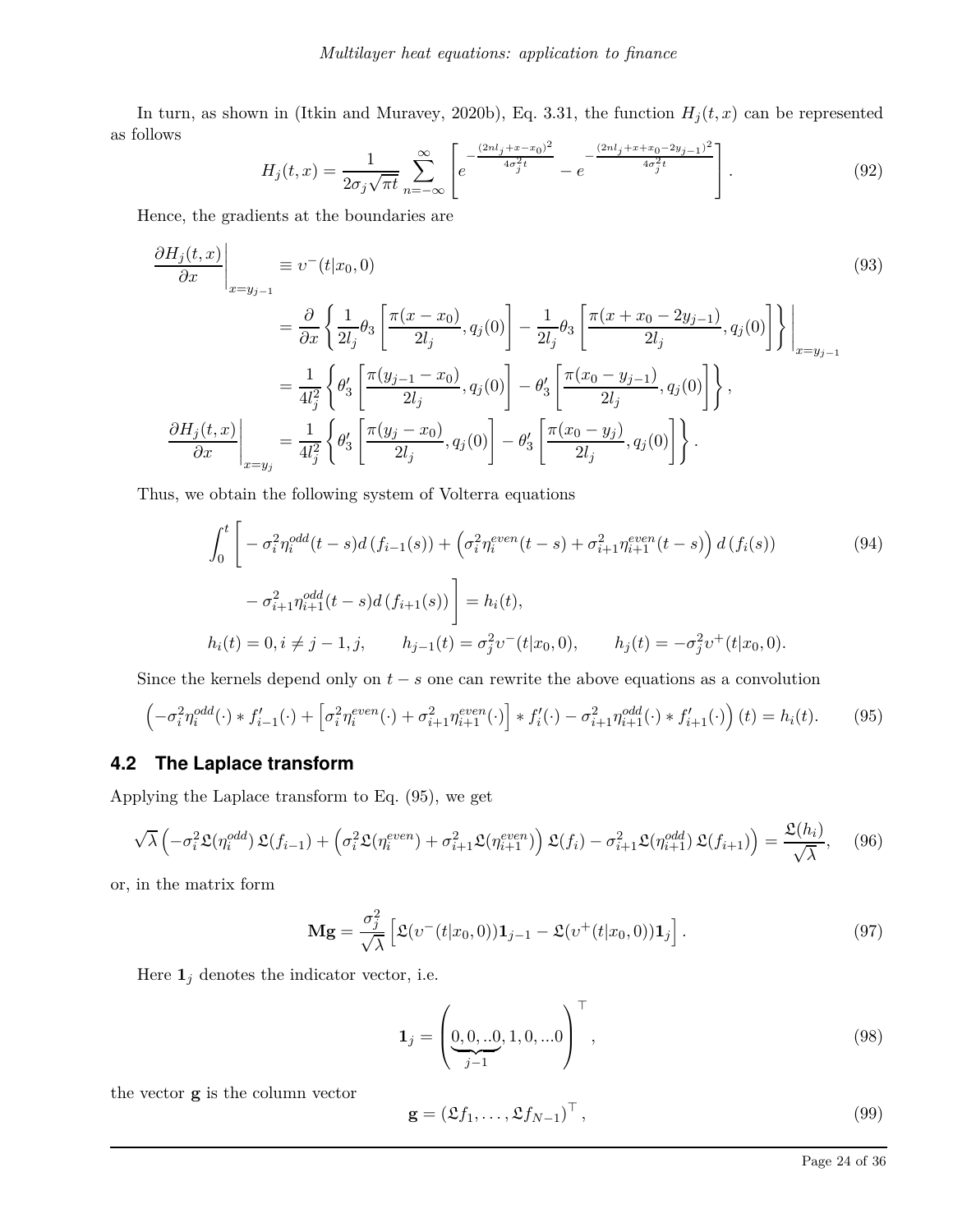and the matrix **M** is a symmetric tridiagonal matrix

$$
\mathbf{M} = \begin{pmatrix} D_1 & -\beta_1 & & & \\ -\beta_1 & D_2 & -\beta_2 & & \\ & -\beta_2 & \ddots & \ddots & \\ & & \ddots & \ddots & -\beta_{N-2} \\ & & & -\beta_{N-2} & D_{N-1} \end{pmatrix},
$$
(100)

Coefficients of the matrix **M** have the form

$$
\beta_i = \sqrt{\lambda} \sigma_{i+1}^2 \mathfrak{L}(\eta_{i+1}^{odd}), \qquad D_i = \sqrt{\lambda} \left[ \sigma_i^2 \mathfrak{L}(\eta_i^{even}) + \sigma_{i+1}^2 \mathfrak{L}(\eta_{i+1}^{even}) \right], \tag{101}
$$

and can be found explicitly, see Appendix C

$$
\mathfrak{L}(\eta_i^{even}) = \frac{1}{\sigma_i \sqrt{\lambda}} \coth\left(\frac{\sqrt{\lambda}l_i}{\sigma_i}\right), \qquad \mathfrak{L}(\eta_i^{odd}) = \frac{1}{\sigma_i \sqrt{\lambda}} \frac{1}{\sinh\left(\frac{\sqrt{\lambda}l_i}{\sigma_i}\right)}, \qquad (102)
$$
\n
$$
\mathfrak{L}(v^-(t|x_0,0)) = \frac{1}{\sigma_j^2} \frac{\sinh\left(\frac{(y_{j+1}-x_0)\sqrt{\lambda}}{\sigma_j}\right)}{\sinh\left(\frac{l_j\sqrt{\lambda}}{\sigma_j}\right)}, \qquad \mathfrak{L}(v^+(t|x_0,0)) = -\frac{1}{\sigma_j^2} \frac{\sinh\left(\frac{(x_0-y_j)\sqrt{\lambda}}{\sigma_j}\right)}{\sinh\left(\frac{l_j\sqrt{\lambda}}{\sigma_j}\right)}.
$$

Finally, introducing the notation

$$
\omega_i = \frac{l_i}{\sigma_i}, \qquad \gamma_1 = \frac{y_{j+1} - x_0}{l_j}, \quad \gamma_2 = \frac{x_0 - y_j}{l_j}, \tag{103}
$$

the system Eq. (97) can be represented as

$$
\mathbf{M}\mathbf{g} = \frac{1}{\sqrt{\lambda}} \left[ \frac{\sinh\left(\gamma_1 \omega_j \sqrt{\lambda}\right)}{\sinh\left(\omega_j \sqrt{\lambda}\right)} \mathbf{1}_{j-1} + \frac{\sinh\left(\gamma_2 \omega_j \sqrt{\lambda}\right)}{\sinh\left(\omega_j \sqrt{\lambda}\right)} \mathbf{1}_j \right],
$$
\n
$$
D_i = \sigma_i \coth\left(\omega_i \sqrt{\lambda}\right) + \sigma_{i+1} \coth\left(\omega_{i+1} \sqrt{\lambda}\right), \qquad \beta_i = \frac{\sigma_{i+1}}{\sinh\left(\omega_{i+1} \sqrt{\lambda}\right)}.
$$
\n(104)

# **5 Numerical experiments**

In this section, we solve the problem in Eq. (77) by using the ML method. Note that such problems appear both in physics and in finance. A simple example of a financial problem is finding Green's function for pricing double barrier options written on the underlying  $S_t$  with local volatility

$$
dS_t = \sigma(S_t)dW_t,\tag{105}
$$

where  $\sigma(S)$  is a piecewise constant function. Below we describe two numerical experiments.

#### **5.1 Constant volatility** *σ<sup>i</sup>*

To start with, we assume that  $\sigma_i = const$ ,  $i = 1, ..., N$ , and hence,  $\sigma_i^2$  in Eq. (77) can be pulled out of the derivative in x. This problem has an analytic solution, see (Lipton, 2001) and references therein, which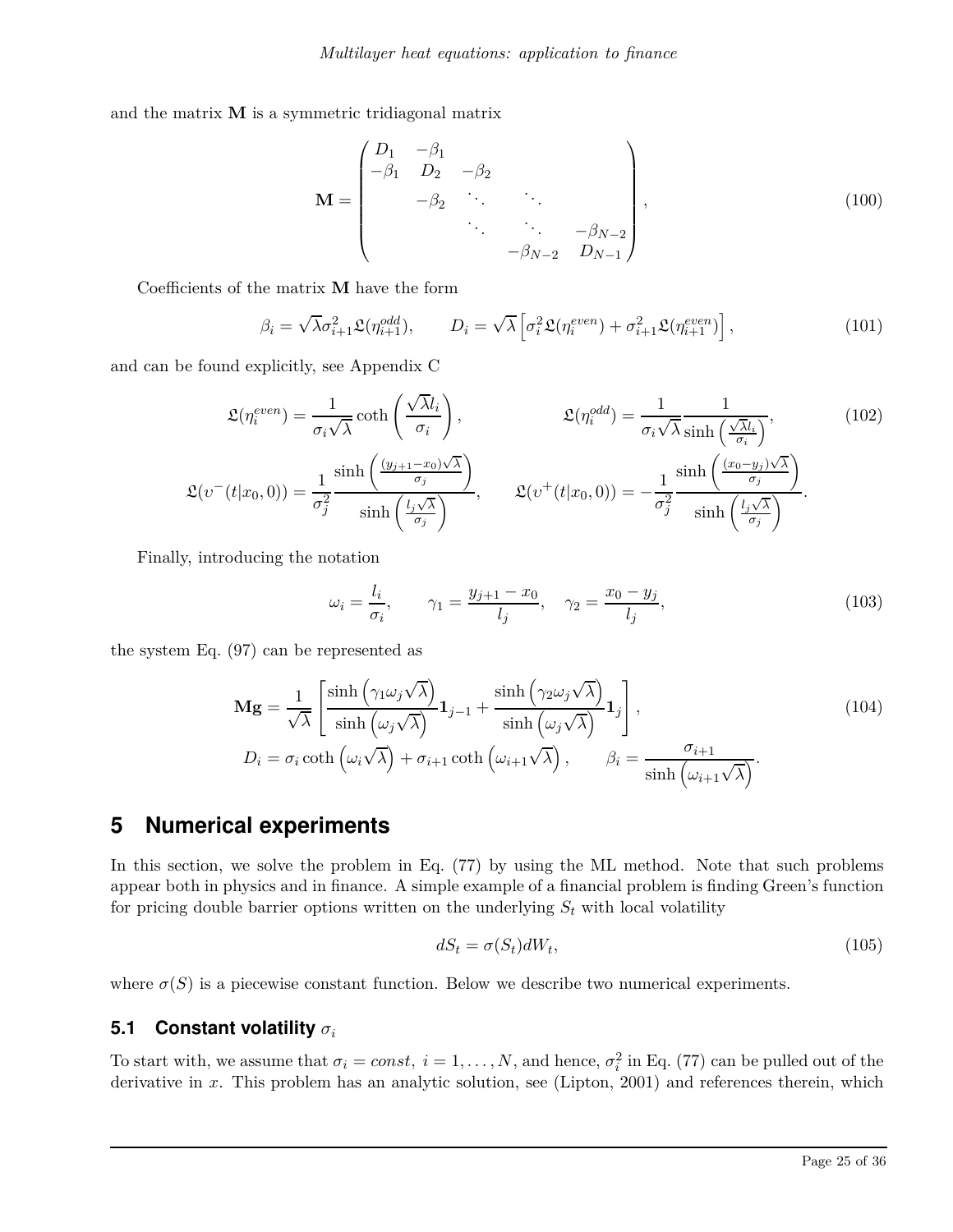can be represented as the Fourier series. Re-writing it by using the definition of Jacobi theta functions yields

$$
U(T, y) = \frac{1}{2l} \left[ \theta_3 \left( \frac{\pi (y - x_0)}{2l}, q \right) - \theta_3 \left( \frac{\pi (y + x_0 - 2y_0)}{2l}, q \right) \right],
$$
\n
$$
l = y_N - y_0, \quad q = e^{-\frac{\pi^2 \sigma^2}{l^2}T}.
$$
\n(106)

To solve this problem, we need first to solve the linear system in Eq. (104) numerically, and then use the corresponding Laplace images to find the function  $f_i = f(y_i)$ ,  $i = 1, \ldots, N$  by applying an inverse Laplace transform. For the latter step, we use the Gaver-Stehfest method

$$
f(T, y) = \Lambda \sum_{s=1}^{[m]} St_s^{(m)} \mathfrak{L}(f_i(\Lambda)), \quad \Lambda = \frac{\log 2}{T}.
$$
 (107)

This algorithm was widely studied (see, e.g., (Kuznetsov, 2013) and references therein), and, provided that the resulting function is non-oscillatory, converges very quickly. For instance, choosing  $m = 12$  terms in the series representing the solution is usually sufficient. The coefficients *St<sup>s</sup>* can be found explicitly in advance.

**Table 1:** *Parameters of the test.*

|        | $y_N$ |                       |            | $\boldsymbol{m}$ |
|--------|-------|-----------------------|------------|------------------|
| $-1.0$ |       | $1.0 \pm 0.5 \pm 1.0$ | $\vert$ 20 | 16               |

The model parameters for this test are given in Table 1, and the results are depicted in Fig. 2a. Here, the left vertical axis shows the values of  $y_i(T)$ , and the right vertical axis shows the relative error (in percent) of the solution compared with the analytic one.



**Figure 2:** *Comparison of the Analytic and ML solutions (a), and Analytic, ML and FD solutions (grid with*  $41 \times 40$  *nodes) (b) for*  $\sigma_i = 0.5, T = 1$ *. Here Analytic denotes the analytic solution of the problem, ILT - the ML solution, FD - the FD solution, DiffILT - the relative error of the ML solution with respect to the analytic one, DifFD - same for the FD method.*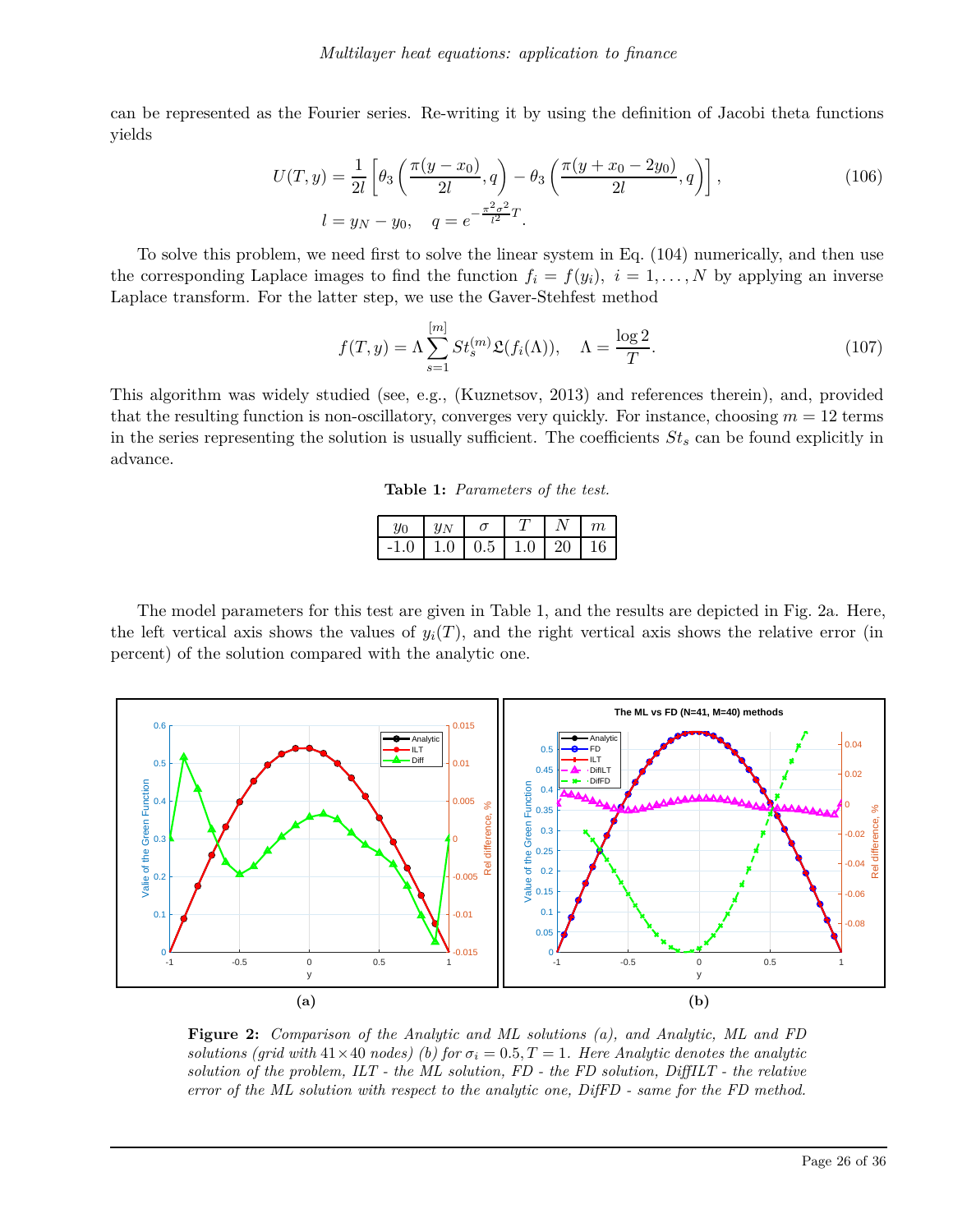The ML solution coincides with the analytic one with high accuracy. The elapsed time of the experiment is 8.8 ms (we run our code, written in Matlab, on a PC with two Quadcore CPU Intel i7-4790 3.60 GHz). The elapsed time doesn't depend on the option maturity *T*, so the calculation is fast even for long maturities. Note that the ML solution's computation takes only 2.3 ms, while the remaining time is used for computing the Gaver-Stehfest coefficients (but those can be precomputed if so desired). Since the matrix **M** is tridiagonal, the ML method's complexity is  $O(mN)$ . By comparison, the complexity of the finite difference (FD) method is  $O(MN)$ , M is the number of time steps. Obviously, for long maturities  $M \gg m$ , so the FD method is slower.

To validate this, we also implemented an FD method to solve the same problem. The FD solver runs on a uniform grid and is a Crank-Nicolson scheme after four steps, while for the first four steps it uses an implicit Euler scheme. In other words, we start with four Ranacher steps, see (Itkin, 2017) and references therein.

To have the same spatial approximation in *y*, we need to run both the ML and FD methods with the same number of nodes. While the ML method provides an accurate result even at  $N = 10$ , the FD method fails and needs at least 40 nodes to converge to the solution. Therefore, we choose  $N = 41$ . The same is true for the time step, so the minimal number of FD time steps in our experiment is  $M = 40$ , while the ML method provides the solution at  $t = T$  just at once. The results of the comparison of both methods with the analytic solution are given in Fig. 2b. Again, the left vertical axis shows the values of  $y_i(T)$ , and the right vertical axis is the relative error (in percent) of the solution compared with the analytic one.

It is clear that the accuracy of the FD method is worse than that of the ML method. By increasing *N* and *M*, one can improve the FD method's accuracy, but it takes time. The elapsed time for the FD method with  $N = 41, M = 40$  is 41 ms, so it is about 18 times slower than the ML method. Obviously, for longer maturities, more time-steps are necessary, so the FD method becomes even slower.

It is also known that for small *T* and volatilities, the FD method's error increases. To illustrate this fact, we run the same experiment, but now with  $T = 0.5$ ,  $\sigma = 0.3$ . The results are presented in Fig. 3.



**Figure 3:** *Comparison of the Analytic, ML and FD solutions for*  $\sigma_i = 0.3$ ,  $T = 0.5$ *. Here Analytic denotes the analytic solution of the problem, ILT - the ML solution, FD - the FD solution, DiffILT - the relative error of the ML solution with respect to the analytic one, DifFD - same for the FD method.*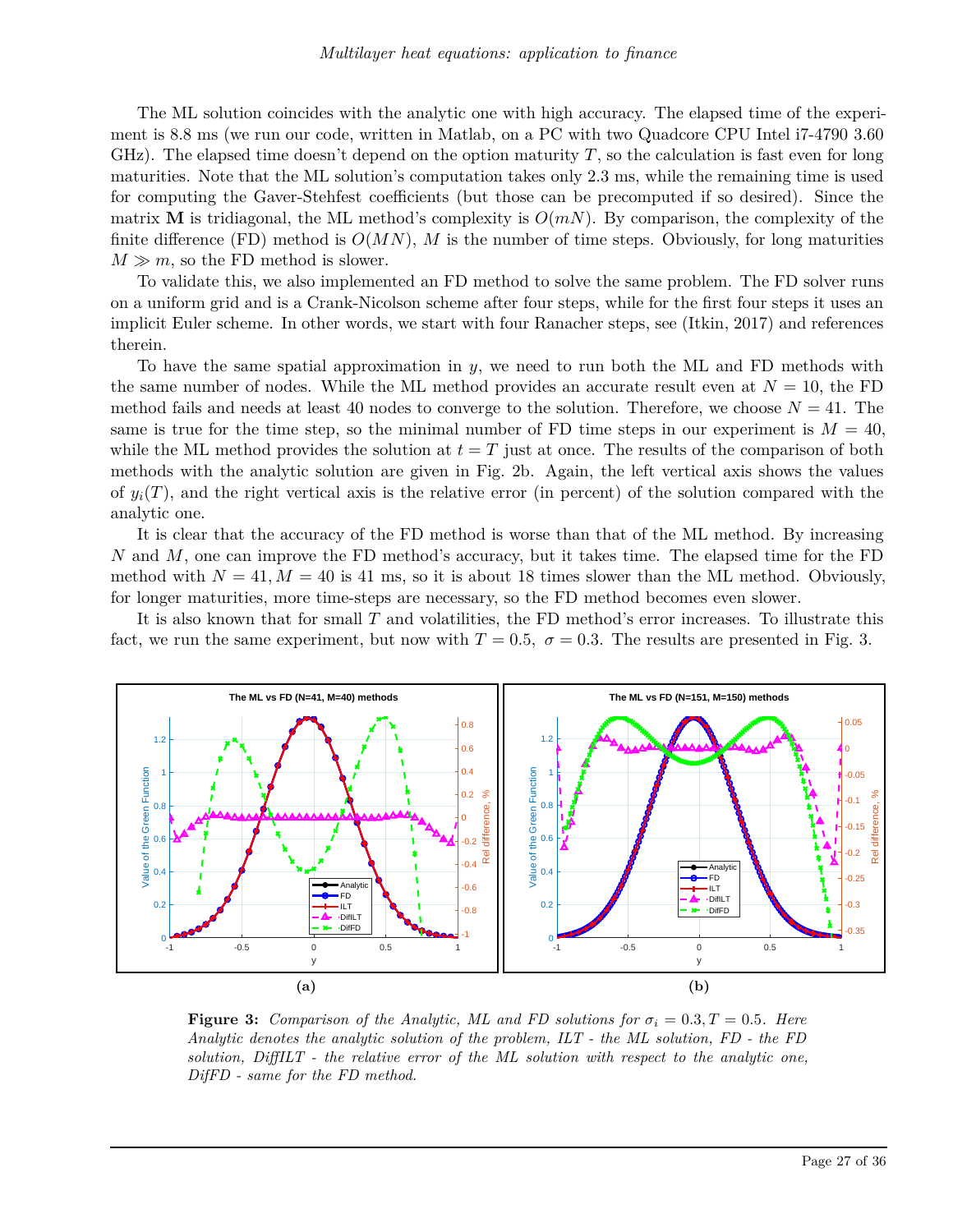Fig. 3a shows that the accuracy of the ML method is still good with the same number of internal layers  $N = 40$ , while the error of the FD method with  $N = 41$ ,  $M = 40$  is quite significant. The error can be reduced by running the FD method with  $N = 151, M = 150$  (see Fig. 3b); however, the corresponding elapsed time is 86 ms. Thus, for the same accuracy, the ML method is 37 times faster.

#### **5.2 Piecewise constant volatility** *σ<sup>i</sup>*

Here  $\sigma(x)$  is a piecewise constant function defined in Eq. (78). In this case, there is no analytic solution of the problem<sup>8</sup>, hence as a benchmark, we use an FD method, namely the same FD solver as in the previous experiment. However, since we solve the problem in Eq. (77), an FD scheme has to be implemented for the conservative heat equation. While such an implementation is possible, we prefer to rewrite Eq. (80) and Eq. (81) in a non-divergent form. For instance,

$$
\frac{\partial U_i}{\partial t} = \Xi_i^2(x)\frac{\partial^2 U_i}{\partial x^2} + \frac{\partial \Xi^2(x)}{\partial x}\frac{\partial U_i}{\partial x},
$$
  
\n
$$
\Xi_i(x) = \sigma_i[\Theta_H(x_{i+1} - x) - \Theta_H(x_i - x)],
$$
\n(108)

where  $\Theta_H(x)$  is the Heaviside theta function, (Abramowitz and Stegun, 1964) with  $\Theta_H(0) = 1$ . Accordingly, on the interval  $x \in (y_i, y_{i+1}]$  we have

$$
\frac{\partial \Xi^2(x)}{\partial x} = \sigma_{i+1}^2 [\delta(x_i - x) - \delta(x_{i+1} - x)]. \tag{109}
$$

At the point  $x = x_{i+1}$  this gives  $\partial \Xi^2(x)/\partial x = -\sigma_{i+1}^2 \delta(0)$ . In turn,  $\delta(0)$  can be numerically approximated as

$$
\delta(0) = \frac{2}{y_N - y_0},\tag{110}
$$

which provides the correct normalization of the Dirac delta function. Indeed, the integral over the interval  $[y_0, y_n]$  of the test function equal to 1 at  $x = y_{i+1}$  and 0 otherwise computed by using a trapezoidal rule is equal to  $(y_N - y_0)/2$ . Therefore, we need to use Eq. (110) to provide the correct numerical normalization.

**Table 2:** *Parameters of the second experiment.*

| $u_0$ |     |     |    | $\,m$ |          |
|-------|-----|-----|----|-------|----------|
|       | 4.0 | 2.0 | 50 | 16    | $\Omega$ |

In this experiment, we use parameters of the model given in Table 2, and the piecewise constant volatility  $\sigma_i$ , which is defined as follows

$$
\sigma_i(s) = e^{-i/N}, \quad s \in (y_i, y_{i+1}], \ i = 1, \dots, N. \tag{111}
$$

<sup>&</sup>lt;sup>8</sup>Based on Eq. (104) it is possible to derive an explicit series representation of the solution. It will be published elsewhere.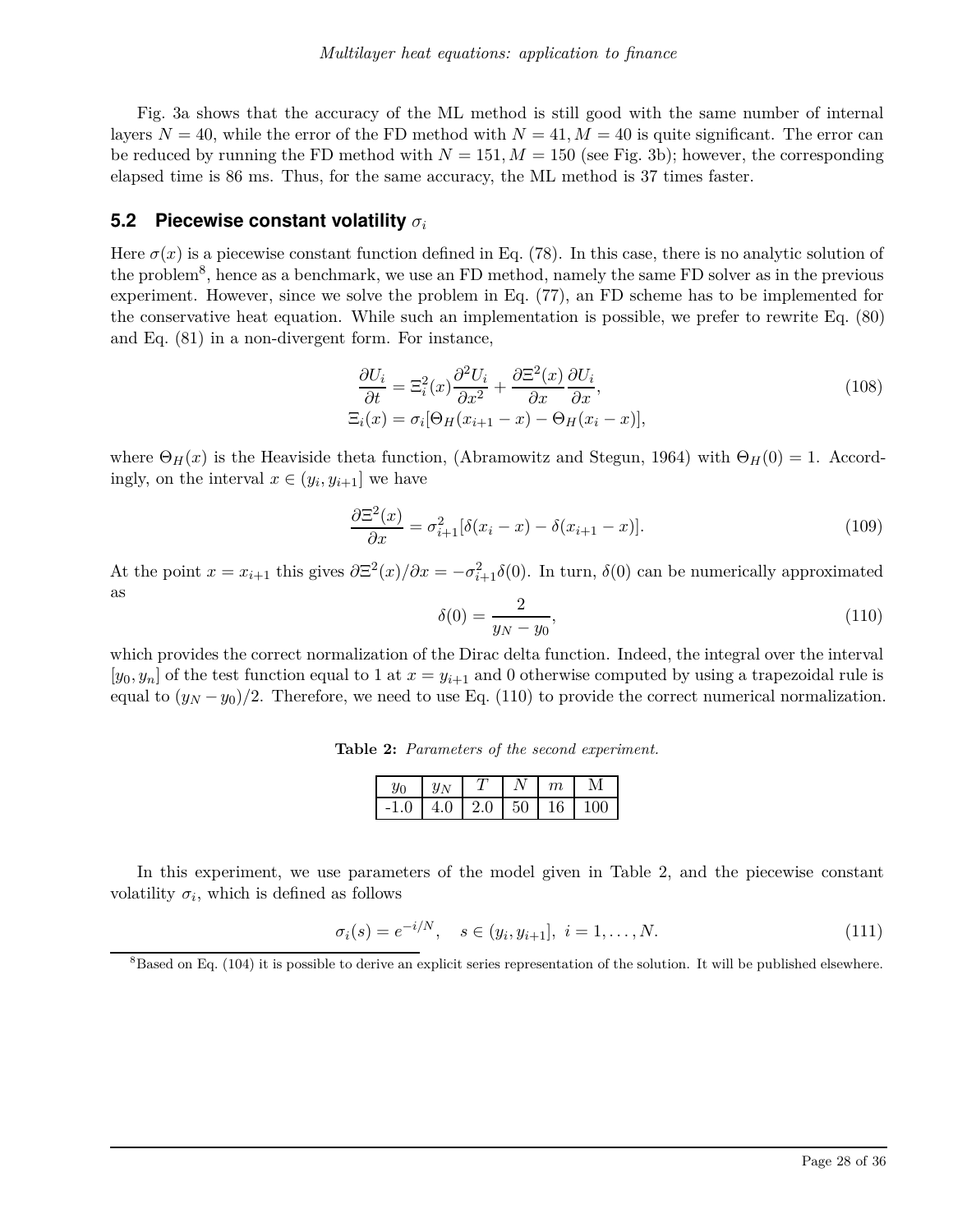

**Figure 4:** *Comparison of the ML and FD solutions for a piecewise constant*  $\sigma(x)$ *. Here ILT denotes the ML solution, FD - the FD solution, Dif - the relative error of the FD solution with respect to the ML one.*

The results of the test are presented in Fig. 4a. Again, the number of nodes for the ML and FD methods is the same. The difference between the two solutions reaches 16% at the right external boundary, 4% at the left external boundary, and changes in this range in between. The elapsed time is 2.2 ms for the ML and 50 ms for the FD methods.

To check the convergence of the solution, we rerun the calculation with *N* = 200. The results are presented in Fig. 4b. The relative error  $\varepsilon$  drops down to be in  $\varepsilon \in [-0.6, 0.2]$  percent. The elapsed time is 5 ms for the ML and 88 ms for the FD methods. Note that in this case, to reduce the error, we also need to increase the number of layers for the ML method. This effect is explained in Section 6; it is due to the non-smoothness of  $\sigma$  in this experiment.

The physics meaning of the obtained results is as follows. Suppose we consider diffusion rather than heat conduction. According to Eq. (111) the diffusion coefficient  $\sigma^2(x)$  is a decreasing function of *x* when moving from  $y_0$  to  $y_N$ . Since we request continuity of the flux at the internal boundaries, the gradient of the solution increases with *x* when moving from left to right. The maximum of the solution, which is located at  $x = x_0$  when  $t = 0$ , travels to the right when t increases. Recall that the solution is the Green function of our problem. This behavior was also observed in (Lançon et al., 2001), where the authors studied particles trapped between two nearly parallel walls making their confinement position dependent. They not only measured a diffusion coefficient which depended on the particles' position but also reported and explained a new effect: a drift of the particles individual positions (so change in concentration) in the direction of the diffusion coefficient gradient, in the absence of any external force or concentration gradient.

## **6 Discussion**

In the previous section, we have demonstrated that the ML method's complexity is linear in *N*. The same is true in the general case because, as mentioned at the end of Section 4, from Eq. (21) we obtain a linear system of equations for  $\mathfrak{L}(\chi_i^-), \mathfrak{L}(\Omega_i)$  which has a block diagonal matrix with all blocks being tridiagonal matrices. Therefore, the ML method's complexity remains linear and approximately is  $O(4m)$ , so it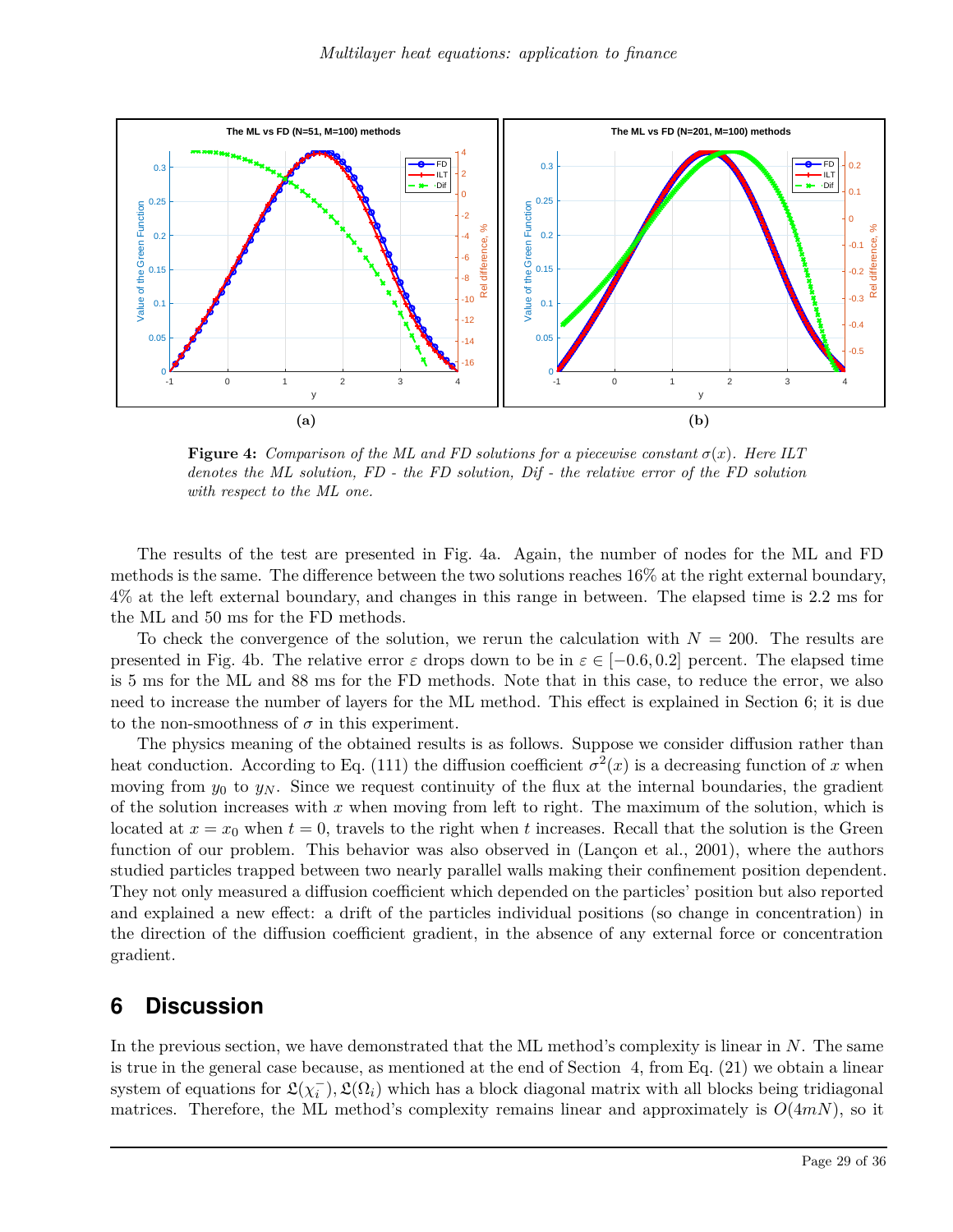doesn't depend on *T*. Hence, if 4*m* is of the order of *M*, the ML and the FD methods have the same complexity. For typical values  $m = 12$  we have  $4m = 48$ . Therefore, for short maturities  $T < 1$  year, both methods' complexity is roughly the same. However, our method has an obvious advantage for the long maturities occurring in the Fixed Income context.

The ML method has some other advantages as well. First, the FD construction provides only the values of the unknown function at the grid nodes in space, and at intermediate points they can be found only by interpolation. In contrast, using the ML method, we obtain an analytic representation of the solution at any *x* (once the values at the layers' boundaries are found). Second, the Greeks, i.e., derivatives of the solution, can be expressed semi-analytically by differentiating the solution with respect to *x* or some parameter of the model and performing numerical integration, provided that the values at the internal boundaries are found. For the FD method, the Greeks can be found only numerically. Moreover, to compute the Vega, a new run of the FD method is required, while for the ML method, all Greeks can be calculated in one go, as described.

As far as an approximation with respect to *x* is concerned, the following observation holds. Using the ML method, we obtain an analytical solution at every interval  $i, i = 1, \ldots, N$ . However, to do this, we need to approximate the corresponding coefficient, e.g.,  $\sigma(x)$  over layers by piecewise constant or linear functions. For the linear approximation, the solution's accuracy is  $O((\Delta x)^2)$ , i.e., same as for the FD method of the second order. Therefore, it seems that the spatial accuracies of both ML and FD methods are the same.

On the other hand, the error of both methods is also proportional to the second derivative. For the FD method, this is the second derivative of the solution; for the ML method - the second derivative of the coefficient, e.g.,  $\sigma_{x,x}(x)$ . If the latter is smaller than the second derivative of the solution (say, the option Gamma), then the number of layers *N* can be decreased while providing the same accuracy. This reduction provides an additional speedup of our method as compared with the FD method. This fact is illustrated by our first experiment where function  $\sigma(x)$  is smooth, so even a small number of layers is sufficient to obtain a very accurate solution. In the second experiment,  $\sigma(x)$  jumps at the layer's boundaries, and, therefore, one needs to increase the number of layers to provide the same accuracy.

Note that for the FD method, the difficulties caused by sharp gradients can be alleviated by using nonuniform grids where the nodes are condensed in the area where gradients are high. The same approach could be applied to the construction of internal layers in the ML method.

Overall, we can conclude that the new ML method proposed in this paper is significantly faster than the FD method, provides better accuracy, and represents the solution in a semi-analytical form. The method's speed is close to that for the Radial Basis Functions (RBF) approach, (Hon and Mao, 1999; Fasshauer et al., 2004; Pettersson et al., 2008), while other properties listed above are superior to the RBF.

### **Acknowledgments**

We are grateful to Peter Carr for some fruitful discussions. Dmitry Muravey acknowledges support by the Russian Science Foundation under the Grant number 20-68-47030.

### **References**

M. Abramowitz and I. Stegun. *Handbook of Mathematical Functions*. Dover Publications, Inc., 1964.

L.B.G. Andersen and V.V. Piterbarg. *Interest Rate Modeling*. Number v. 2 in Interest Rate Modeling. Atlantic Financial Press, 2010. ISBN 9780984422111.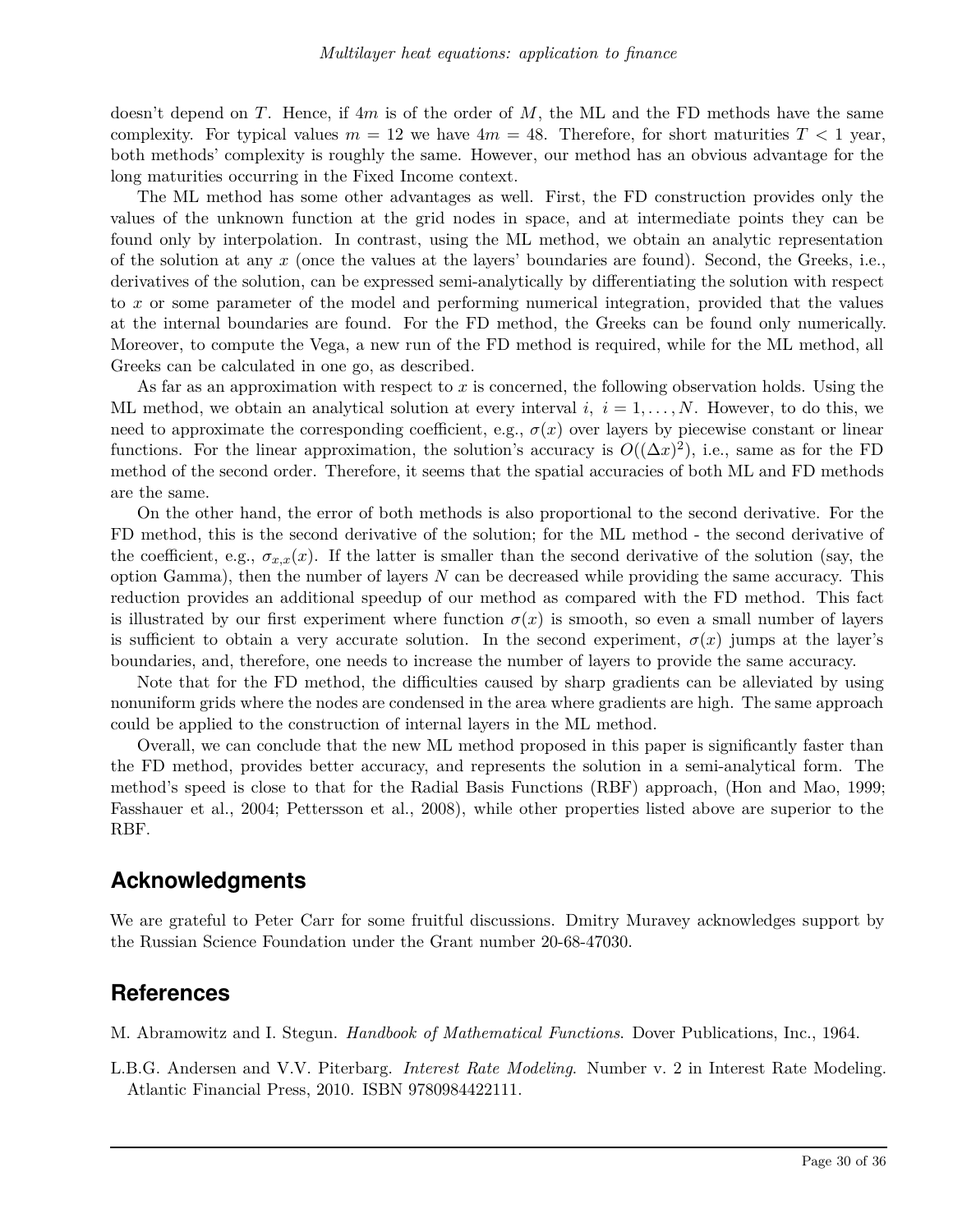- A. Antonov and M. Spector. General short-rate analytics. *Risk*, pages 66–71, 2011.
- M Asvestas, A.G Sifalakis, E.P Papadopoulou, and Y.G Saridakis. Fokas method for a multi-domain linear reaction-diffusion equation with discontinuous diffusivity. *Journal of Physics: Conference Series*, 490(012143), 2014.
- N. Bacaer. *A short history of mathematical population dynamics*, chapter 6, pages 35–39. Springer-Verlag, London, 2011. ISBN 978-0-85729-114-1.
- F. Black and P. Karasinski. Bond and option pricing when short rates are lognormal. *Financial Analysts Journal*, pages 52–59, 1991.
- D. Brigo and F. Mercurio. *Interest Rate Models Theory and Practice with Smile, Inflation and Credit*. Springer Verlag, 2nd edition, 2006.
- L. Capriotti and B. Stehlikova. An Effective Approximation for Zero-Coupon Bonds and Arrow-Debreu Prices in the Black-Karasinski Model. *International Journal of Theoretical and Applied Finance*, 17(6): 1650017, 2014.
- E.J. Carr and N.G. March. Semi-analytical solution of multilayer diffusion problems with time-varying boundary conditions and general interface conditions. *Applied Mathematics and Computation*, 333(15): 286–303, 2018.
- P. Carr and A. Itkin. Geometric local variance gamma model. 27(2):7–30, 2019.
- P. Carr and A. Itkin. An expanded local variance gamma model. 2 2020. doi: 10.1007/ s10614-020-10000-w.
- P. Carr and A. Itkin. Semi-closed form solutions for barrier and American options written on a timedependent Ornstein Uhlenbeck process. *Journal of Derivatives*, Fall, 2021.
- P. Carr and S. Nadtochiy. Local Variance Gamma and explicit calibration to option prices. *Mathematical Finance*, 27(1):151–193, 2017.
- P. Carr, A. Itkin, and D. Muravey. Semi-closed form prices of barrier options in the time-dependent cev and cir models. *Journal of Derivatives*, 28(1):26–50, 2020.
- M. Craddock. Fundamental solutions, transition densities and the integration of Lie symmetries. *Journal of Differential Equations*, 246:2538–2560, 2009.
- C.J. Dias. A method of recursive images to solve transient heat diffusionin multilayer materials. 85: 1075–1083.
- Bruno Dupire. Pricing with a smile. *Risk*, 7:18–20, 1994.
- G. E. Fasshauer, A. Q. M. Khaliq, and D. A. Voss. Using meshfree approximation for multi-asset American option problems. *J. Chinese Inst. Engrs.*, 27(4):563–571, 2004.
- J.S. Giet, P. Vallois, and S. Wantz-Mezieres. The logistic sde. *Theory of Stochastic Processes*, 20(36): 28–62, 2015.
- Y. C. Hon and X. Z. Mao. A radial basis function method for solving options pricing model. *Financial Engineering*, 8(1):31–49, 1999.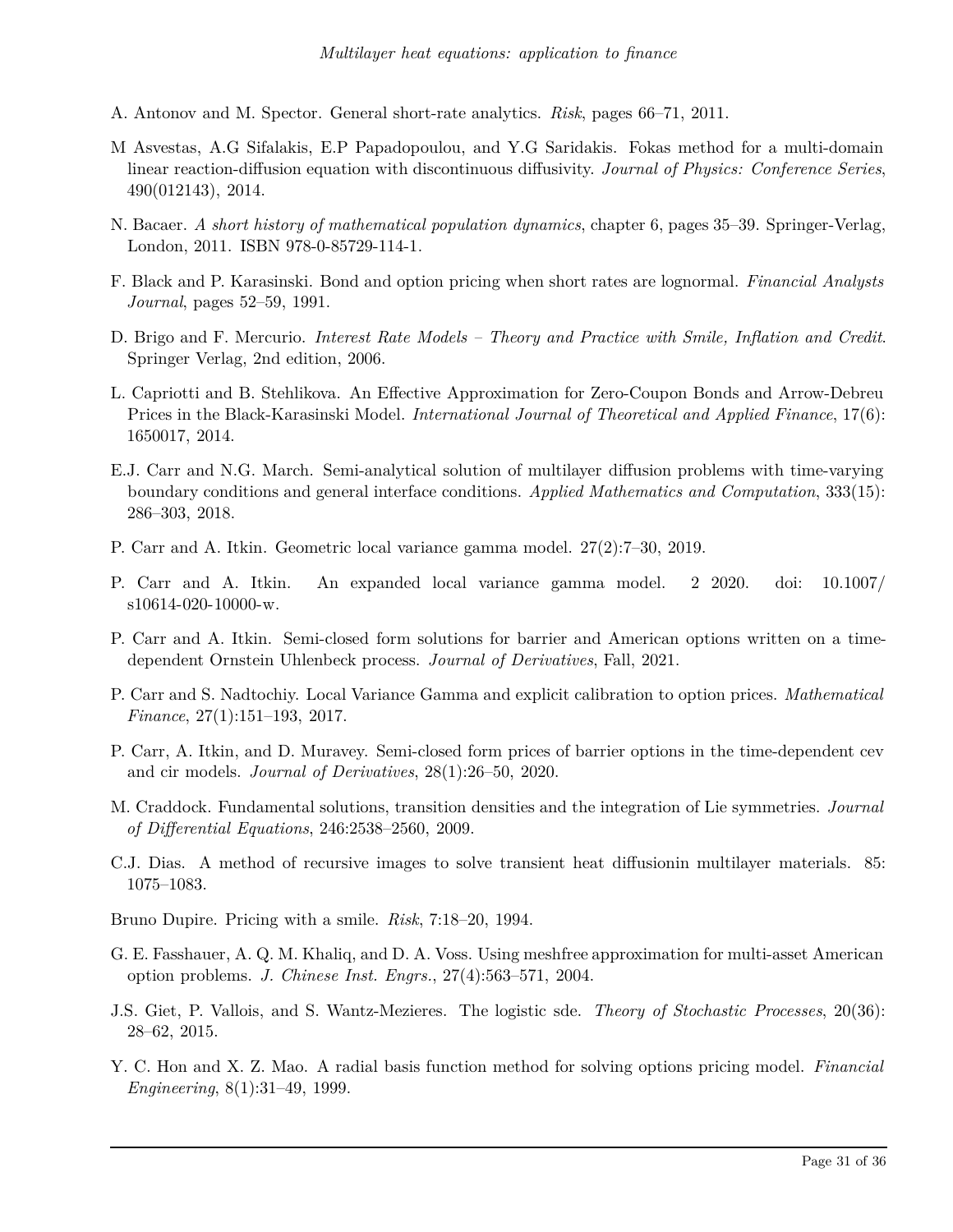- B Horvath, A. Jacquier, and C. Turfus. Analytic option prices for the black-karasinski short rate model, 2017. URL https://papers.ssrn.com/sol3/papers.cfm?abstract\_id=3253833. SSRN: 3253833.
- J.C. Hull. *Options, Futures, and Other Derivatives*. Prentice Hall, 8rd edition, 2011.
- A. Itkin. *Pricing derivatives under Lévy models*. Number 12 in Pseudo-Differential Operators. Birkhauser, Basel, 1 edition, 2017.
- A. Itkin. *Fitting Local Volatility: Analytic and Numerical Approaches in Black-Scholes and Local Variance Gamma Models*. Number 11623. World Scientific Publishing Co. Pte. Ltd., 2020.
- A. Itkin and A. Lipton. Filling the gaps smoothly. *Journal of Computational Sciences*, 24:195–208, 2018.
- A. Itkin and D. Muravey. Semi-closed form prices of barrier options in the Hull-White model. *Risk*, December 2020a.
- A. Itkin and D. Muravey. Semi-analytic pricing of double barrier options with time-dependent barriers and rebates at hit, September 2020b. URL https://arxiv.org/abs/2009.09342.
- A. Itkin, A. Lipton, and D. Muravey. From the black-karasinski to the verhulst model to accommodate the unconventional fed's policy, June 2020. URL https://arxiv.org/abs/2006.11976.
- E. M. Kartashov. Analytical methods for solution of non-stationary heat conductance boundary problems in domains with moving boundaries. *Izvestiya RAS, Energetika*, (5):133–185, 1999.
- E.M. Kartashov. *Analytical Methods in the Theory of Heat Conduction in Solids*. Vysshaya Shkola, Moscow, 2001.
- A. Kuznetsov. On the convergence of the Gaver-Stehfest algorithm. *SIAM J. Numerical Analysis*, 51(6): 2984–2998, 2013.
- P Lançon, G Batrouni, L Lobry, and N Ostrowsky. Drift without flux: Brownian walker with a spacedependent diffusion coefficient. *Europhysics Letters (EPL)*, 54(1):28–34, 2001.
- A. Lejay. On the constructions of the skew brownian motion. *Probability Surveys*, 3:413–466, 2006.
- J.H. Lienhard IV and J.H. Lienhard V. *A Heat Transfer Textbook*. Phlogiston Press, Cambridge, MA, 5th edition, 8 2019.
- A. Lipton. *Mathematical Methods For Foreign Exchange: A Financial Engineer's Approach*. World Scientific, 2001.
- A. Lipton and M.L. de Prado. A closed-form solution for optimal mean-reverting trading strategies. *Risk*, June 2020.
- A. Lipton and V. Kaushansky. On the first hitting time density for a reducible diffusion process. *Quantitative Finance,*, 5, 2020a. published online.
- A. Lipton and V. Kaushansky. On three important problems in mathematical finance. *The Journal of Derivatives. Special Issue*, 28(2), 2020b.
- A. Lipton and A. Sepp. Filling the gaps. *Risk Magazine*, pages 86–91, 10 2011.
- D. Mumford, C. Musiliand M. Nori, E. Previato, and M. Stillman. *Tata Lectures on Theta*. Progress in Mathematics. Birkhäuser Boston, 1983. ISBN 9780817631093.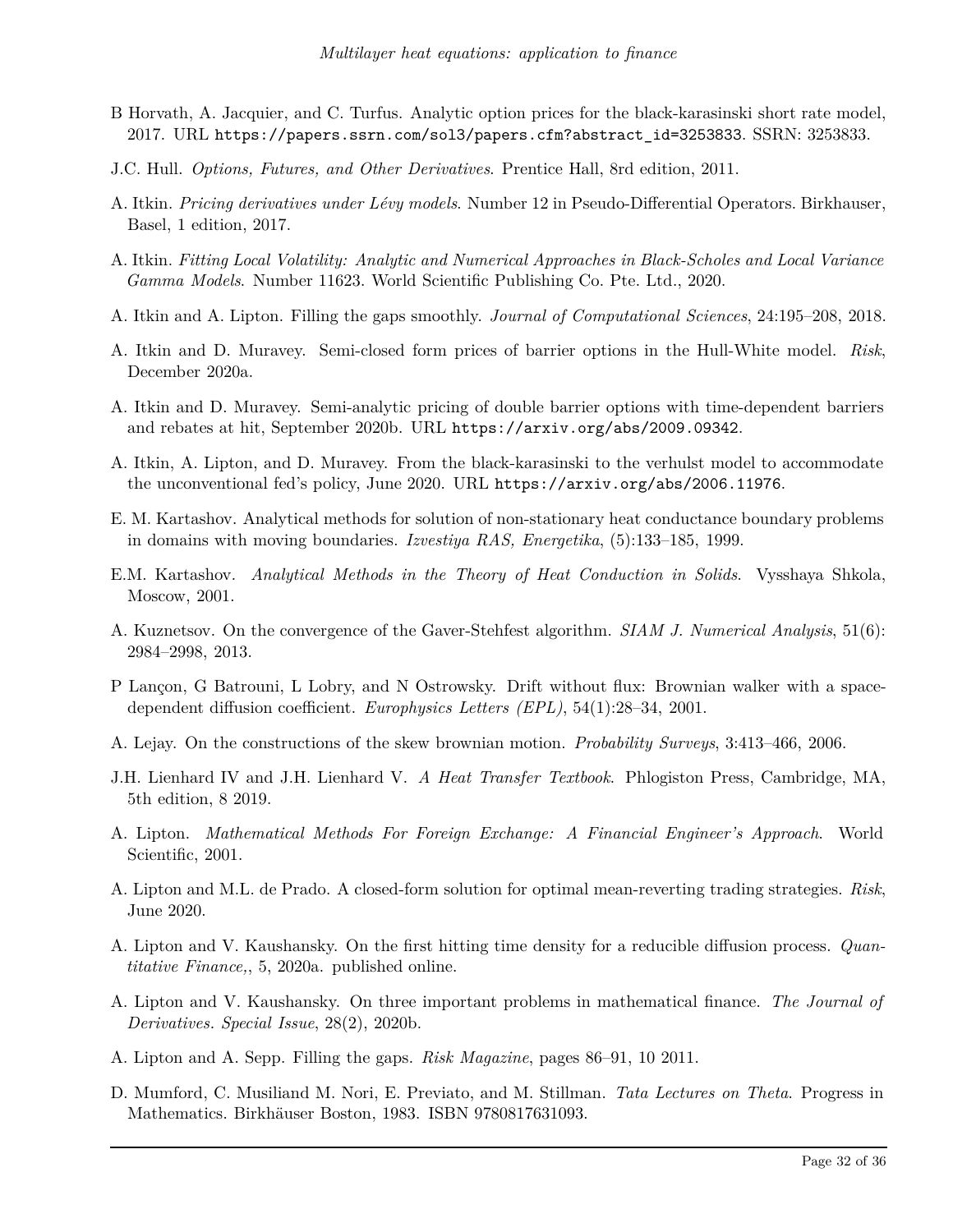- O. A. Oleinik and E. V. Radkevich. *Second order equations with non-negative characteristic form*. Kluwer Academic Publishers, 1973.
- Ulrika Pettersson, Elisabeth Larsson, Gunnar Marcusson, and Jonas Persson. Improved radial basis function methods for multi-dimensional option pricing. *J. Comput. Appl. Math.*, 222(1):82–93, 2008. doi: 10.1016/j.cam.2007.10.038.
- A.D. Polyanin. *Handbook of linear partial differential equations for engineers and scientists*. Chapman & Hall/CRC, 2002.
- G. Pontrelli, M. Lauricella, J.A. Ferreira, and G. Pena. Iontophoretic transdermal drug delivery: A multi-layered approach. *Mathematical Medicine and Biology*, 00:1–18, 2016.
- A.N. Tikhonov and A.A. Samarskii. *Equations of mathematical physics*. Pergamon Press, Oxford, 1963.
- C. Turfus. Analytic swaption pricing in the black-karasinski model, February 2020. URL https:// papers.ssrn.com/sol3/papers.cfm?abstract\_id=3253866. SSRN: 3253866.
- P.F. Verhulst. Notice sur la loi que la population suit dans son accroisseement. *Correspondance mathematique et physique*, 10:113–121, 1838.

# **Appendices**

### **A Transformation of a non-divergent heat equation to a divergent form**

Consider the PDE in Eq. (30) which is a divergent form of the heat equation

$$
\frac{\partial U(t,x)}{\partial t} = \frac{\partial}{\partial x} \left( \Xi^2(x) \frac{\partial U(t,x)}{\partial x} \right). \tag{A.1}
$$

In this Section we show how to transform it to a non-divergent form as in Eq. (28) when the external boundaries are constant, i.e.  $y_0(t) = \chi^-(t) = const$ ,  $y_N(t) = \chi^+(t) = const$ . We start with making a change of variables  $x \mapsto z = f(x)$  with

$$
f(x) = c_1 + c_2 \int_0^x \frac{1}{\Xi^2(k)} dk,
$$
\n(A.2)

where  $c_1, c_2$  are some constants. This transformation reduces Eq.  $(30)$  to

$$
\frac{\partial U(t,z)}{\partial t} = \sigma^2(z) \frac{\partial^2 U(t,z)}{\partial z^2},
$$
  
\n
$$
\sigma(z) = \frac{\Xi(x(z))}{x'(z)} = \frac{c_1}{\Xi(x(z))}.
$$
\n(A.3)

The Eq. (A.3) is a non-divergent form of the heat equation. The only thing which remains to be done is finding the dependence  $x(z)$ . Obviously, it solves the equation

$$
z = f(x) = c_2 + c_1 \int_0^x \frac{1}{\Xi^2(k)} dk.
$$
 (A.4)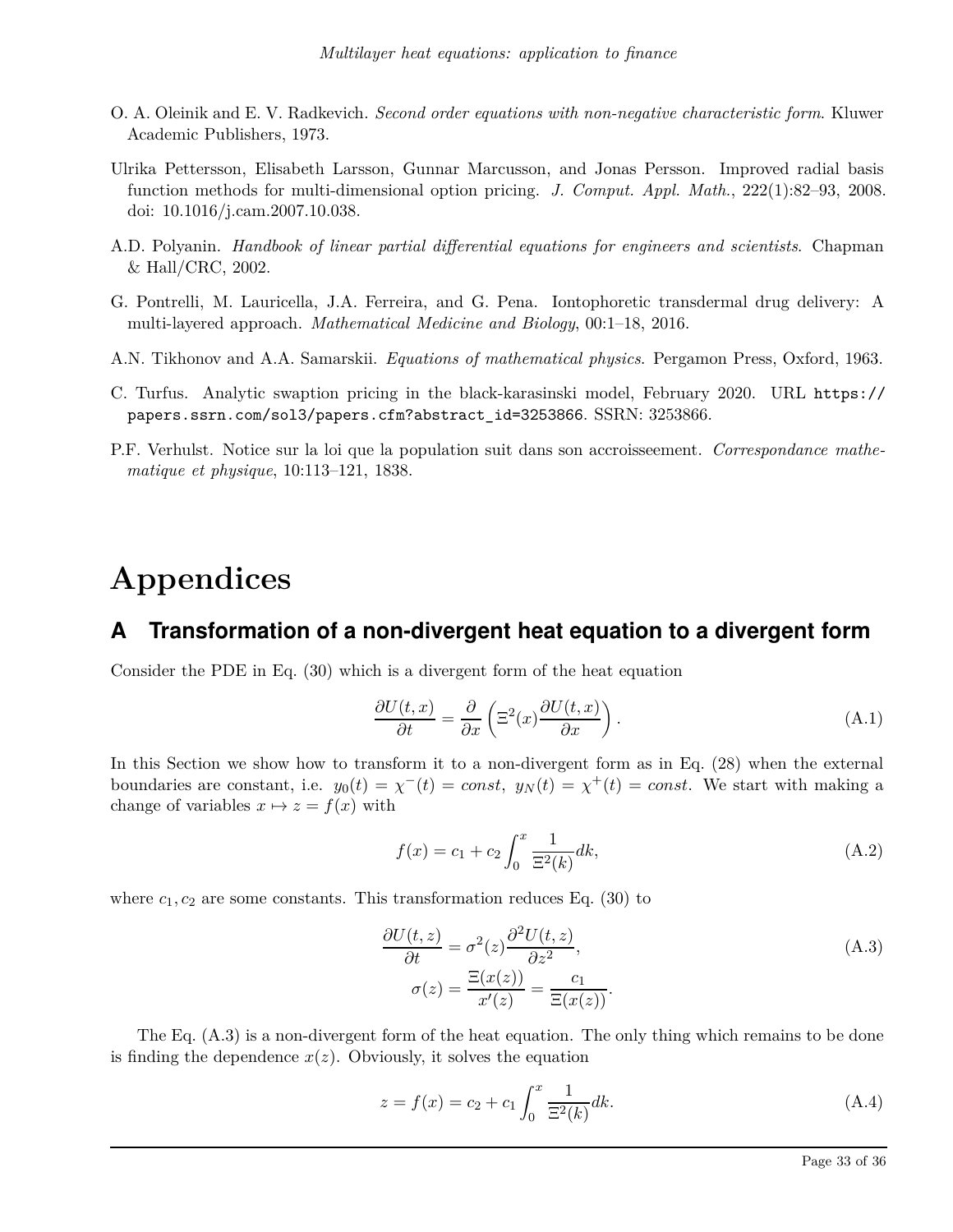Given  $\Xi(x)$ , it can be solved either numerically (so this dependence can be precomputed), or in some cases analytically. As an example, assume that  $\Xi(x) = e^{-ax}$ ,  $a = const \neq 0$ , and also let  $c_2 = 0$ . Then,

$$
x = \frac{1}{a} \log \left( 1 + \frac{a}{c_1} z \right),
$$
  
\n
$$
f^{2}(z) = c_1 (c_1 + az).
$$
\n(A.5)

Reverting these steps, we obtain the inverse transformation from a non-divergent heat equation to a divergent one.

*σ*

Also, the second continuity condition for Eq. (A.1) (an equality of fluxes over the boundary) is given by Eq. (7) which, by using our notation in this Section, can be re-written as

$$
\Xi_i^2(y_{i+1}) \frac{\partial U_i}{\partial x}\Big|_{x=y_{i+1}} = \Xi_{i+1}^2(y_{i+1}) \frac{\partial U_{i+1}}{\partial x}\Big|_{x=y_{i+1}}, \quad i = 1, ..., N-1.
$$
 (A.6)

Using Eq. (A.3) this can be transformed to

$$
\frac{\partial U_i}{\partial z}\Big|_{z=z(y_{i+1})} = \frac{\partial U_{i+1}}{\partial z}\Big|_{z=z(y_{i+1})}, \quad i = 1, ..., N-1,
$$
\n
$$
z(y_{i+1}) = c_2 + c_1 \int_0^{y_{i+1}} \frac{1}{\Xi^2(k)} dk = c_2 + \frac{1}{c_1} \int_0^{y_{i+1}} \sigma^2(k) dk.
$$
\n(A.7)

This is the continuity condition for Eq. (A.3).

# **B Multilayer method for time-inhomogeneous coefficients and the domain**

In this section we generalize the ML method to the case  $\sigma = \sigma(\tau, x)$ . We again consider the initialboundary problem Eq. (4) for the differential operator  $\mathcal{L}_i$  of the form Eq. (8) where now each operator  $\mathcal{L}_i$  reads

$$
\mathcal{L}_i = -\frac{\partial}{\partial \tau} + \sigma_i^2(\tau, x) \frac{\partial^2}{\partial x^2}.
$$
\n(B.1)

As before, we look for the solution of the problem Eq. (4) in the form Eq. (6) such that the conditions Eq. (7) still hold. Our goal is to show that under certain assumptions the problem Eq. (4) with time and space dependent volatility  $\sigma(\tau, x)$  can be reduced to the corresponding time-homogeneous problem.

Suppose that for each sub-domain  $\Omega_i$  we can construct a map  $\mathcal{M}_i$  transforming Eq. (B.1) into PDE of the form Eq. (9). Then the solution of the transformed PDE can be represented in the form of the heat potential Eq. (15), and then transformed back by inverting the map  $\mathcal{M}_i$ . More precisely, consider a collection of maps  $\{\mathcal{M}_i\}_{i=1}^N$  acting on triplets  $(\tau, x, u_i(\tau, x))$ 

$$
(\tau, x, u_i(\tau, x)) \xrightarrow{\mathcal{M}_i} (\mathcal{T}_i(\tau), \mathcal{X}_i(\tau, x), \mathcal{U}_i(\mathcal{T}_i, \mathcal{X}_i)), \quad \mathcal{T}_i(0) = 0,
$$
 (B.2)

such that the function  $\mathcal{U}_i(\mathcal{T}_i, \mathcal{X}_i)$  solves the following PDE with time-independent coefficients

$$
-\frac{\partial \mathcal{U}_i}{\partial \mathcal{T}_i} + A^2(\mathcal{X}_i) \frac{\partial^2 \mathcal{U}_i}{\partial \mathcal{X}_i^2} = 0.
$$
 (B.3)

Also, let us denote the inverse map as  $\Upsilon_i(\tau, x)$ , such that the following representation holds

$$
u_i(\tau, x) = \Upsilon_i(\tau, x) \mathcal{U}_i(\mathcal{X}_i(\tau, x), \mathcal{T}_i(\tau)).
$$
\n(B.4)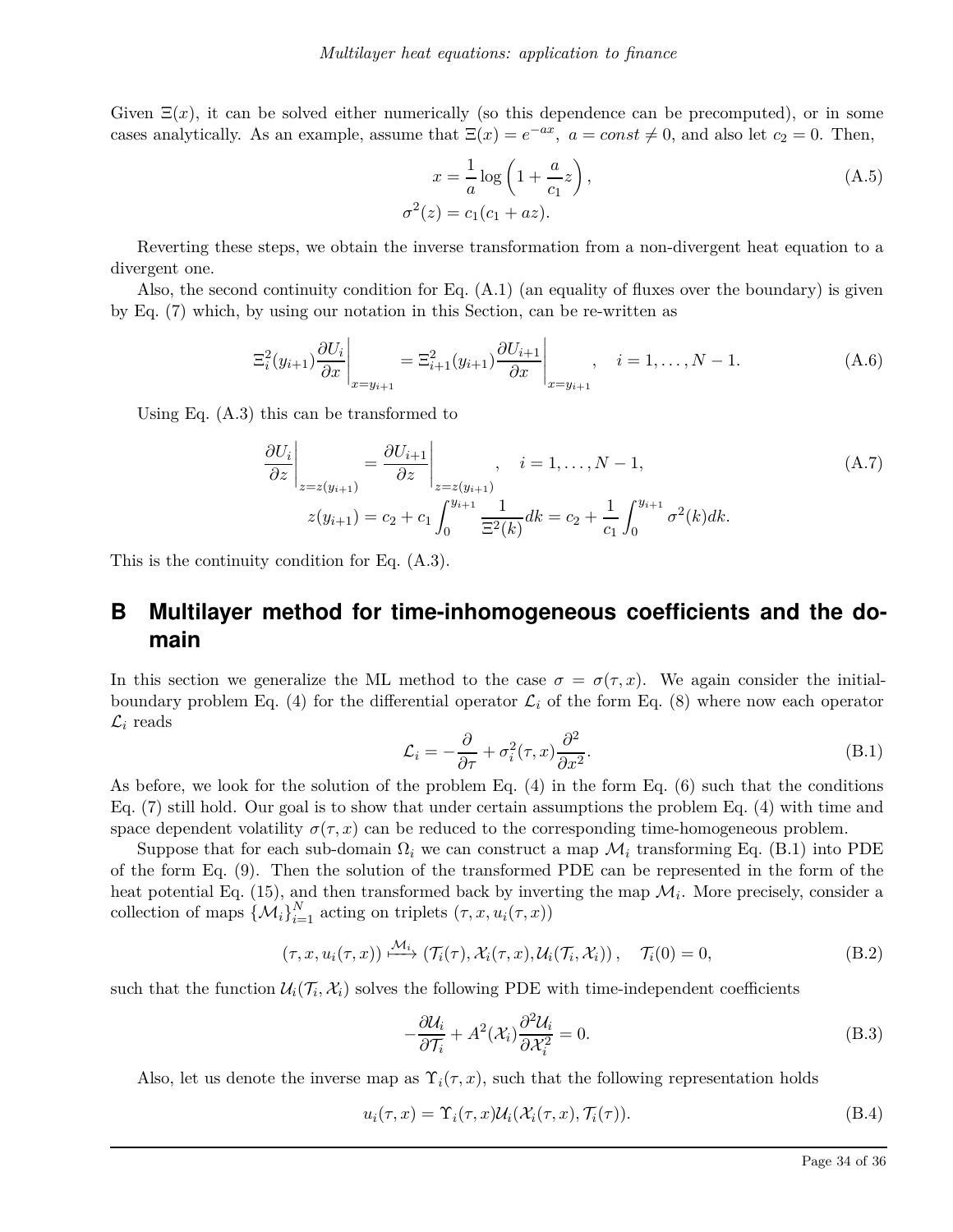The map  $\mathcal{M}_i$  transforms the sub-domain  $\Omega_i$  to the sub-domain  $\Xi_i$ 

$$
\Xi_i: \left[\mathcal{Y}_i^-(\mathcal{T}_i), \, \mathcal{Y}_i^+(\mathcal{T}_i)\right] \times \mathbb{R}_+
$$

bounded by the curves  $\mathcal{Y}_i^-(\mathcal{T}_i)$  and  $\mathcal{Y}_i^+(\mathcal{T}_i)$  which are defined as

$$
\mathcal{Y}_i^-(\mathcal{T}_i)=\mathcal{X}_i(\lambda_i(\mathcal{T}_i),y_i(\lambda_i(\mathcal{T}_i))), \quad \mathcal{Y}_i^+(\mathcal{T}_i)=\mathcal{X}_i(\lambda_i(\mathcal{T}_i),y_{i+1}(\lambda_i(\mathcal{T}_i))).
$$

Here  $\lambda_i$  is the inverse map  $\mathcal{T}_i^{-1}$ , i.e.  $\lambda_i(\mathcal{T}_i) = \tau(\mathcal{T}_i) = \mathcal{T}_i^{-1}$ . Since the new time variables  $\mathcal{T}_i$  are different for each layer  $\Xi_i$  the transformed boundaries are different as well, i.e.,  $\mathcal{Y}_i^+(\mathcal{T}_i) \neq \mathcal{Y}_{i+1}^-(\mathcal{T}_{i+1})$ . Also, the initial value function  $f(x)$  is transformed to the function  $\mathcal{F}_i$ 

$$
f(x) \xrightarrow{\mathcal{M}_i} \mathcal{F}_i(\mathcal{X}_i), \qquad \mathcal{F}_i(\mathcal{X}_i) = f(\eta_i(\mathcal{X}_i))/\Upsilon_i(\eta_i(\mathcal{X}_i)),
$$

where  $\eta_i(x)$  solves the equation

$$
\eta_i(x): \mathcal{X}_i(0, \eta_i(x)) = x.
$$

Since the equations Eq. (B.3) are time-homogeneous, we can represent their solutions in the form of Eq. (15)

$$
\mathcal{U}_i(\mathcal{T}_i, \mathcal{X}_i) = \int_0^{\mathcal{T}_i} \left\{ \Phi_i(k) \frac{\partial G(\mathcal{X}_i, \xi, \mathcal{T}_i - k)}{\partial \xi} \Big|_{\xi = \mathcal{Y}_i^-(k)} + \Psi_i(k) \frac{\partial G(\mathcal{X}_i, \xi, \mathcal{T}_i - k)}{\partial \xi} \Big|_{\xi = \mathcal{Y}_i^+(k)} \right\} dk.
$$
(B.5)

Then making the inversion in Eq. (B.4), applying the chain rule

$$
\frac{\partial u_i}{\partial x} = \mathcal{U}_i(\mathcal{T}_i(\tau), \mathcal{X}_i(\tau, x)) \frac{\partial \Upsilon(\tau, x)}{\partial x} + \Upsilon(\tau, x) \frac{\partial \mathcal{X}_i(\tau, x)}{\partial x} \frac{\partial \mathcal{U}_i(\Upsilon(\tau), \mathcal{X})}{\partial \mathcal{X}} \bigg|_{\mathcal{X} = \mathcal{X}_i(\tau, x)},
$$

and taking into account the discontinuity of the layer potentials on the boundaries, we arrive at the system of Volterra equations in Eq. (7).

The map Eq. (B.2) can be explicitly found via two different approaches. The first is by application of Lie symmetry analysis. It is well known, that if Eq. (B.3) has six or four independent groups of symmetries, it can be reduced to the heat or Bessel PDE, see (Craddock, 2009).

Another method is based on the theory of diffusion processes. Since any PDE of the form Eq. (B.1) and Eq. (B.3) can be associated with some diffusion process, say  $X = \{X_t, t \ge 0\}$  for Eq. (B.1) and  $Y = \{Y_t, t \ge 0\}$  for Eq. (B.3), the map in Eq. (B.2) can be found via reduction methods, see (Lipton and Kaushansky, 2020a) and references therein. The terms  $\mathcal{T}(\tau)$ ,  $\mathcal{X}_i(\tau,x)$  and  $\Upsilon_i(\tau,x)$  are interpreted as a scale, time and measure changes.

## **C Coefficients of Eq. (97)**

By using the definitions of coefficients of Eq. (97) given in Eq. (90) and Eq. (24) and tables of Laplace transforms we find

$$
\mathfrak{L}(\eta_i^{even}) = \mathfrak{L}\left\{\sum_{n=-\infty}^{\infty} \frac{e^{-\frac{(2nl_i)^2}{4\sigma_i^2 t}}}{\sigma_i \sqrt{\pi t}}\right\} = \frac{1}{\sigma_i \sqrt{\lambda}} \sum_{n=-\infty}^{\infty} e^{-\frac{\sqrt{\lambda}|2nl_i|}{\sigma_i}} = \frac{1}{\sigma_i \sqrt{\lambda}} \left(1 + 2 \sum_{n=1}^{\infty} e^{-\frac{2\sqrt{\lambda}nl_i}{\sigma_i}}\right) \tag{C.1}
$$